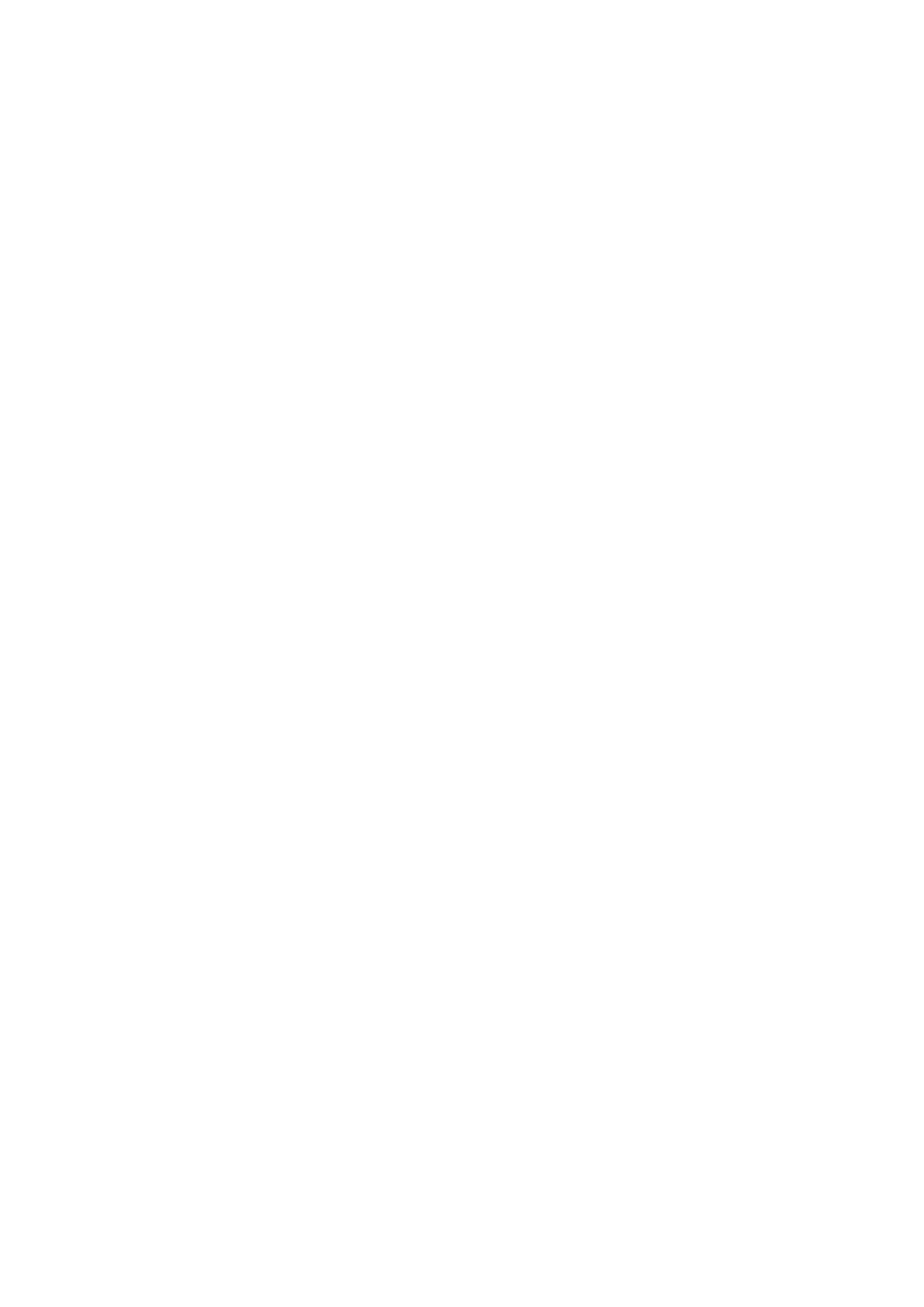## **CONTENTS**

#### **ACKNOWLEDGMENT I**

#### **ABBREVIATIONS AND ACRONYMS II**

- **1. INTRODUCTION 1**
- **2. PARTICIPATORY DEVELOPMENT OF THE PERFORMANCE IMPROVEMENT PLAN 5**
	- 2.1 STEP 1: VISION, MISSION, AND GOALS 6
	- 2.2 STEP 2: PARTICIPATORY ASSESSMENT 6
	- 2.3 STEP 3: RANKING IMPORTANCE OF THEMES 7
	- 2.4 STEP 4: PLOTTING THE THEMES IMPORTANCE AGAINST THE LEVEL OF ACHIEVEMENT 11
	- 2.5 STEP 5: SELECT THEMES FOR SHORT – AND MEDIUM – TERM PIP, AND IDENTIFY LONG-TERM THEMES 11
	- 2.6 STEP 6: DEVELOPMENT AND IMPLEMENT SHORT-TERM PERFORMANCE IMPROVEMENT PLAN 13
	- 2.6.1 SWOT ANALYSIS 13
	- 2.6.2 IMPLEMENTATION OF A SHORT-TERM PERFORMANCE IMPROVEMENT ACTION PLAN 14
	- 2.6.3 MONITORING AND EVALUATION FRAMEWORK 16
- 2.7 STEP 7: DEVELOPMENT 3.13 EXTENSION OF OF A MEDIUM-TERM PERFORMANCE IMPROVEMENT PLAN 17
- **3. PERFORMANCE IMPROVEMENT PLAN AND PERFORMANCE IMPROVEMENT THEMES 19**
	- 3.1 HUMAN RESOURCES DEVELOPMENT AND MANAGEMENT 19
		- 3.2 INSTITUTIONAL STRENGTHENING AND GOVERNANCE 20
	- 3.3 POLICY AND LEGAL SUPPORT 21
		- 3.4 MASTER PLANNING AND BUSINESS PLANNING 21
	- 3.5 FINANCIAL MANAGEMENT 22
		- 3.6 COMMUNICATION AND CUSTOMER RELATIONS 22
		- 3.7 BILLING AND REVENUE COLLECTION 23
		- 3.8 NON-REVENUE WATER MANAGEMENT 23
	- 3.9 OPERATION AND MAINTENANCE 24
		- 3.10 ASSET MANAGEMENT 25
		- 3.11 INFORMATION AND COMMUNICATION TECHNOLOGY 25
	- 3.12 EXTENSION OF WATER SUPPLY SERVICES 26
- SANITATION AND HYGIENE SERVICES 27
- 3.14 EXPANDING SERVICES TO POOR HOUSEHOLDS 27
- 3.15 SUSTAINABLE WATER RESOURCES AND INTEGRATED WATER RESOURCES MANAGEMENT 27
- 3.16 WATER QUALITY MANAGEMENT AND WATER SAFETY 28
- 3.17 WASTEWATER TREATMENT AND REUSE 29
- 3.18 WATER DEMAND MANAGEMENT AND WATER EFFICIENCY 29
- 3.19 ENERGY EFFICIENCY 30
- 3.20 CLIMATE CHANGE RESILIENCE 31
- **4. PRACTICAL GUIDELINES FOR THE DEVELOPMENT AND IMPLEMENTATION OF SHORT-TERM PIP AND DEVELOPMENT OF A MEDIUM-TERM PIP DURING A (SHORT-TERM) WOP 32**

### **REFERENCES 45**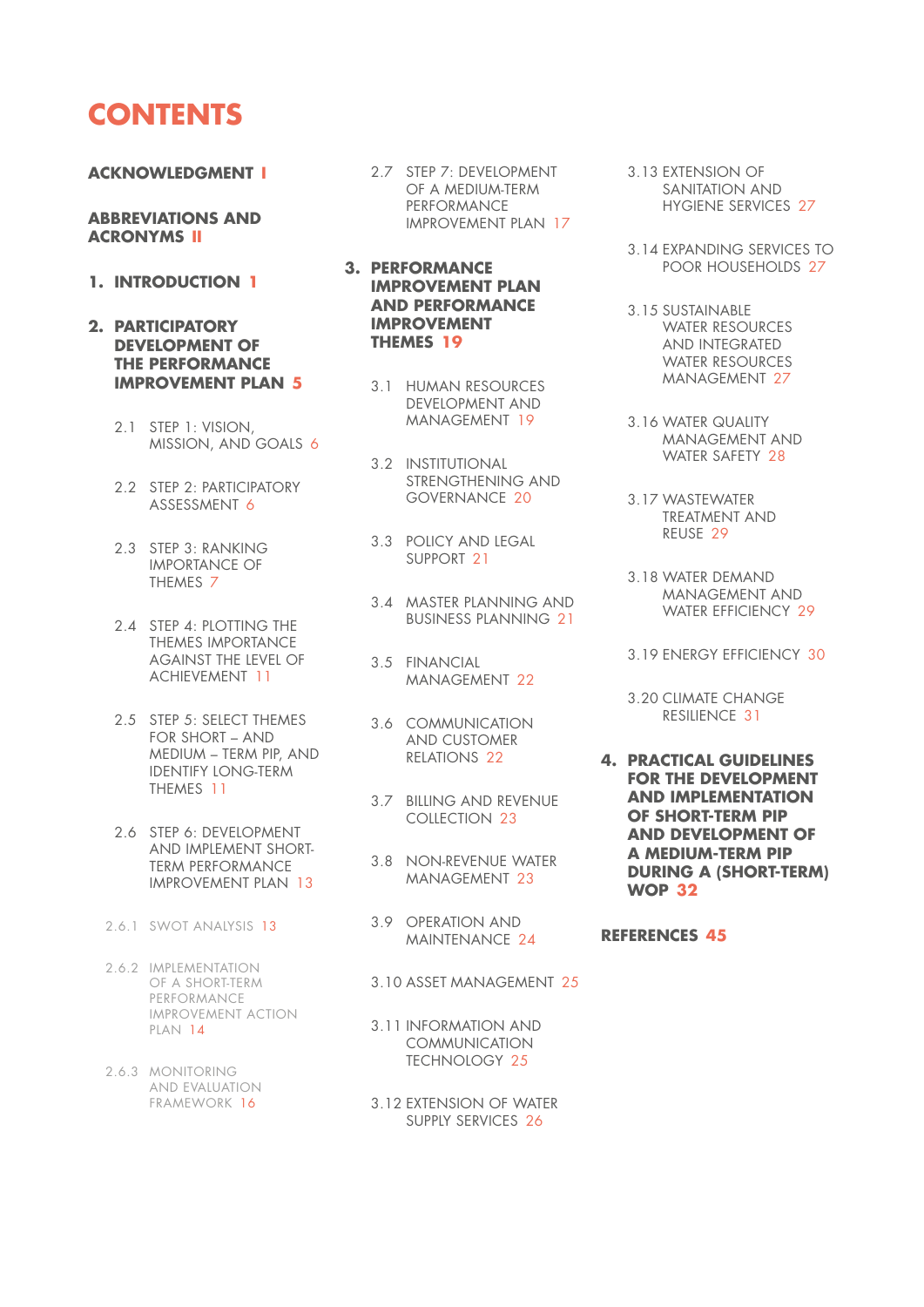## **ACKNOWLEDGMENT**

This manual was developed by Dr. Mohamed Chabaane, who worked as a consultant for GWOPA on this assignment. The manual builds on the WOPs experience of several GWOPA member and partner utilities, namely National Water and Sewerage Corporation from Uganda; E-Thekwini Municipality from South Africa; Office National de l'Eau et de l'Electricité du Maroc; DUNEA, Vitens-Evides, and WorldWaterNet from the Netherlands; and Contra Costa Water District from the USA.

This manual version is a working document that will be field-tested in a set of 9 WOPs in Africa that are implemented by GWOPA and funded by the OPEC Fund for International Development (OFID). The manual will be reviewed and finalized based on the lessons learned during this process.

This work is funded in part by the Dutch government-supported BEWOP project, a collaboration between GWOPA and UNESCO-IHE to "Boost the Effectiveness of WOPs".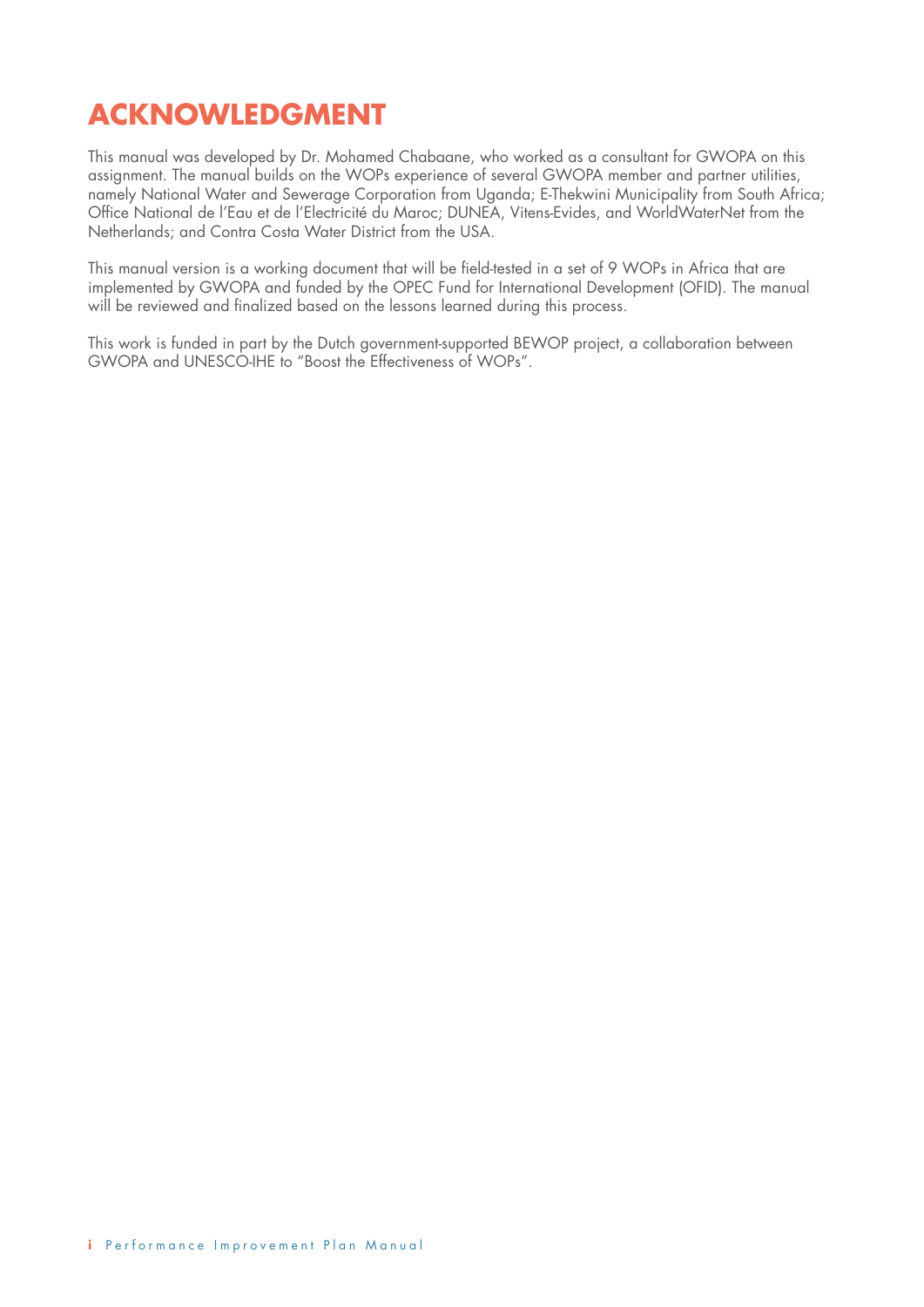## **ABBREVIATIONS AND ACRONYMS**

| BCC  Bulawayo City Council                                                        |
|-----------------------------------------------------------------------------------|
| BWS  Belize Water Services                                                        |
| CCWD  Contra Costa Water District                                                 |
| CSADF  Companhia de Saneamento Ambiental do Distrito Federal                      |
| CSAC  Compañía Salteña de Agua y Saneamiento S.A.                                 |
| FIPAG  Fundo de Investimento e Patrimonio do Abastecimento de Agua                |
| GWOPA  Global Water Operators' Partnerships Alliance                              |
| IWK  Indah Water Konsortium                                                       |
| KIWASCO  Kisumu Water and Sewerage Company                                        |
| MDGs  Millennium Development Goals                                                |
| MCWD  Metropolitan Cebu Water District                                            |
| MWAUWASA  Mwanza Urban Water and Sewerage Authority                               |
| NRW  Non Revenue Water                                                            |
| NWSC  National Water and Sewerage Corporation                                     |
| NWSSC  Nakuru Water & Sanitation Services Company Ltd                             |
| ONEE  Office National de l'Eau et de L'Energie                                    |
| PIP  Performance Improvement Plan                                                 |
| SDGs  Sustainable Development Goals                                               |
| SNWSL  South Nyanza Water Services Ltd                                            |
| SWM  Surinaamse Waterleiding Maatschappij, Surinamese Water Company               |
| UNSGAB  United Nations Secretary-General's Advisory Board on Water and Sanitation |
| WECB  Water and Energy Company Bonaire                                            |
| WSPA  Water Services Providers Association                                        |
| WSSA  Water Supply and Sewerage Authority                                         |
| WSSAUC  Water Supply and Sewerage Authority of Ulaanbaatar City                   |
| WOPs  Water Operator s' Partnerships                                              |
|                                                                                   |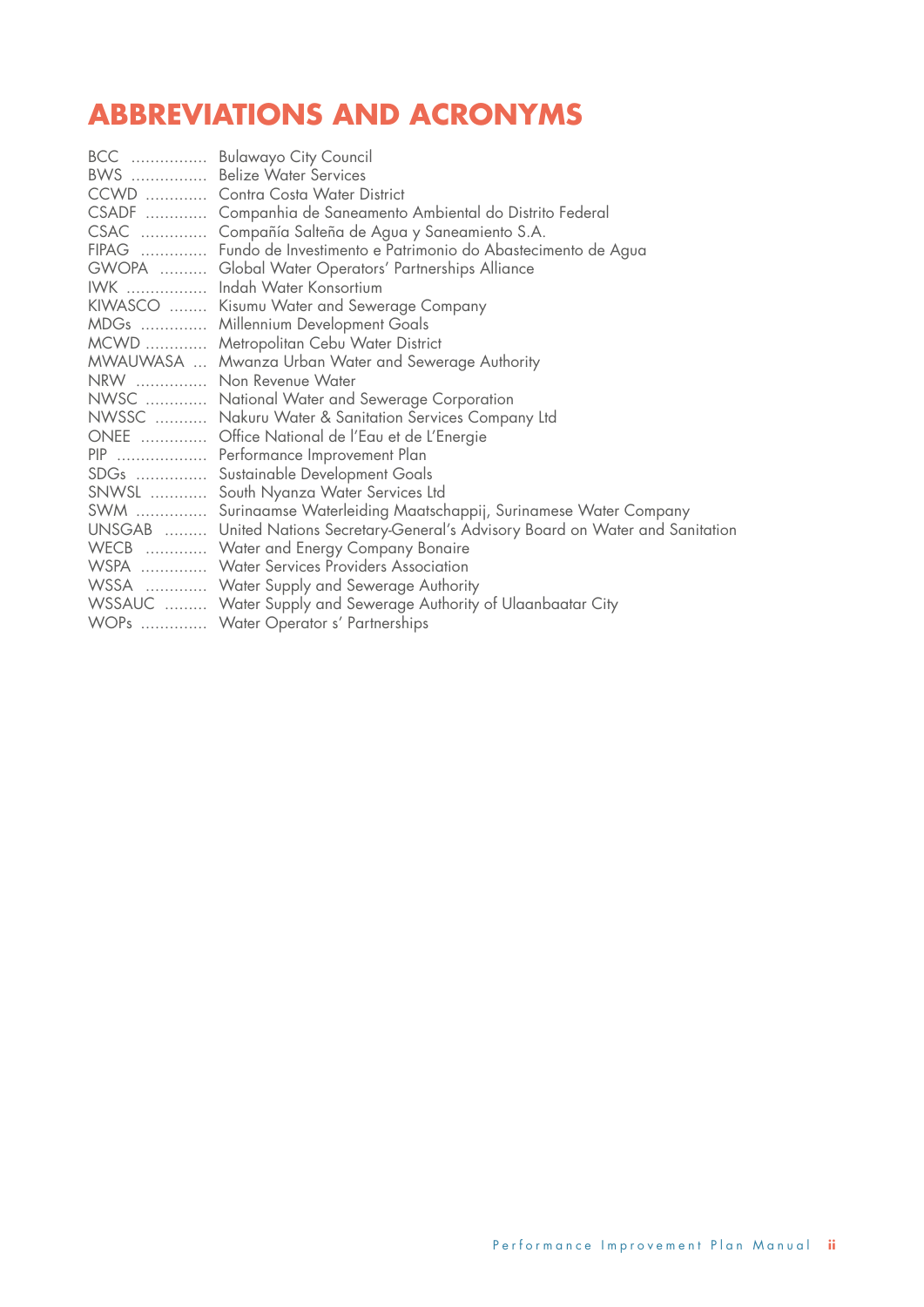# **1. INTRODUCTION**

Public water operators currently provide over 90 per cent of the water and sanitation services globally. They are essential players for attaining the Millennium Development Goals (MDGs), and upcoming Sustainable Development Goals (SDGs), on drinking water supply and sanitation. Public water utilities in many developing countries are facing increasing pressure to improve and expand their services to meet the substantial demand for clean and safe water and improved sanitation and hygiene resulting from the rapid expansion of urban and peri – urban areas. Facing this challenge is particularly difficult when utilities lack the needed infrastructure, financial and administrative systems, and sufficiently trained managers and staff.

The United Nations Secretary-General's Advisory Board on Water and Sanitation (UNSGAB) recommended in the Hashimoto Action Plan in 2006 building the needed technical, management and financial capacity of water operators. In an era when the money and resources available for technical assistance and training is limited, water operators' partnerships (WOPs) were recommended as a viable mechanism to provide a winwin solution for capacity development by twinning water operators to share their experience and expertise in a not-for-profit peer support arrangement. WOPs are based on the spirit of "solidarity" between utilities to help one another improve their capacity in providing access to water and sanitation.

Former UN Secretary General Kofi Annan requested UN-Habitat to lead the development, and host the secretariat, of the global WOPs mechanism envisaged by UNSGAB. During the annual Stockholm World Water Week in August 2007, the Chair of UNSGAB, his Royal Highness, Prince Willem-Alexander of Orange, launched the Global Water Operators' Partnerships Alliance (GWOPA) as a global mechanism to scale up WOPs. In January 2009 GWOPA held its foundation meeting in UN-Habitat headquarters in Nairobi, Kenya, at which it established a general assembly of members and an international steering committee to advise the Alliance Secretariat. Since its foundation GWOPA has been making heightened efforts to promote the scale up of WOPs worldwide, and has developed a strong alliance of water operators, UN Agencies, water associations, development partners, labor and civil society bodies, international financial institutions and the private sector. GWOPA Secretariat moved in 2013 to the UN-Habitat office in Barcelona where it has secured stable financing for the next five years.

GWOPA has carried out several studies on WOPs to assess how the partnerships are conducted, analyze success factors, identify gaps, document best practices, and develop guidance material to improve ongoing and future partnerships. These studies showed that the WOPs carried out so far vary greatly in their objectives, approach, and outcomes and that WOPs in general would benefit from a harmonized framework for the selection of WOPs activities and the development of a Performance Improvement Plan (PIP) for the WOP beneficiary utility via a systematic and participatory process. There is also a need to ensure that short-term WOPs set in motion the right conditions for a subsequent, longer-term and comprehensive utility improvement process. This Guide addresses the above-mentioned needs by providing a comprehensive and systematic process for Performance Improvement Plan development at the short-term (or within the initial short-term WOP phase), as well as at the medium-term.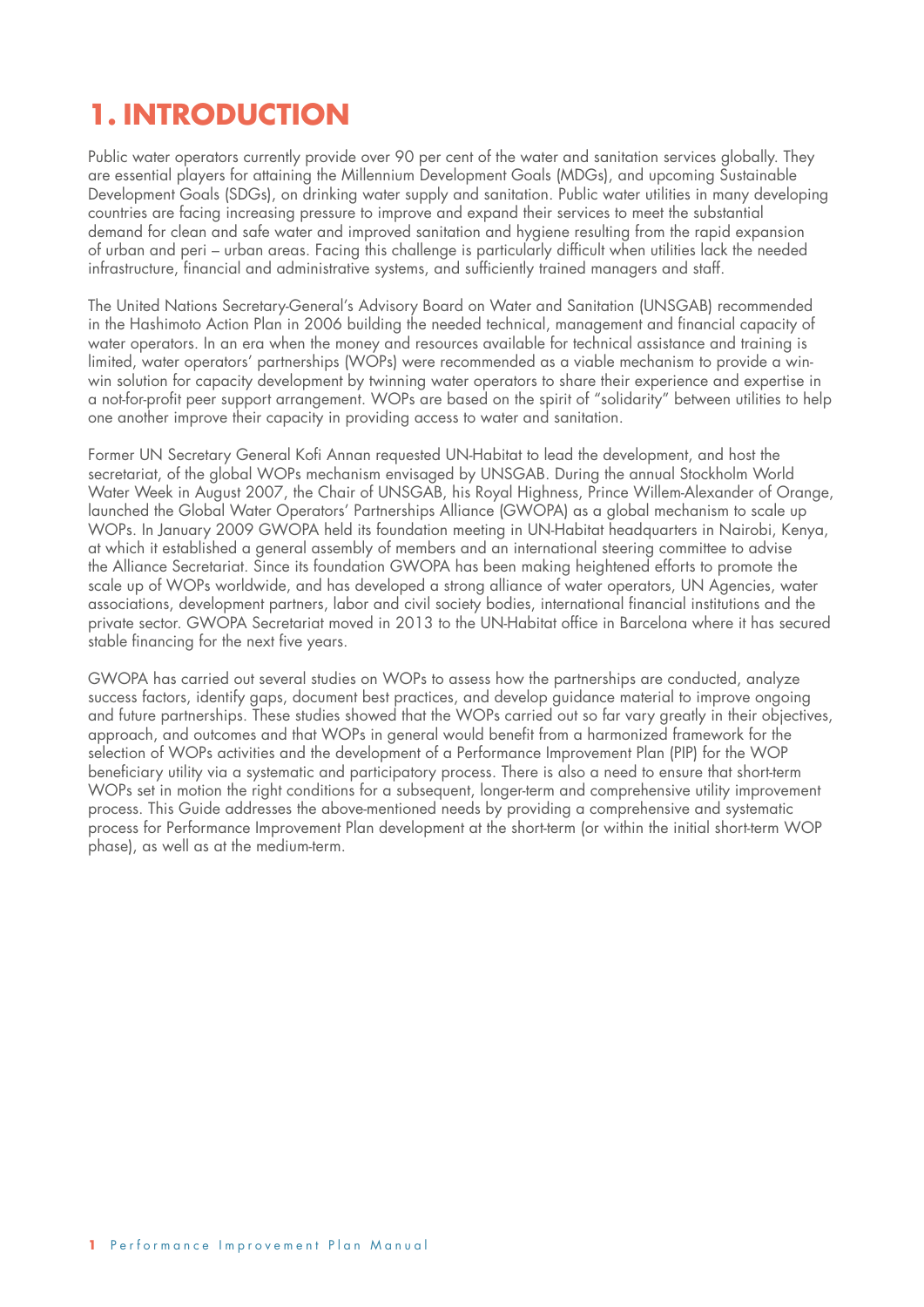### **What is a PIP?**

A Performance Improvement Plan (PIP) is a comprehensive strategic work plan developed to address a variety of utility management issues, with the aim of improving utility performance and enabling the utility to achieve its short – and medium-term objectives. One of these objectives may be improving services to the urban poor.

A PIP enables the development a longer term view of the utility management, while at the same time ensuring that the day-to-day issues are attended to. It involves the planned application of utility resources to achieve these aims.

The PIP should encompass the two main scopes of planning – short-term and medium-term:

The short term part covers a duration of 10 to 12 months (implemented within the 1st phase WOP, also called in this manual the *short-term PIP*), while the medium-term part plans for a period of two to four years (also called the *medium-term PIP*, likely to be implemented in a second phase WOP).

A PIP is a road map to achieve stated utility objectives, and should be able to:

- Define the scope of the utility's activities in terms of what it will do, and what it will not do
- Match the utility's activities to the environment in which it operates, so that it optimizes opportunities and minimizes threats
- Match the utility's activities to its resource capacity such as staff, finance, infrastructure, technology etc.

The potential benefits of developing a PIP may be summarized as following:

- It is a tool to implement significant process improvements and changes.
- It creates a platform for common understanding and focus
- It provides a benchmark for the organization through the monitoring and evaluation policy
- It leads to clear understanding of the utility's vision, mission and objectives.
- It can bring out structural deficiencies in the utility
- It aligns the process of corporate strategic planning
- It creates a link between policies and plans for implementation
- It enhances accountability and transparency
- It creates confidence among internal and external stakeholders
- It could trigger enabling legislation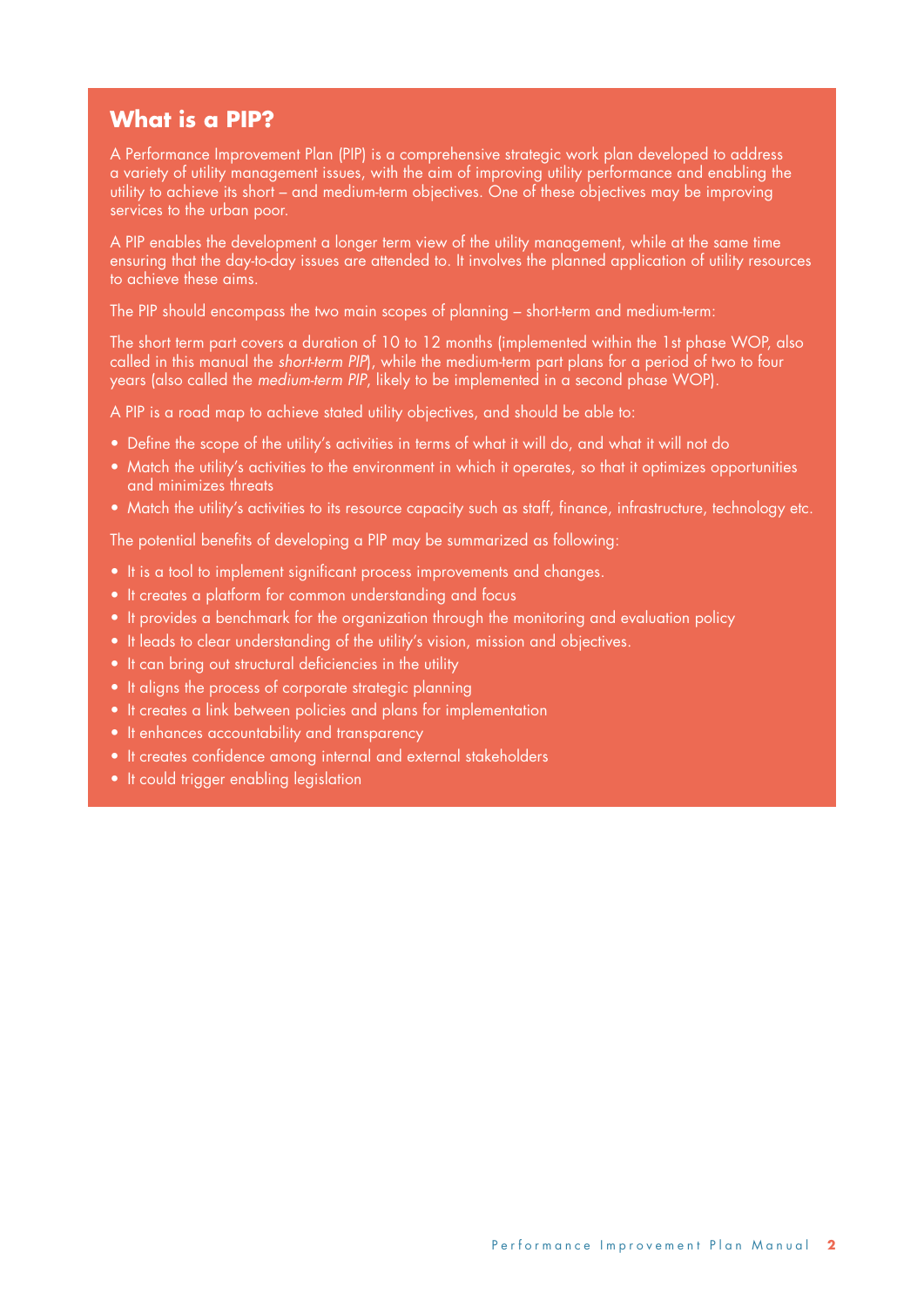| Year 1                                                                                                                                                | Year 2 to 3/4                                                                                                                                                                                                                                   | Year 4/5 to                                                                                                                                                                                 |
|-------------------------------------------------------------------------------------------------------------------------------------------------------|-------------------------------------------------------------------------------------------------------------------------------------------------------------------------------------------------------------------------------------------------|---------------------------------------------------------------------------------------------------------------------------------------------------------------------------------------------|
| Short-term WOP-<br>1 <sup>xt</sup> phase                                                                                                              | <b>PIP</b> process<br>Medium term PiP<br>2d phase WOP                                                                                                                                                                                           | Long term                                                                                                                                                                                   |
| -medium-term PiP<br>development<br>- Short term PIP<br>implemented<br>Submission of the PIP to<br>donors for funding of full<br><i>implementation</i> | Implementation of<br>the medium term<br>PiP including<br>Medium term capacity<br>building activities<br>themes selected for<br>medium term) through<br><b>WOP</b><br>Medium term follow-<br>up investment<br>(equipment,<br>infrastructure etc) | Long term<br>development<br>programs including<br>core investments<br>Examples: massive<br>rehabilitation programs,<br>massive extension plans,<br>building of new treatment<br>plans, etc. |
| Funded by GWOPA,<br>WOP-Africa, etc                                                                                                                   | Funded by donors (development banks,<br>cooperation agencies etc) as Financial<br>and Technical Assistance programs                                                                                                                             | Funded by donors (development banks,<br>cooperation agencies etc ) as Long<br>term development programs                                                                                     |

|                                                                                                        | Short-term WOP                                                                                                                                                                                                                                                                            |                                                                                           |
|--------------------------------------------------------------------------------------------------------|-------------------------------------------------------------------------------------------------------------------------------------------------------------------------------------------------------------------------------------------------------------------------------------------|-------------------------------------------------------------------------------------------|
| Preparatory work<br>Diagnostic visit (1 week)                                                          | STEP 6: Development and implementation of short term PIP                                                                                                                                                                                                                                  |                                                                                           |
| STEP 1: Set Vision, Mission,<br>and Goals                                                              | Development<br>For each 'short term PIP module:<br>SWOT analysis<br>+shot lom C5 program through WD7+<br>actions/mostures proposed with comparentling mosturable                                                                                                                          | 14 draft after<br>diagnosis visit<br>+ finalization of<br>short term FIF<br>after 1 month |
| STEP 2: Participative<br>assessment                                                                    | objectives and indicators 4 investment needed (low-cost,<br>fundable by the mented (bidf)                                                                                                                                                                                                 |                                                                                           |
| STEP 3: Rank importance of<br>each module                                                              | Implementation of short term PIP during the short-term WOP<br>Visits by the mentor to the mentee<br>Benchmerking visit by the mentee to the mentor<br>۰<br>Training: clessroom training session + on-the-job training<br>٠                                                                |                                                                                           |
| STEP 4: Plot module<br>importance against level of                                                     | Distance follow-up by the mentor<br>٠<br>Reporting on progress by the mentee                                                                                                                                                                                                              |                                                                                           |
| achievement                                                                                            | STEP 7: Development of medium-term PIP                                                                                                                                                                                                                                                    |                                                                                           |
| STEP 5: Select modules for<br>short-term PIP and medium-<br>term PIP and identify long<br>term modules | Medium term PIP modules:<br>SWOT analysis<br>+ motium tom CS program through WOP. AND other CS approaches =<br>actions/mossures proposed with comaponding mossurable objectives<br>and indicators. A medium term investment needs. (fundable by the<br>monitor itself 4 external funding) |                                                                                           |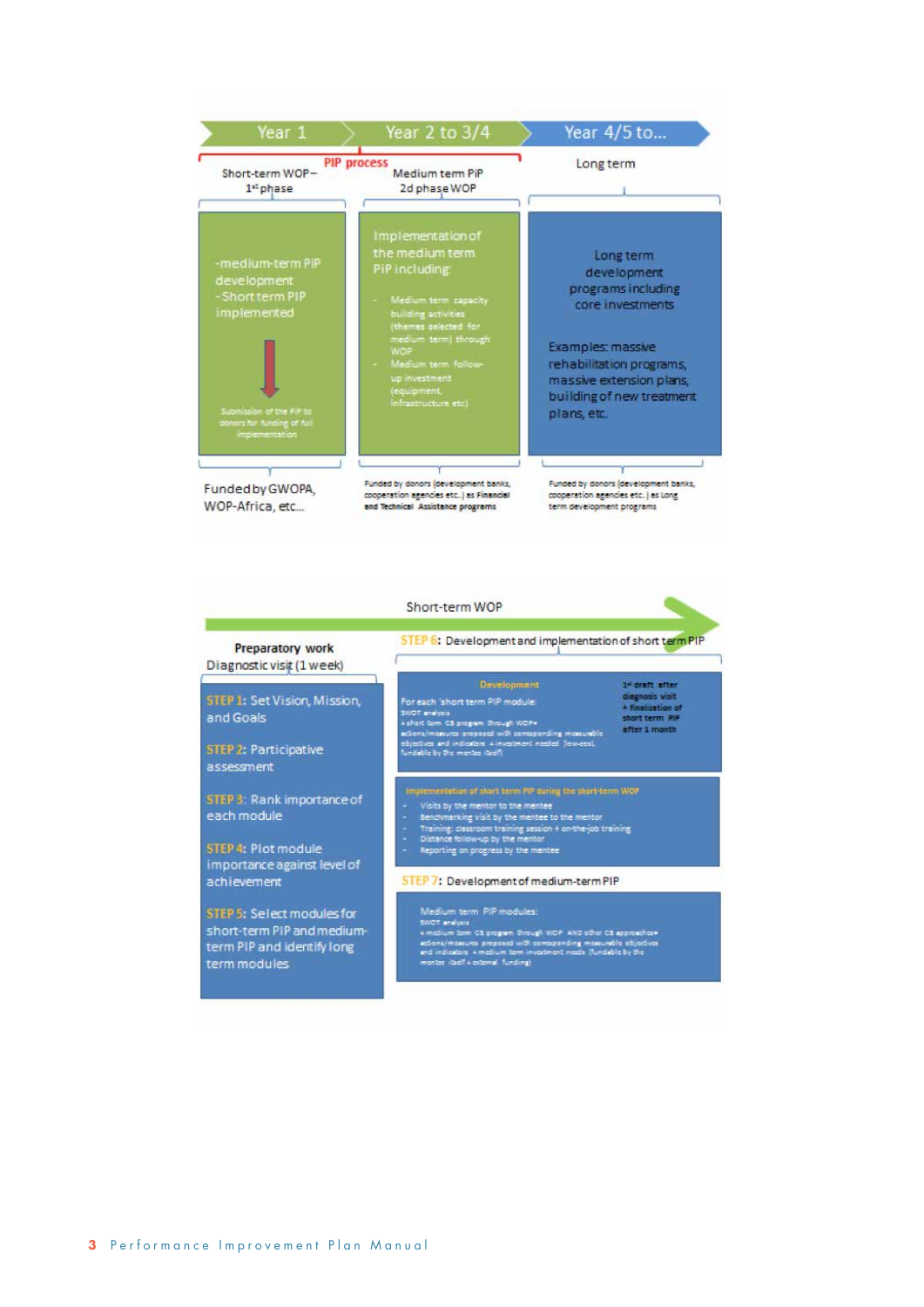While recognizing that the nature and extent of the WOPs activities vary with the available funding and with the mentee's immediate needs and the mentor's capacity to meet these needs, linking WOPs short term interventions to medium term and long term objectives is essential to sustaining the mentees performance improvement beyond the life of the WOPs. The long term foresight approach of the WOPs will help mentees in identifying activities for their business and master plans to generate follow-up investments for infrastructure improvement by the national government, donors, and/or financial institutions.

This Guide is a planning tool developed in collaboration with water operators building on lessons learnt from their WOPs experience. It provides a practical guidance tool to streamline the WOPs approach.

The Guide presents a customized step by step tool for the selection of the themes for the short term or WOP phase1, as well as the medium term and long term programs within the Performance Improvement Plan.

It also includes a comprehensive list of themes that contribute to the performance improvement of operators and which should be addressed one by one during the diagnosis phase.

Finally, the Guide stresses that the whole process of the PIP development should be performed in a participatory approach involving managers, staff, customers, community, and other relevant stakeholders. In the 4th Chapter, the WOPs practitioners will find practical guidelines on how to lead a participative diagnosis process and develop short and medium term PIPs in the framework of a WOP.

<sup>1</sup> The duration of the short term phase and the selection of the modules for this phase will depend on the size of the WOP funds and the mentor capacity to meet the needs of the mentee.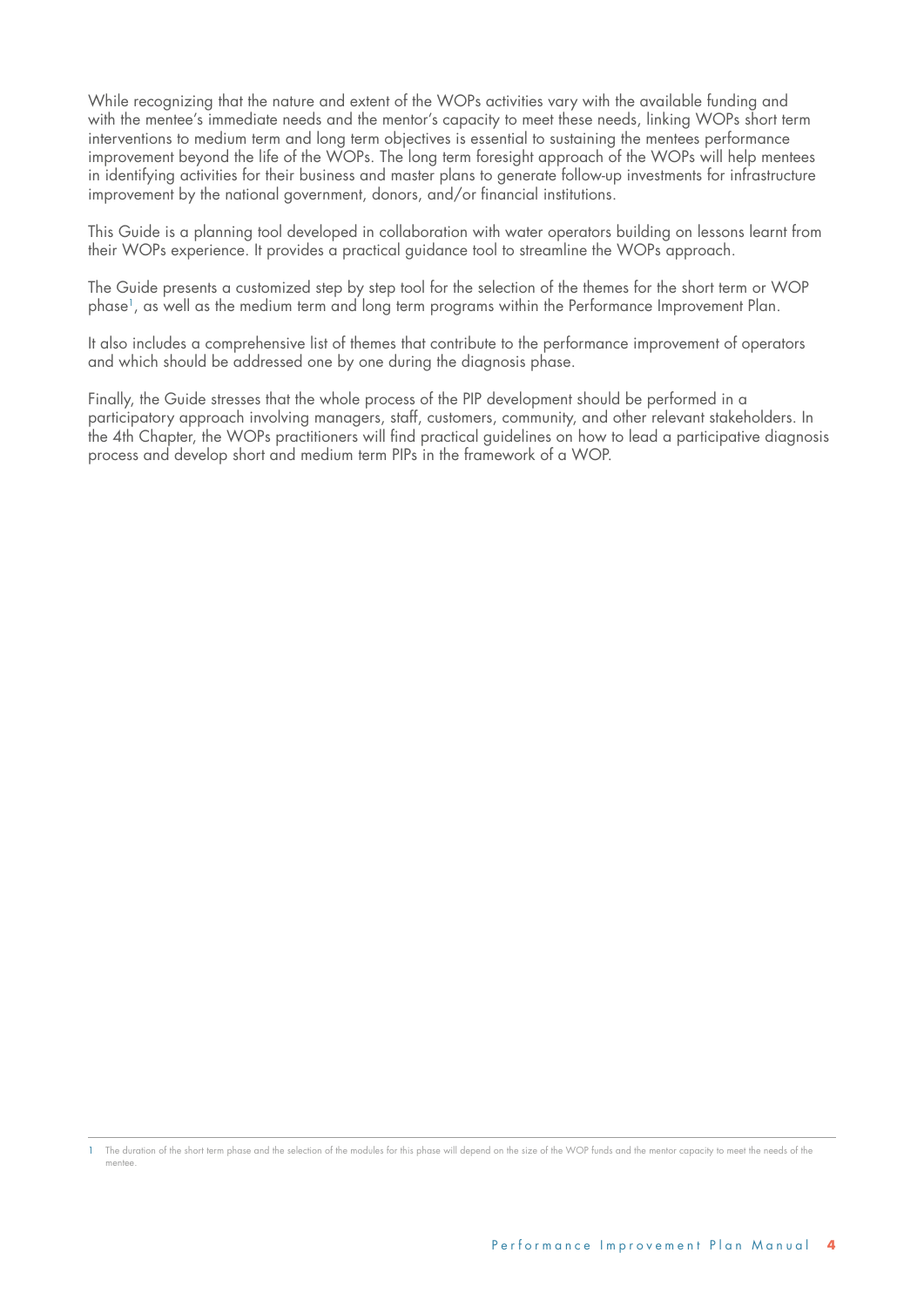## **2. PARTICIPATORY DEVELOPMENT OF THE PERFORMANCE IMPROVEMENT PLAN**

A step by step comprehensive and systematic approach is presented herein to assist water operators in the selection of the WOPs themes (or short term PIP's themes) and the medium-term themes to be included in the mentees' performance improvement plan, as well as in the identification of long term themes.

An overview of the themes that should be addressed in the diagnostic phase is provided in Chapter 2 of the manual. For each theme, a short description is given, including the common challenges that utilities face in that specific theme. Examples of WOPs which have targeted some specific challenges related to the theme are also provided.

- The manual explores the 20 following themes:
- Human Resources Development and Management
- Institutional Strengthening and Governance
- Policy and Legal Support
- Master Planning and Business planning
- Financial management
- Communication and Customer relations
- Billing and revenue collection
- Non-Revenue Water Management
- Operation and maintenance
- Information and Communication Technology
- Extension of Water Supply Services
- Extension of Sanitation and Hygiene Services
- Expanding services to Poor Households
- Sustainable Water Resources and Integrated Water Resources Management
- Water Quality Management and Water Safety
- Wastewater Treatment and Reuse
- Water Demand Management and Water **Efficiency**
- Energy Efficiency
- Climate Change Resilience

• Asset management

The approach proposed for the development of the PIP includes seven steps that should be implemented in a participatory process involving utility managers, utility staff, and stakeholders relevant to each performance improvement theme.

The seven-step procedure comprises: 1) setting vision, mission, and goals of the mentee utility; 2) performing participatory assessment; 3) ranking the importance of each theme; 4) plotting themes importance against level of achievement; 5) selecting short-term and medium-term PIP themes and identifying long-term themes; 6) developing and implementing the short-term PIP; 7) developing the medium-term PIP;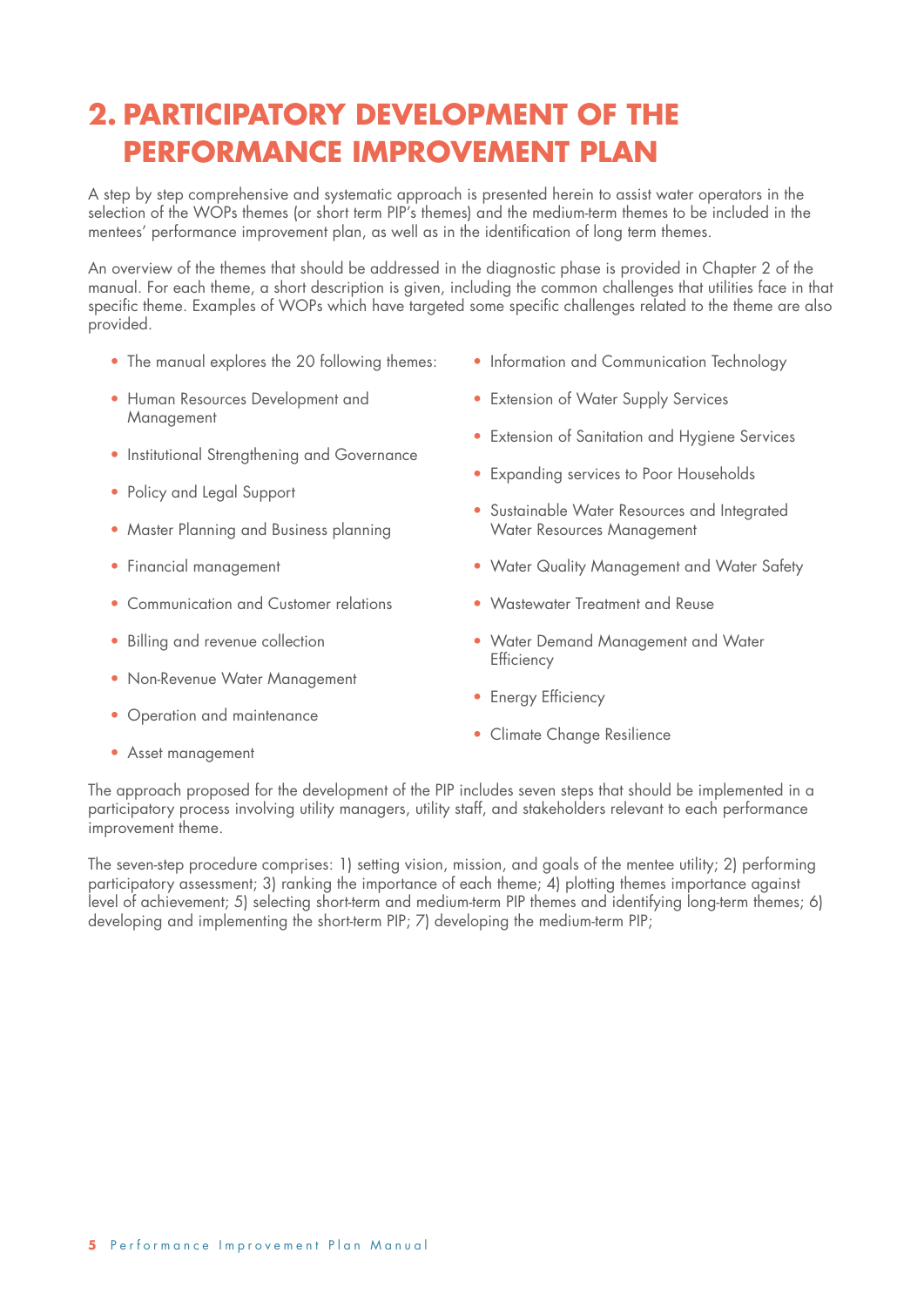| <b>Step 1</b> | Set Vision, Mission, and Goals                                                     |
|---------------|------------------------------------------------------------------------------------|
| Step 2        | <b>Perform Participatory Assessment</b>                                            |
| Step 3        | Rank Importance of each Theme                                                      |
| Step 4        | Plot Themes Importance against Level of Achievement                                |
| Step 5        | Select Themes for short-term PIP and medium-term PIP and identify long-term themes |
| Step 6        | Develop and implement short-term PIP                                               |
| <b>Step 7</b> | Develop medium-term PIP                                                            |

### **2.1 STEP 1: VISION, MISSION, AND GOALS**

The process begins with a presentation of the mentee utility vision, mission and goals. The following example is provided for illustration.

**Vision:** be the lead water utility in the country/continent.

**Mission:** meet the needs of customers for reliable, safe and clean water and high quality sanitation and hygiene services, and offer staff a fulfilling and rewarding work experience.

#### **Goals:**

- Reach national MDGs for water and sanitation by 2015
- Improve customer satisfaction by reducing customer complaints by 80% in 2017

• Establish employee professional and leadership

- Increase revenue collection to cover O&M cost by 2016
- Reduce physical water losses to 20% by 2020
- 
- development program in 2014
- Etc…

### **2.2 STEP 2: PARTICIPATORY ASSESSMENT**

On a 1-to-5 scale, assess current conditions by rating the mentee utility's practices and approaches and current level of achievement for each theme following the rating system in Table 1 below. Fill the rating in Table 2.

### **Please refer to Chapter 2 for the exhaustive list of themes which should be assessed during the process.**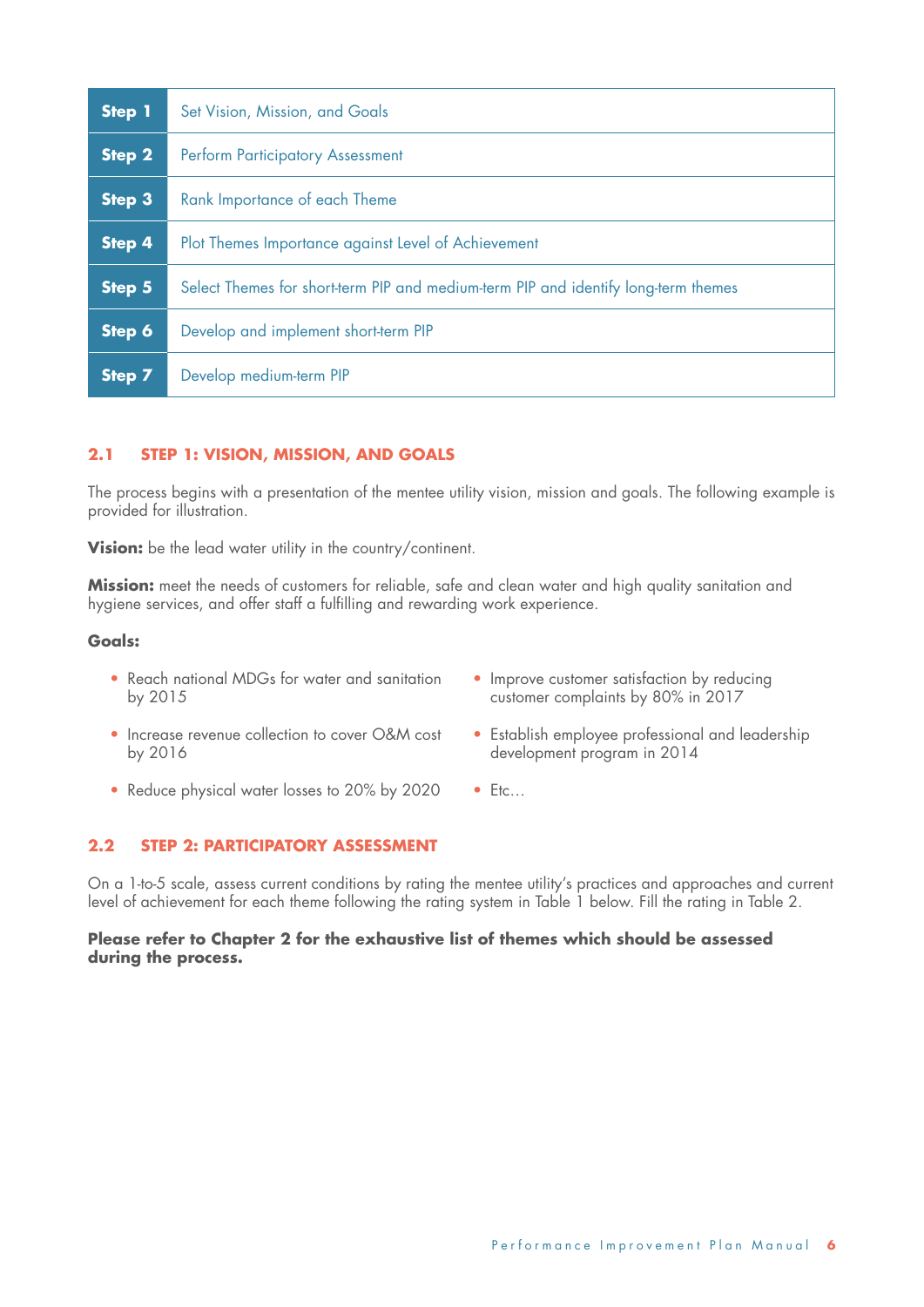### **Table 1. Rating Description**

| <b>Rating</b> | <b>Description</b>                                                            |
|---------------|-------------------------------------------------------------------------------|
|               | Effective, systematic approach and implementation; consistently achieve goals |
| 2             | Workable systems in place; mostly achieve goals                               |
| 3             | Partial systems in place with moderate achievement, but could improve         |
| 4             | Occasionally addressed when specific need arises                              |
| 5             | No system for addressing this                                                 |

### **2.3 STEP 3: RANKING IMPORTANCE OF THEMES**

On a 1-to-10 scale rank the importance of each Theme to the mentee utility based on the following key points:

- Consider the utility's vision, mission, goals, and specific needs.
- Consider long-term needs and sustainability of water and sanitation services.
- Reflect the interests and considerations of all stakeholders (managers, staff, customers, community and watershed interests, and other relevant stakeholders).

Give the most important Theme rank 1 and the least important Theme rank 10.

### **Table 2 Rating and Ranking Matrix**

NB: Utilities can add more components in each PIM.

| <b>Performance</b><br><b>Improvement</b><br><b>Themes</b><br>(PIMs) | <b>PIM Components</b>                                                                                                                                                                                                                               | <b>Step 1: Rate</b><br><b>Achievement</b><br>$(1-5)$ | <b>Step 2: Rank</b><br><b>Importance</b><br>$(1 - 10)$ |
|---------------------------------------------------------------------|-----------------------------------------------------------------------------------------------------------------------------------------------------------------------------------------------------------------------------------------------------|------------------------------------------------------|--------------------------------------------------------|
| Human<br>Resources<br>Development<br>(HR)                           | • Recruitment and retention of competent<br>workforce.<br>• Opportunities for training and professional<br>development.<br>• Appropriate wages and incentives.<br>• Appropriate performance evaluation system.<br>• Ongoing performance improvement |                                                      |                                                        |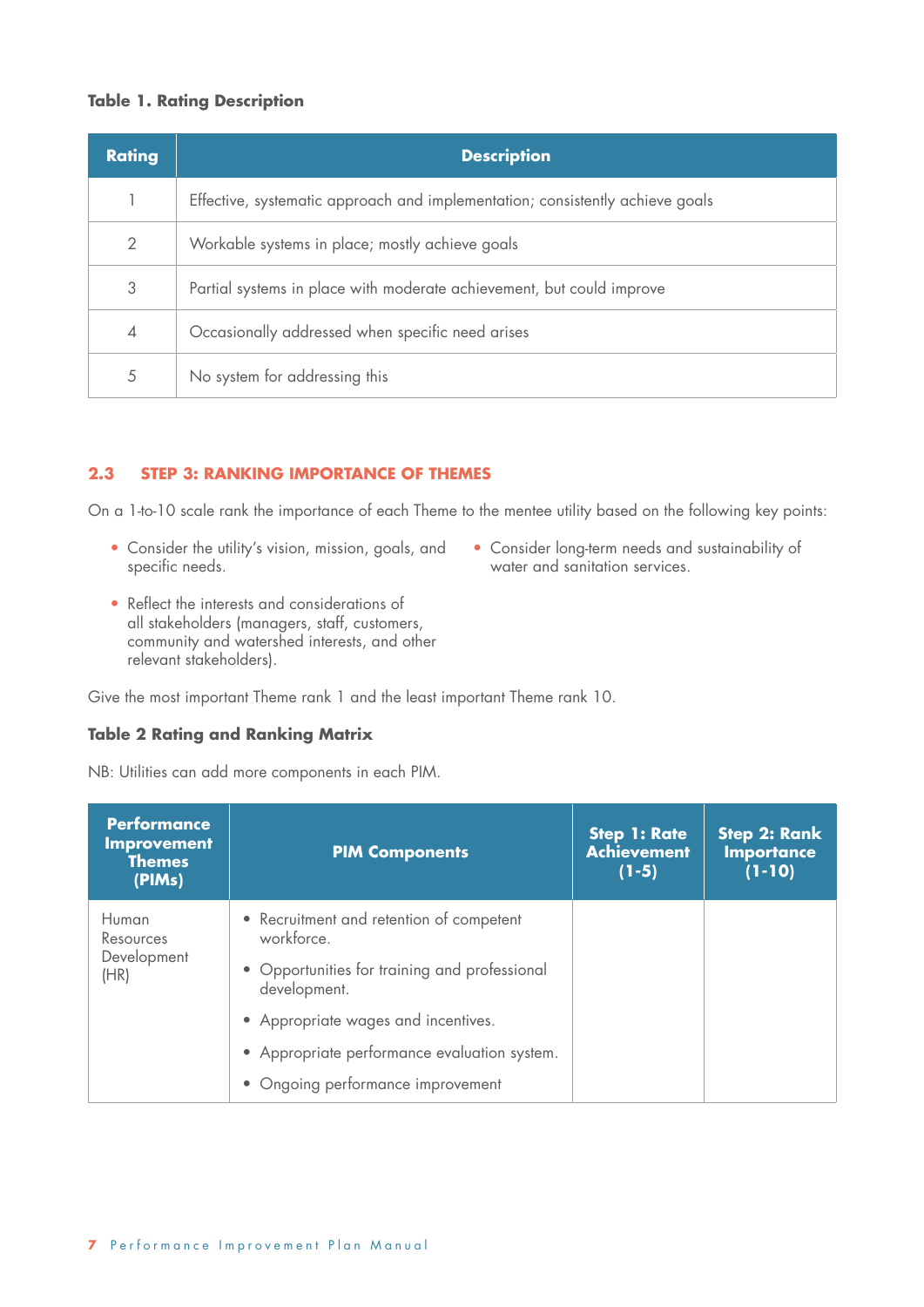| <b>Performance</b><br><b>Improvement</b><br><b>Themes</b><br>(PIMs) | <b>PIM Components</b>                                                                                                                                                                                                                                                        | <b>Step 1: Rate</b><br><b>Achievement</b><br>$(1-5)$ | <b>Step 2: Rank</b><br><b>Importance</b><br>$(1 - 10)$ |
|---------------------------------------------------------------------|------------------------------------------------------------------------------------------------------------------------------------------------------------------------------------------------------------------------------------------------------------------------------|------------------------------------------------------|--------------------------------------------------------|
| Institutional<br>Strengthening<br>and Governance<br>(IS)            | • Functions and responsibilities streamlined.<br>• Collaborative organization, employees<br>involved in the decision making processes.<br>Employees satisfied and motivated.                                                                                                 |                                                      |                                                        |
| Policy and Legal<br>Support (PL)                                    | • Policies for performance improvement are<br>developed and implemented.<br>• Legal incentives for performance<br>improvement are developed and enforced.                                                                                                                    |                                                      |                                                        |
| <b>Business</b><br>Planning (BP)                                    | Comprehensive master plan that guides<br>long-term, mid - term, and short term<br>programs.<br>• Business plans with a clear vision, mission,<br>objectives, and achievements.<br>• Investment options elaborated in the master<br>planning and business planning processes. |                                                      |                                                        |
| Financial<br>Management<br>(FM)                                     | • Full-cycle cost of utility understood.<br>• Accounting and procurement policies and<br>procedures established.<br>Financial risk assessment tools established.<br>• Predictable and adequate rates.                                                                        |                                                      |                                                        |
| Communications<br>and Customer<br>Relations (CR)                    | Responsiveness to customers' needs and<br>$\bullet$<br>emergencies.<br>Effective awareness, communication, and<br>outreach programs to inform the public<br>about new programs and initiatives.                                                                              |                                                      |                                                        |
| Billing and<br>Revenue<br>Collection (BC)                           | Effective billing and revenue collection<br>operation.<br>Effective and up-to-date billing payment<br>$\bullet$<br>systems.<br>Reliable water meter reading program.<br>$\bullet$                                                                                            |                                                      |                                                        |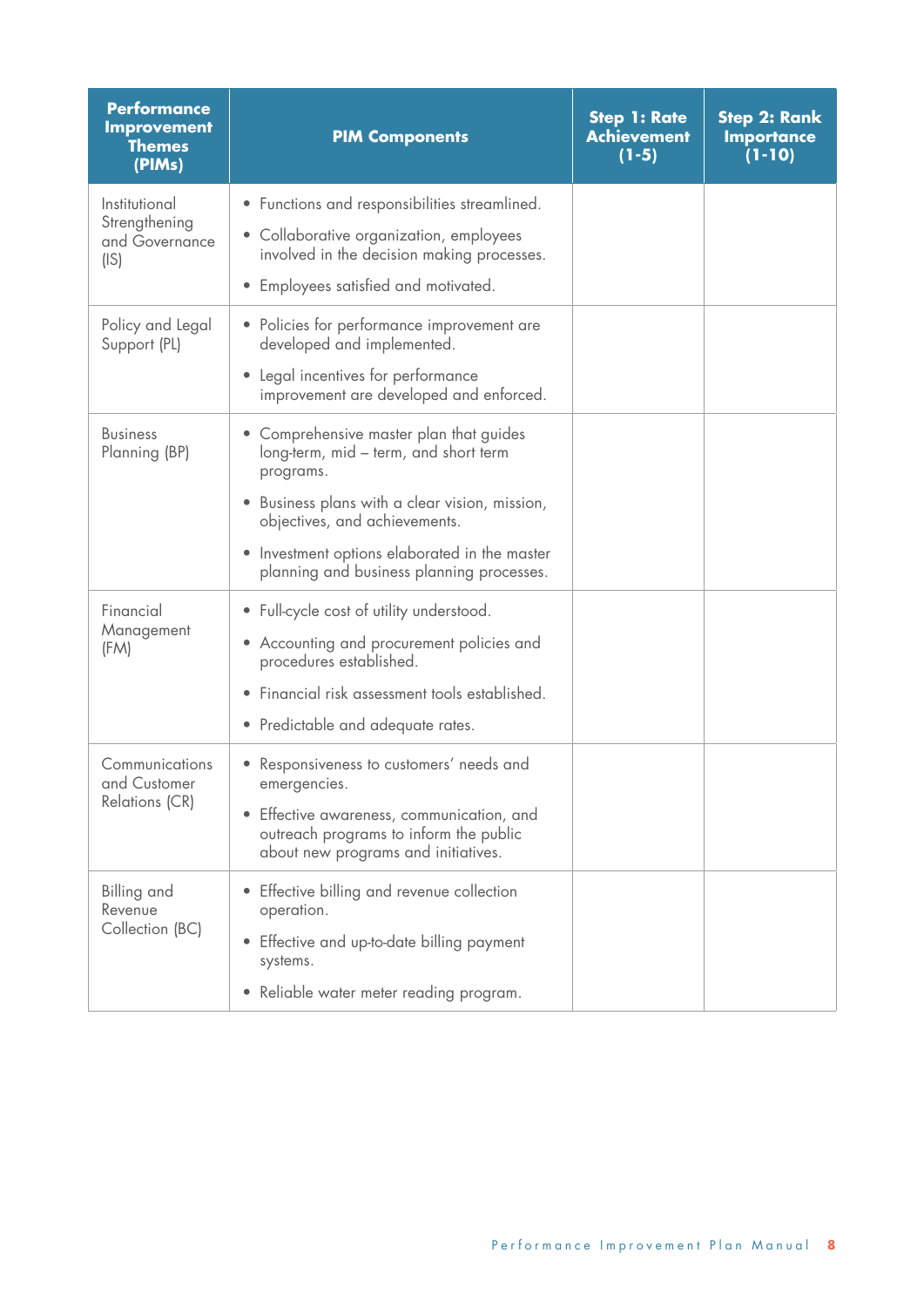| <b>Performance</b><br><b>Improvement</b><br><b>Themes</b><br>(PIMs) | <b>PIM Components</b>                                                                                                                                                 | <b>Step 1: Rate</b><br><b>Achievement</b><br>$(1-5)$ | <b>Step 2: Rank</b><br><b>Importance</b><br>$(1 - 10)$ |
|---------------------------------------------------------------------|-----------------------------------------------------------------------------------------------------------------------------------------------------------------------|------------------------------------------------------|--------------------------------------------------------|
| Non-Revenue<br>Water<br>Management                                  | • Physical water losses are effectively<br>monitored.<br>Time response to leak repairs is reduced to<br>minimize disruption and water losses.                         |                                                      |                                                        |
| (NRW)                                                               | Procedures to reduce illegal water<br>$\bullet$<br>connection are in place.<br>• Commercial water losses are insignificant.                                           |                                                      |                                                        |
| Operation and<br>Maintenance<br>(OM)                                | • Technical and safety procedures for the<br>O&M of water and wastewater treatment<br>plans are developed and implemented by<br>certified operators.                  |                                                      |                                                        |
|                                                                     | Emergency planning and operating<br>procedures are developed and enforced.                                                                                            |                                                      |                                                        |
|                                                                     | • Water distribution SCADA systems are<br>adopted.                                                                                                                    |                                                      |                                                        |
| Asset<br>Management<br>(AM)                                         | Ongoing performance improvement<br>• Inventory of infrastructure location,<br>condition, value, O&M updated and<br>computerized                                       |                                                      |                                                        |
|                                                                     | • Effective systems for security and safety of<br>assets.<br>Effective planning for infrastructure<br>$\bullet$<br>improvement projects                               |                                                      |                                                        |
| Information and<br>Communication<br>Technology (IT)                 | • Utility taking advantage of advances of<br>ICT to develop smart solutions to improve<br>operation in all the departments.                                           |                                                      |                                                        |
| Extension of<br><b>Water Supply</b><br>Services (WS)                | • MDGs and Sustainable Development Goals<br>(SDGs) on drinking water supply achieved<br>Plans and investment options for sustained<br>water supply services developed |                                                      |                                                        |
| Extension of<br>Sanitation<br>Services (SS)                         | • MDGs and Sustainable Development Goals<br>(SDGs) on sanitation achieved<br>Plans and investment options for sustained<br>۰<br>sanitation services developed         |                                                      |                                                        |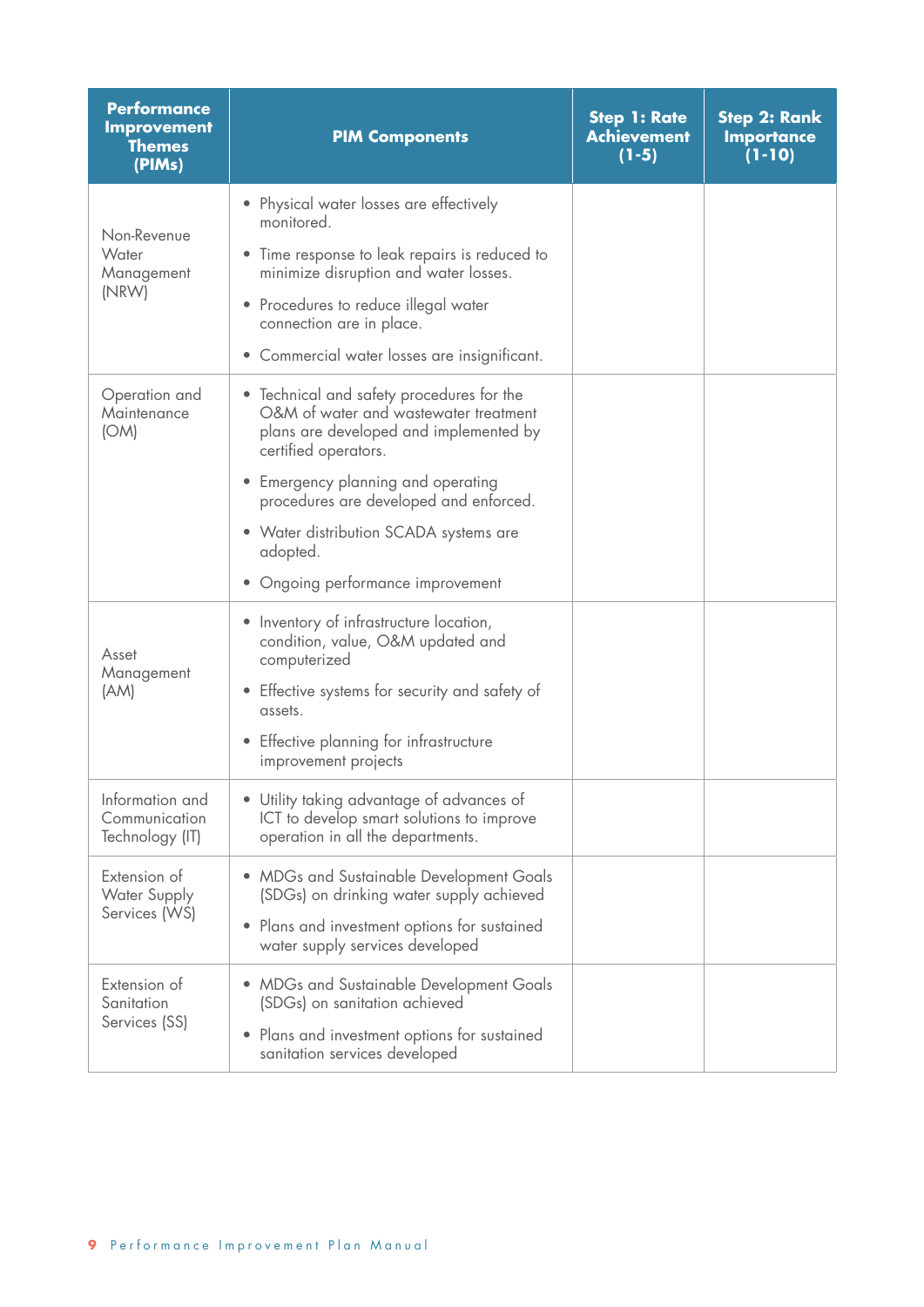| <b>Performance</b><br><b>Improvement</b><br><b>Themes</b><br>(PIMs)               | <b>PIM Components</b>                                                                                                                                            | <b>Step 1: Rate</b><br><b>Achievement</b><br>$(1-5)$ | <b>Step 2: Rank</b><br><b>Importance</b><br>$(1 - 10)$ |
|-----------------------------------------------------------------------------------|------------------------------------------------------------------------------------------------------------------------------------------------------------------|------------------------------------------------------|--------------------------------------------------------|
| Expanding<br>Services to Poor<br>Households (PH)                                  | • Extending water and sanitation services<br>and improving hygiene awareness of poor<br>households in poor settlements using internal<br>resources.              |                                                      |                                                        |
|                                                                                   | Scaling up poor household services<br>via national and international solidarity<br>programs.                                                                     |                                                      |                                                        |
| Wastewater<br>Treatment and<br>Reuse (WT)                                         | Effective wastewater treatment program<br>Opportunities for treated wastewater reuse<br>increased                                                                |                                                      |                                                        |
| Sustainable<br><b>Water Resources</b><br>and Integrated<br><b>Water Resources</b> | • Freshwater withdrawals are brought in line<br>with sustainably available water resources<br>while increasing water productivity by all<br>uses.                |                                                      |                                                        |
| Management<br>and IWRM<br>(WM)                                                    | Threshold level of environmental flows in the<br>country maintained.                                                                                             |                                                      |                                                        |
|                                                                                   | • Availability of water supply ensured through<br>long term IWRM program for groundwater<br>and surface water sustainability.                                    |                                                      |                                                        |
| <b>Water Quality</b><br>Management                                                | • Water quality improvement programs<br>developed and executed.                                                                                                  |                                                      |                                                        |
| and Water<br>Safety (WS)                                                          | • Water safety plans developed and<br>implemented.                                                                                                               |                                                      |                                                        |
| <b>Water Demand</b><br>Management<br>(DM)                                         | • Water demand management promoted<br>through public education and awareness<br>and water saving technology.                                                     |                                                      |                                                        |
|                                                                                   | • Water use efficient best practices guides<br>developed for urban users.                                                                                        |                                                      |                                                        |
|                                                                                   | Long term water use efficiency plans<br>developed to implement water conservation<br>interventions.                                                              |                                                      |                                                        |
| Energy Efficiency<br>(EE)                                                         | Energy efficiency audits carried out to<br>identify opportunities for energy saving<br>across the water supply chain from the<br>water sources to the end users. |                                                      |                                                        |
|                                                                                   | Long term energy efficiency plans<br>developed to implement energy<br>conservation interventions.                                                                |                                                      |                                                        |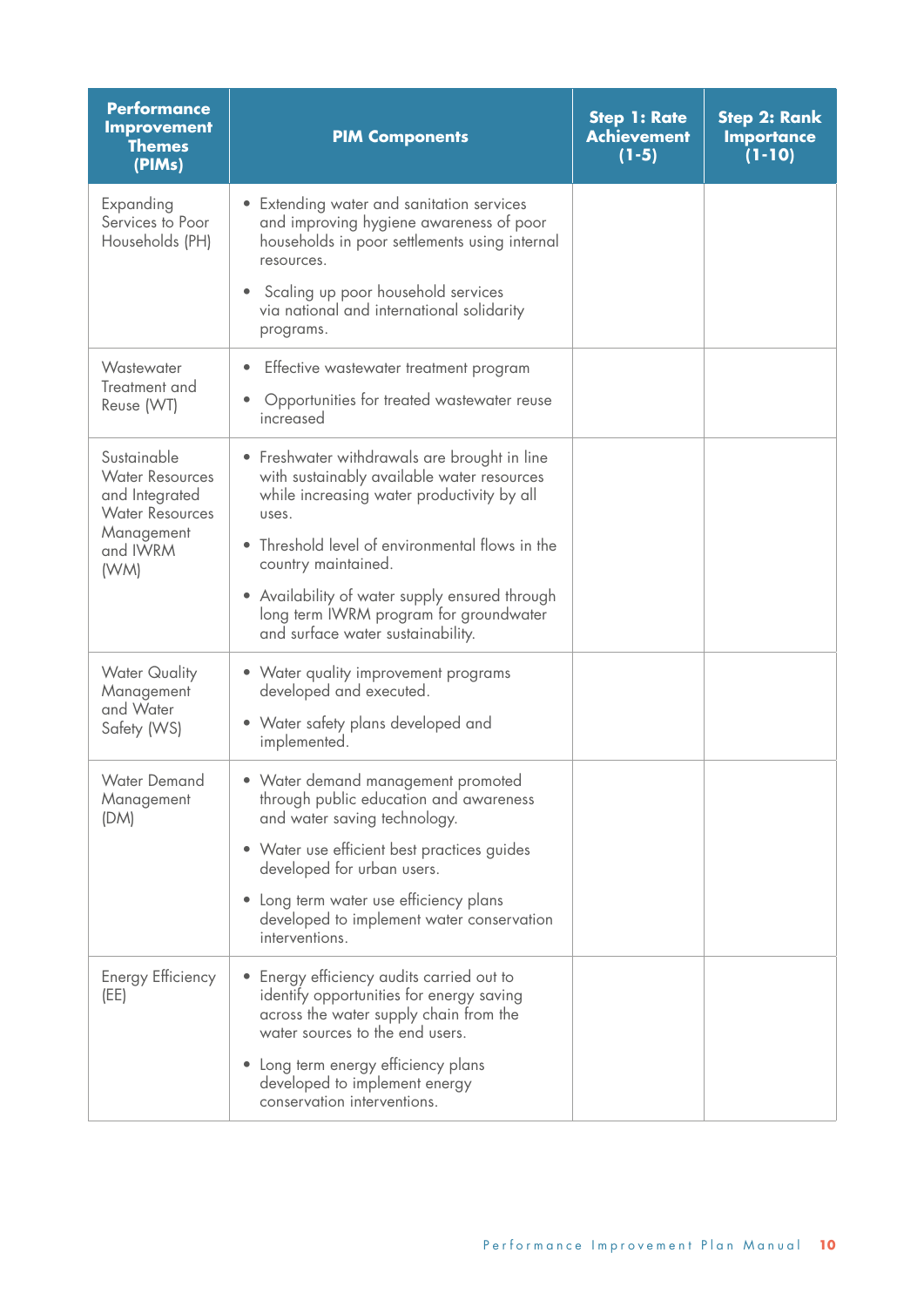| <b>Performance</b><br><b>Improvement</b><br><b>Themes</b><br>(PIMs) | <b>PIM Components</b>                                                                                                                                           | <b>Step 1: Rate</b><br><b>Achievement</b><br>$(1-5)$ | <b>Step 2: Rank</b><br><b>Importance</b><br>$(1 - 10)$ |
|---------------------------------------------------------------------|-----------------------------------------------------------------------------------------------------------------------------------------------------------------|------------------------------------------------------|--------------------------------------------------------|
| Climate Change<br>Resilience (CC)                                   | • Climate change adaptation study carried<br>out to examine future possible impacts of<br>shifts of weather patterns on the utility assets<br>and water supply. |                                                      |                                                        |
|                                                                     | • Integrated approach to adaptation adopted<br>and risk assessment to protect assets and<br>sustain water supply.                                               |                                                      |                                                        |

### **2.4 STEP 4: PLOTTING THE THEMES IMPORTANCE AGAINST THE LEVEL OF ACHIEVEMENT**

Insert each Theme acronym in Table 3 below based on the rating and ranking filled in Table 2. For instance, if Human Resources Development (HR) is rated 5 for achievement and is ranked 1 for importance, you place it in the table as shown below. Likewise, if Asset Management (AM) is rated 3 for achievement and is ranked 5 for importance, you place it in the graph as indicated below.



### **Table 3. Themes ranking and rating table**

### **2.5 STEP 5: SELECT THEMES FOR SHORT – AND MEDIUM – TERM PIP, AND IDENTIFY LONG-TERM THEMES**

It should be emphasized that performance improvement in all the themes of 20 Themes is important for the overall performance improvement of the utility, and the sustainability of its services. However, for practical and financial reasons utilities may wish to focus on a selected number of Themes that have priority over the rest. Table 3 that was developed in Step 4 helps the mentees in prioritizing these Themes. The Themes that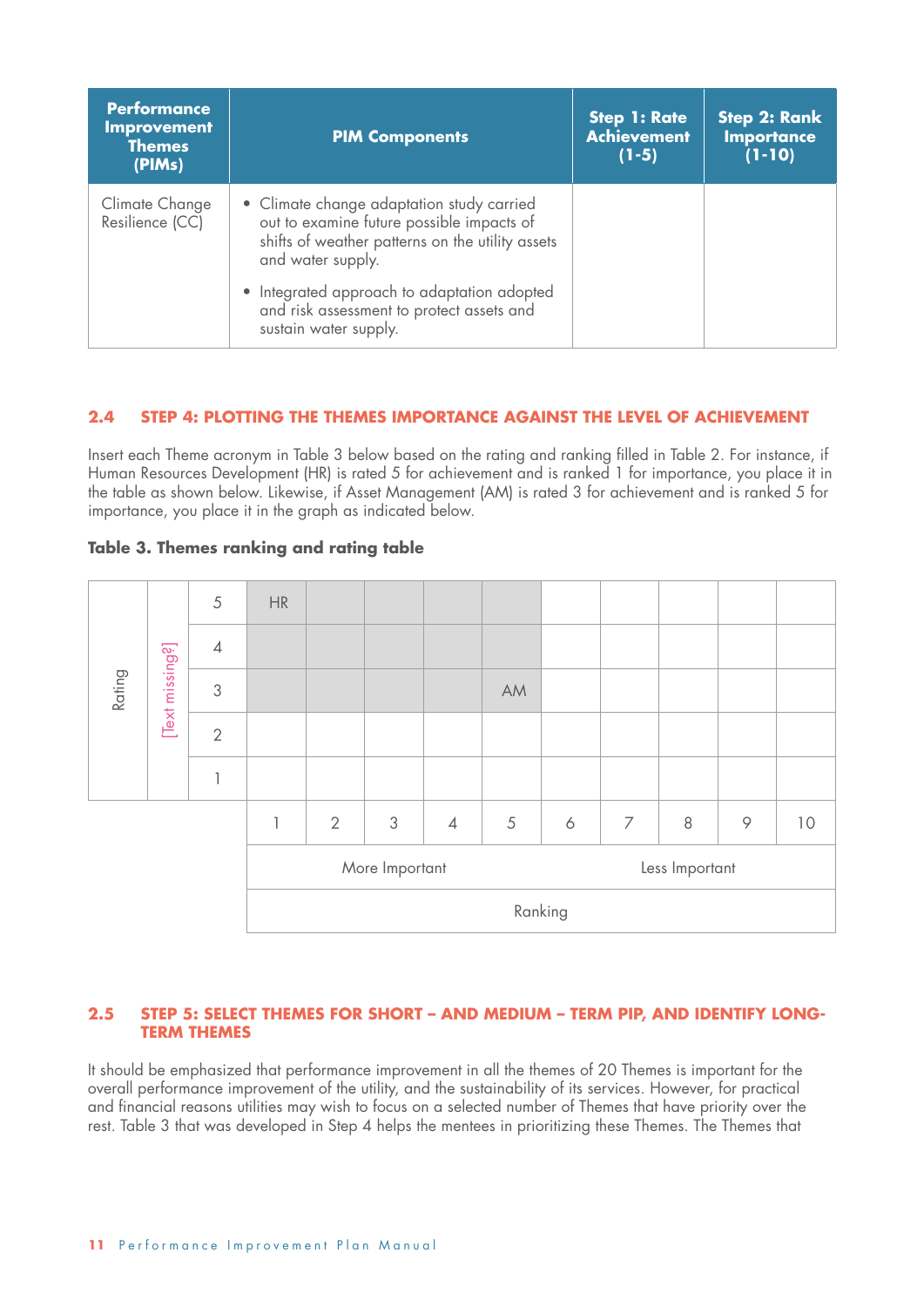are plotted in the upper – left quadrant of Table 3 are the Themes that are ranked as most important with low achievement. Therefore, they are the Themes that need to be addressed by the mentee utility most urgently.

**The mentee utility, with the support of the mentor utility, should then select the Themes to work on within the short-term WOP. Note that Themes selected for short-term action are the ones to be addressed by the WOP in terms of low-cost fast improvement measures. Medium-term improvement will be the focus of the medium-term PIP (performance improvement plan) that will be developed collaboratively by the mentor and the mentee to be ready at the end of the short-term WOP.**

The development of the long-term PIP is beyond the scope of the short-term WOP phase, as it will be carried out during the implementation of the medium-term phase.

Selected Themes for short-term, medium-term, and long-term improvement should be recorded in Table 4 below. For example, if Human Resources Development (HR) is selected for improvement within the short-term WOP, enter it in Table 4 in the short-term column. Likewise, if Policy and Legal Support (PL) is selected for mediumterm, enter it in Table 4 as indicated below. Note that if a Theme is selected for improvement at short-term or within the WOP, improvement could continue for the medium-term and the long-term horizons.

### **Table 4. Theme Selection**

| <b>Performance Improvement Themes (PIMs)</b>    | <b>Short-Term</b><br>(WOP) | <b>Mid-Term</b> | Long-Term |
|-------------------------------------------------|----------------------------|-----------------|-----------|
| Human Resources Development (HR)                | X                          | $\times$        | $\times$  |
| Institutional Strengthening and Governance (IS) |                            |                 |           |
| Policy and Legal Support (PL)                   |                            | $\mathsf X$     | $\chi$    |
| <b>Business Planning (BP)</b>                   |                            |                 |           |
| Financial Management (FM)                       |                            |                 |           |
| Communications and Customer Relations (CR)      |                            |                 |           |
| Billing and Revenue Collection (BC)             |                            |                 |           |
| Non Revenue Water Management (RW)               |                            |                 |           |
| Operation and Maintenance (OM)                  |                            |                 |           |
| Asset Management (AM)                           |                            |                 |           |
| Information Communication Technology (IT)       |                            |                 |           |
| Extension of Water Supply Services (WS)         |                            |                 |           |
| Extension of Sanitation Services (SS)           |                            |                 |           |
| Expanding Services to Poor Households (PH)      |                            |                 |           |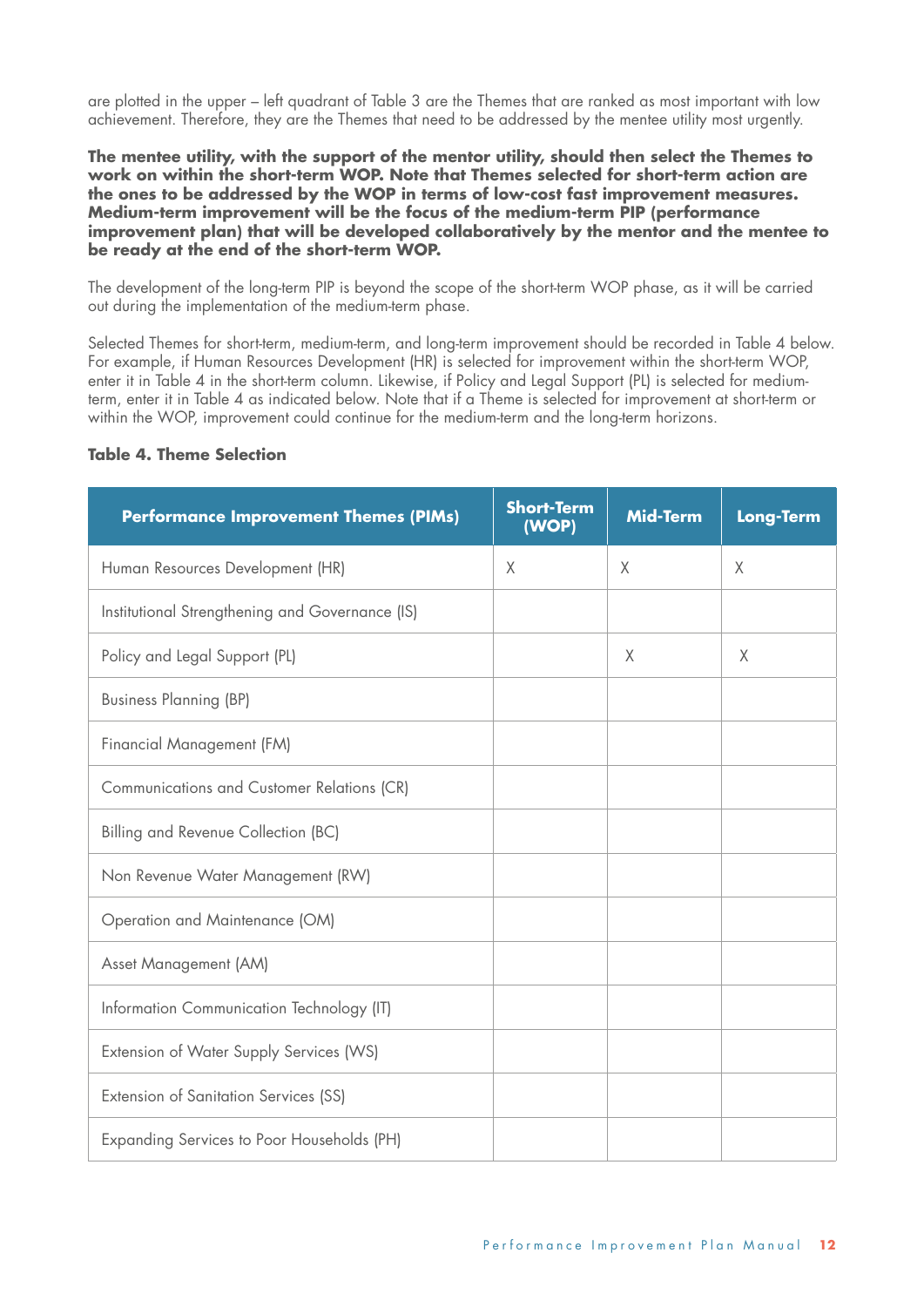| <b>Performance Improvement Themes (PIMs)</b>                                           | <b>Short-Term</b><br>(WOP) | <b>Mid-Term</b> | <b>Long-Term</b> |
|----------------------------------------------------------------------------------------|----------------------------|-----------------|------------------|
| Wastewater Treatment and Reuse (WT)                                                    |                            |                 |                  |
| Sustainable Water Resources and Integrated Water<br>Resources Management and IWRM (WM) |                            |                 |                  |
| Water Quality Management and Water Safety (WS)                                         |                            |                 |                  |
| Water Demand Management (DM)                                                           |                            |                 |                  |
| Energy Efficiency (EE)                                                                 |                            |                 |                  |
| Climate Change Resilience (CC)                                                         |                            |                 |                  |

### **2.6 STEP 6: DEVELOPMENT AND IMPLEMENT SHORT-TERM PERFORMANCE IMPROVEMENT PLAN**

This exercise will focus on the development of the short-term or WOP phase PIP. Based on the selection of the Themes for short-term or WOP phase done in Table 4, proceed with the preparation of a short-term performance improvement plan, to be implemented during the WOP phase, with the participation of the utility managers, staff, and stakeholders relevant to each of the selected Themes. The short-term PIP would include the following items:

• Utility SWOT analysis for selected each Theme to identify strengths, weaknesses, opportunities, and threats for performance improvement.

these issues, by whom, when, and cost of the action.

- Performance improvement action plan for each Theme that includes underlying root causes or issues of under-performance, actions to address
- Monitoring and evaluation plan to assess and monitor the accomplishments of these actions.

**The short term WOP should set in motion the interventions for a subsequent medium-term PIP. Work on the preparation of the medium-term PIP interventions will progress in a parallel track during the implementation of the short-term WOP. The medium-term PIP is one of the key deliverables of the short-term WOP phase.**

### **2.6.1 SWOT ANALYSIS**

Develop a SWOT analysis for each of the Themes selected for short-term performance improvement plan during the WOP, in STEP 5 above. Two illustrative<sup>2</sup> examples are provided in Tables 5 and 6 below respectively for the human resources development Theme and the billing and revenue collection Theme.

<sup>2</sup> Note that the illustrative examples are presented to help the reader to understand the short-term or WOP performance improvement plan development process.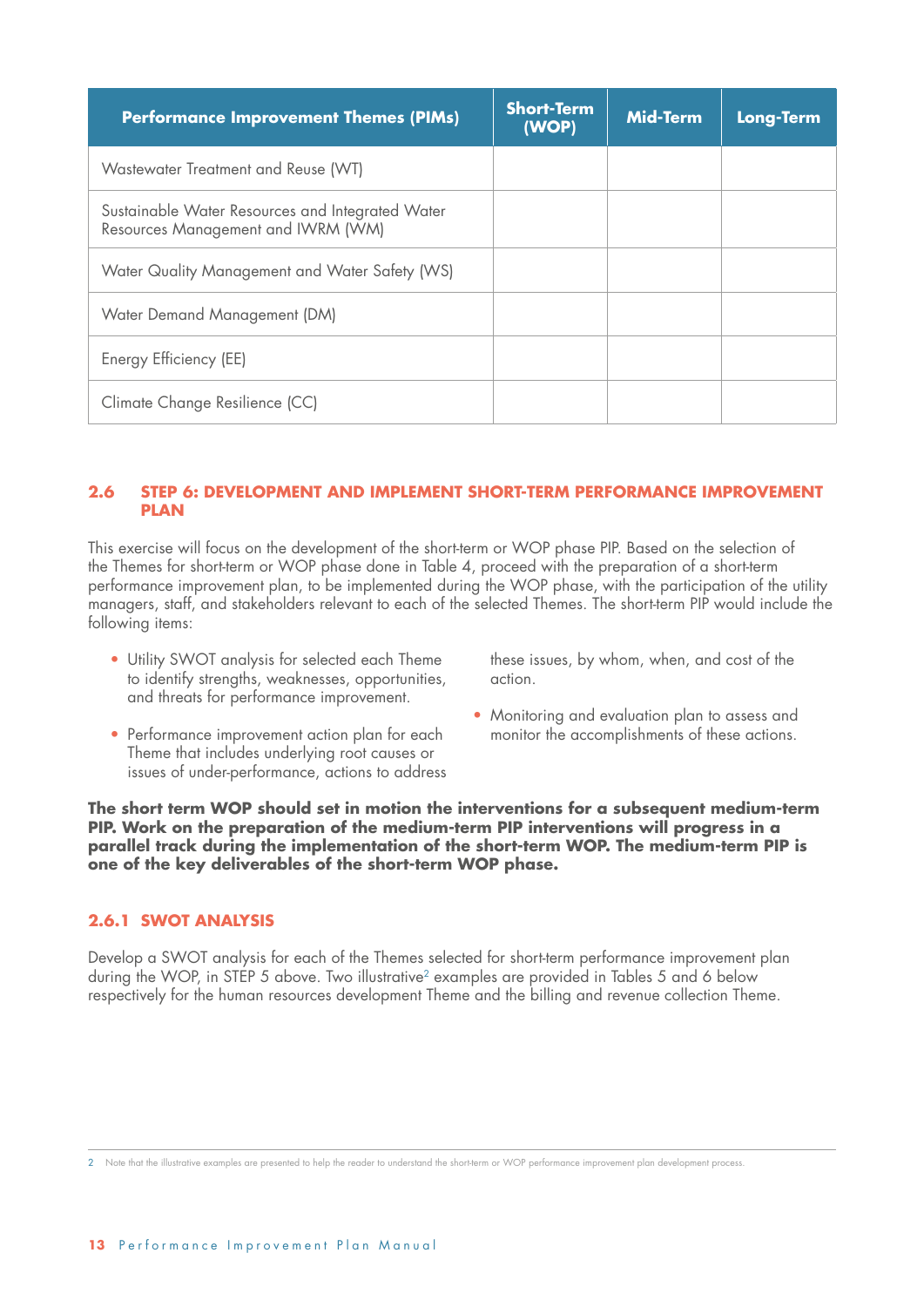### **Table 5. Illustrative SWOT for Human Resources Development Theme**

| <b>Strengths</b>                                                                           | <b>Weaknesses</b>                                                                                                                                                                              | <b>Opportunities</b>                                                                         | <b>Threats</b>                                                         |
|--------------------------------------------------------------------------------------------|------------------------------------------------------------------------------------------------------------------------------------------------------------------------------------------------|----------------------------------------------------------------------------------------------|------------------------------------------------------------------------|
| • Adequate number of<br>statt<br>• Staff eager to improve<br>their capacity and<br>skills. | Limited number of<br>qualified staff<br>• Poor time management<br>Lack of training<br>$\bullet$<br>program for                                                                                 | • High potential for<br>capacity building<br>• Willingness of<br>management<br>and staff for | • Political<br>Interference in staff<br>recruitment and<br>advancement |
| • Adequate team<br>working capabilities                                                    | professional<br>development                                                                                                                                                                    | improvement.                                                                                 |                                                                        |
| • Ability to share<br>knowledge and<br>experience<br>• Staff welfare policy in<br>place.   | • Lack of adequate<br>recruitment procedure<br>Staff welfare policy<br>$\bullet$<br>not enforced<br>Inadequate staff<br>$\bullet$<br>evaluation procedure,<br>lack of incentives<br>mechanism. |                                                                                              |                                                                        |

### **Table 6. Illustrative SWOT for Billing and Revenue Collection Theme**

| <b>Strengths</b>                                                                                                                                                                                             | <b>Weaknesses</b>                                                                                                                                                                                                                                    | <b>Opportunities</b>                                                                                                               | <b>Threats</b>                                                                  |
|--------------------------------------------------------------------------------------------------------------------------------------------------------------------------------------------------------------|------------------------------------------------------------------------------------------------------------------------------------------------------------------------------------------------------------------------------------------------------|------------------------------------------------------------------------------------------------------------------------------------|---------------------------------------------------------------------------------|
| • Skilled staff for billing<br>function<br>• Adequate billing records<br>• Accurate billing<br>calculation<br>• Good coordination<br>between meter readers<br>and billing office<br>• Monthly billing system | • Manual billing system<br>• Many customers are<br>not metered. They are<br>charged a flat rate<br>• Inaccurate and untimely<br>meter readings<br>• Many dysfunctional<br>meters<br>• Many illegal water<br>connections<br>• Unreliable water supply | • Many customers<br>are not in the<br>billing system<br>• Computerization<br>of billing system<br>• Mapping of meter<br>connection | • Low water tariff<br>• Payment of<br>government<br>customers not<br>guaranteed |

### **2.6.2 IMPLEMENTATION OF A SHORT-TERM PERFORMANCE IMPROVEMENT ACTION PLAN**

Develop an action plan for each of the Themes selected for short-term PIP within the WOP, in STEP 5 above. Two illustrative examples are provided in Tables 7 and 8 below respectively for the billing and revenue collection Theme and for the human resources.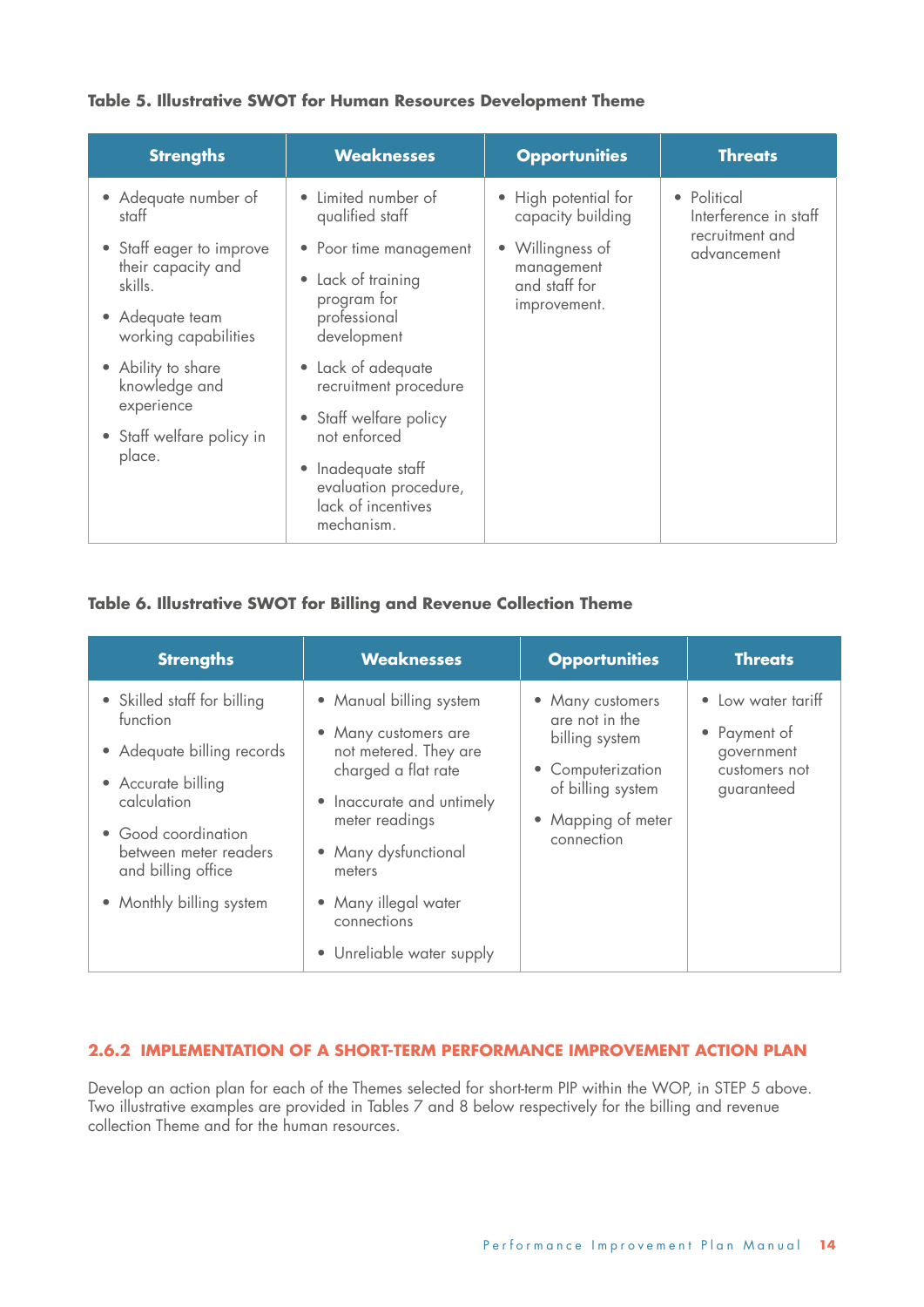**Table 7. Illustrative Example of short-term Performance Improvement Action Plan for Hunan Resources Development Theme**

| <b>Issue (s) and</b><br>Cause (s)                                          | <b>Action (s)</b>                                                                                           | <b>By Who</b>                                                         | <b>When</b>                                                           | Cost<br><b>Kshsx1000</b>                                        |
|----------------------------------------------------------------------------|-------------------------------------------------------------------------------------------------------------|-----------------------------------------------------------------------|-----------------------------------------------------------------------|-----------------------------------------------------------------|
| $\bullet$ Lack of<br>qualified<br>staff                                    | • Identify training<br>needs<br>Design training<br>program<br>Implement<br>$\bullet$<br>training<br>program | • Head of Training Unit<br>(HTU)<br>htu<br>$\bullet$<br>$\bullet$ HTU | • 31 Mar 2014<br>30 Apr 2014<br>$\bullet$<br>30 Jun 2014<br>$\bullet$ | $\bullet$ NIL<br><b>NIL</b><br>$\bullet$<br>10,000<br>$\bullet$ |
| Inadequate<br>$\bullet$<br>recruitment<br>policy                           | Develop<br>$\bullet$<br>appropriate<br>recruitment<br>policy                                                | • Head of Human<br><b>Resources Department</b><br>(HRRD)              | • 30 May 2014                                                         | $\bullet$ NIL                                                   |
| Lack of<br>$\bullet$<br>mechanism<br>to enforce<br>staff welfare<br>policy | Develop<br>welfare policy<br>development<br>mechanism                                                       | <b>Utility Legal Advisor</b><br>$\bullet$                             | 15 June 2014<br>$\bullet$                                             | $\bullet$ NIL                                                   |
| Inadequate<br>$\bullet$<br>staff<br>evaluation<br>procedure                | • Improve staff<br>evaluation<br>procedure<br>including<br>incentives for<br>achievers.                     | $\bullet$ HRRD                                                        | 30 May 2014<br>۰                                                      | $\bullet$ NIL                                                   |

### **Table 8. Illustrative Example of short-term Performance Improvement Action Plan for Billing and Revenue Collection Theme3**

| Issue (s) and<br>Cause (s)  | <b>Action (s)</b>                                                                             | By Who                                                       | <b>When</b>                                                                | <b>Cost</b><br><b>Kshsx1000</b> |
|-----------------------------|-----------------------------------------------------------------------------------------------|--------------------------------------------------------------|----------------------------------------------------------------------------|---------------------------------|
| • Delayed bills<br>delivery | • Timely meter readings<br>• Speeding bills<br>preparation<br>• Door to door bill<br>delivery | • Meter<br>Readers<br>• Billing Clerks<br>• Meter<br>Readers | • 24th day of<br>month<br>• 30th day of<br>month<br>• 30th day of<br>month | <b>NIL</b><br>NIL<br>NIL        |

<sup>3</sup> NWSC-SNWSL WOP with modifications.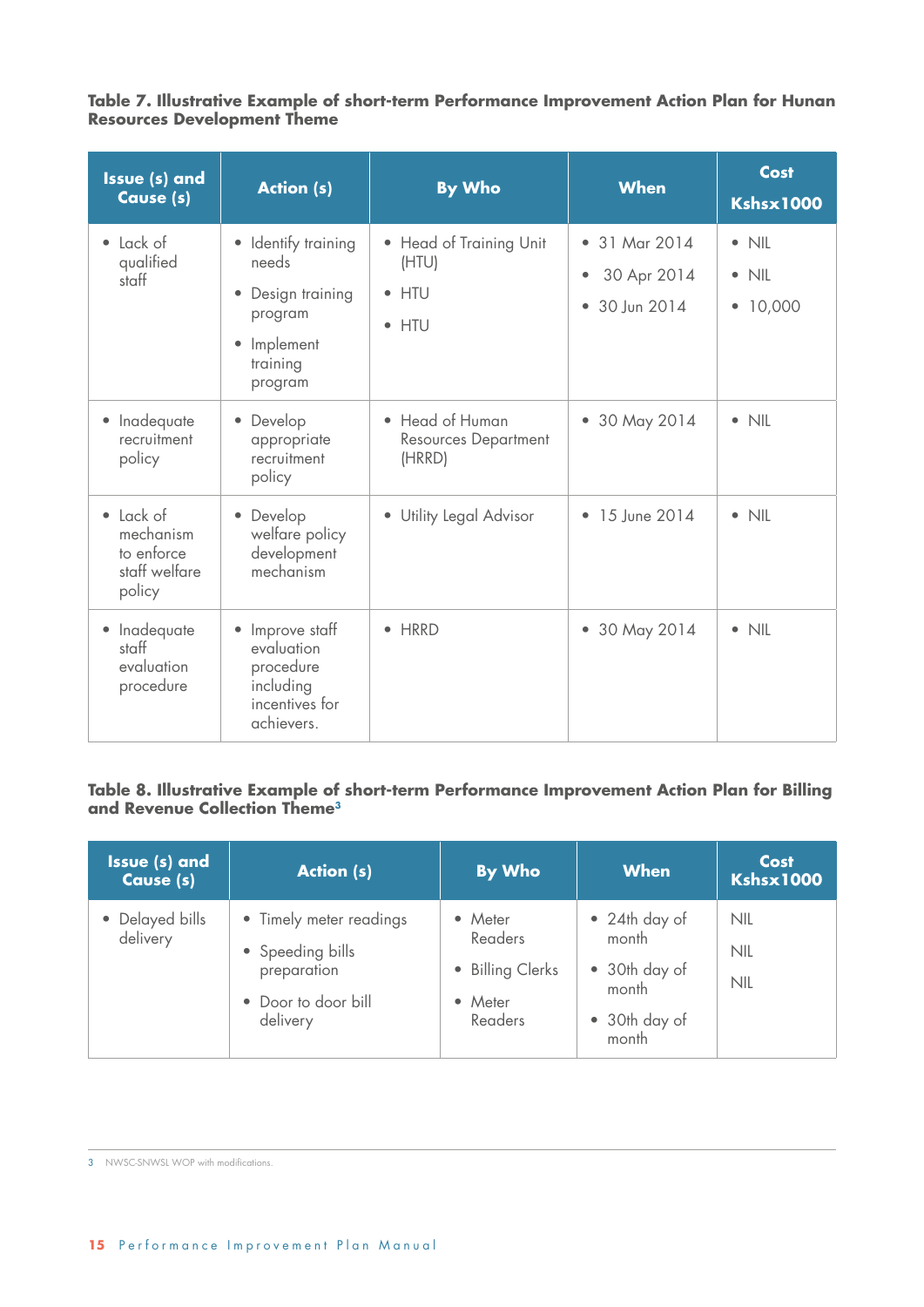| <b>Issue (s) and</b><br>Cause (s)                      | <b>Action (s)</b>                                                                                                                                     | <b>By Who</b>                     | <b>When</b>                                                | Cost<br><b>Kshsx1000</b> |
|--------------------------------------------------------|-------------------------------------------------------------------------------------------------------------------------------------------------------|-----------------------------------|------------------------------------------------------------|--------------------------|
| Inaccurate<br>meter<br>readings                        | Carry out meter reading<br>qudits                                                                                                                     | • Internal<br>Auditor             | • 31 Mar 2014                                              | NIL                      |
| • Dysfunctional<br>meters                              | • Faulty meters<br>replacement                                                                                                                        | Managing<br>Director              | • 30 Jun 2014                                              | 35,000                   |
| • Many<br>customers not<br>metered                     | Meters purchase and<br>$\bullet$<br>installation                                                                                                      | Managing<br>۰<br>Director         | • 30 Jun 2014                                              | 50,000                   |
| Manual<br>billing system                               | • Purchase billing software<br>• Train billing staff on the<br>use<br>• of new software<br>Finalize computerization<br>$\bullet$<br>of billing system | Managing<br>$\bullet$<br>Director | • 30 Aug 2014<br>• 07 Sep 2014<br>31 Oct 2014<br>$\bullet$ | 670<br>NIL               |
| Inadequate<br>system for<br>following up<br>on arrears | • Encourage customers<br>with high arrears to pay<br>in installments<br>• Legal action can be<br>taken for non payers                                 | • Commercial<br>Manager           | • Routine                                                  | NIL                      |

### **2.6.3 MONITORING AND EVALUATION FRAMEWORK**

The Monitoring and Evaluation (M&E) framework is essential in providing a systematic mechanism for the mentees and mentors to effectively monitor and evaluate the implementation of the developed short-term PIP. The following guidelines can help in developing a sound M&E framework with specific goals, sound performance indicators tailored to the short-term PIP interventions:

- 1. Engage the mentee utility at all levels in developing, tracking, and reporting the results of the M&E plan.
- 2. Assign someone in the mentee utility the role of championing and coordinating the M&E activities.
- 3. Assign someone in the mentor utility to backstop the development of the M&E plan and oversee its implementation.
- 4. Define an overall objective for the implementation of the performance improvement plan.
- 5. Select measurable and sound performance indicators.
- 6. Develop a clear and concise definition of each indicator.
- 7. Indicate the unit of measurement of each indicator.
- 8. Provide a baseline of each indicator.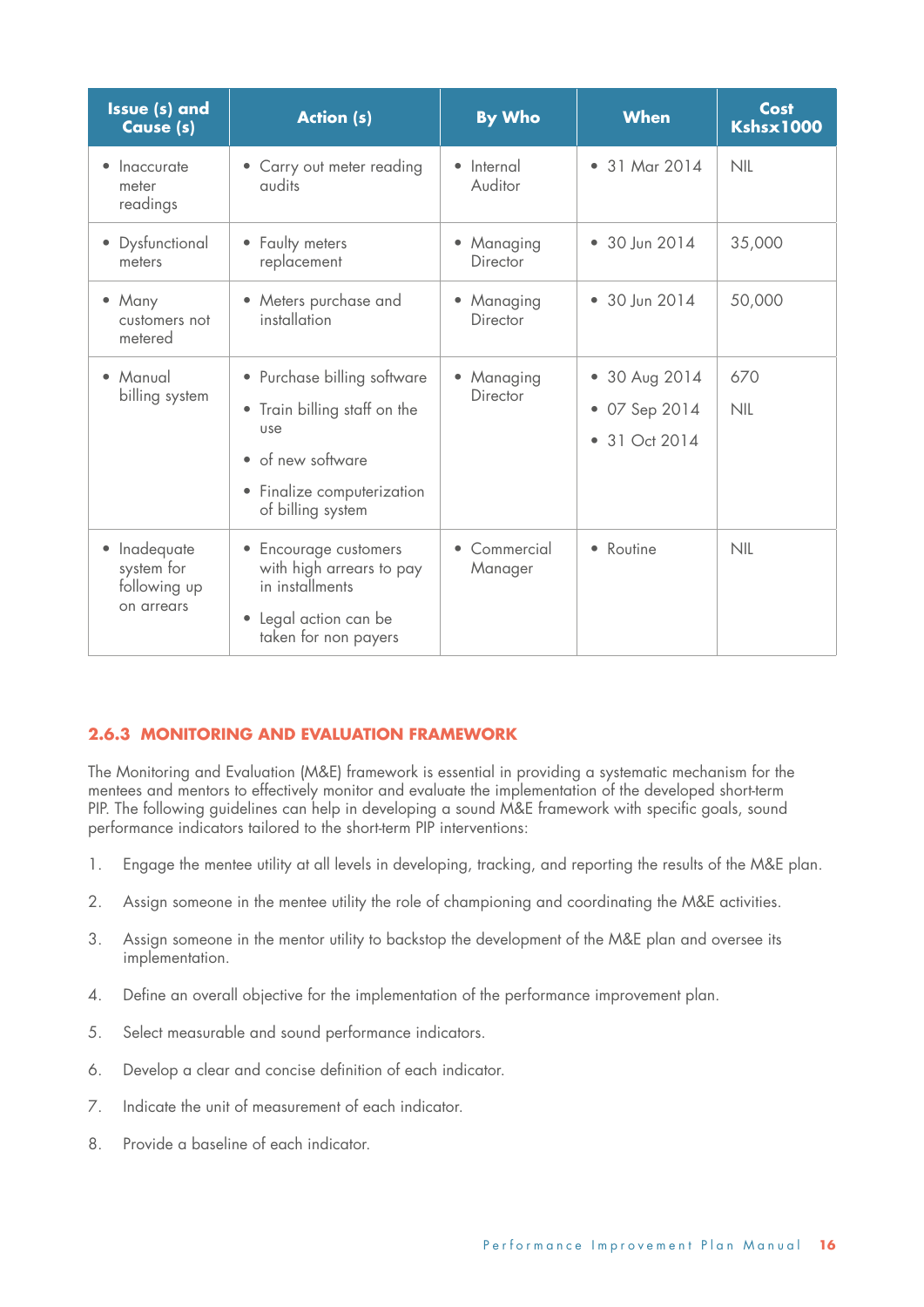- 9. Set targets for each indicator based on usual sector performance. Targets should be set for the WOP phase as well as the medium-term horizon to link and sustain the short-term PIP actions beyond the WOP life setting in motion opportunities to generate follow-up investments for infrastructure improvement by the national government, donors, and financial institutions.
- 10. Report achievement/result of each indicator.
- 11. Identify who is responsible for collecting the data, and how the data will be measured.
- 12. Set the frequency of data reporting for each indicator. Monthly reporting is recommended for the WOP phase. Then, the reporting frequency can be fine-tuned over time to balance the level of measurement effort with the cost and benefit of the mentee.
- 13. Regularly review the performance measurement system for opportunities to improve.
- 14. Remember to celebrate your measured and documented successes and encourage achievers.

### **2.7 STEP 7: DEVELOPMENT OF A MEDIUM-TERM PERFORMANCE IMPROVEMENT PLAN**

**The medium-term PIP is developed, as mentioned earlier, during the implementation of the short-term WOP phase** to ensure continuity of the mentee utility performance improvement process beyond the life cycle of the short-term WOP. The medium-term PIP would include continued support for selected shortterm Themes, if needed, in addition to the Themes selected for medium-term improvement in Table 4 (Section 3.5).

The medium-term PIP development will entail the following:

- Selection of the WOP or short-term Themes to be carried over to medium-term phase;
- SWOT analysis for the above selected Themes;
- Selection of the new Themes for the medium-term phase (from Table 4, Section 3.5);
- Development of a medium-term performance improvement action plan, over a 2-3 years period, for each of the above Themes.
- Monitoring and evaluation plan to assess and monitor the accomplishments of these actions following a similar M&E framework to the one presented in section 3.6.3

**The medium-term PIP shall take the form of a Project Document that would encompass the developed 2-4 year performance improvement action plans for all selected Themes, as well as the technical assistance and capacity building interventions needed by the mentee utility for successful implementation of these action plans.** The Project Document (or medium-term PIP) shall also include any mentee utility infrastructure development needs that could be associated with the medium-term performance improvement process to ensure its sustainability and long-term impact.

The outline of the medium-term PIP Project Document, which would be used to solicit financial support from potential donors and regional/international financial institutions for the PIP implementation by the mentee utility with the mentor support, should be as follows:

### **Outline of the medium-term PIP report**

### **1. Introduction/Background**

A short introduction with a brief background of the mentee utility covering for example its main features, mandate, service area, served citizens, legal status, etc.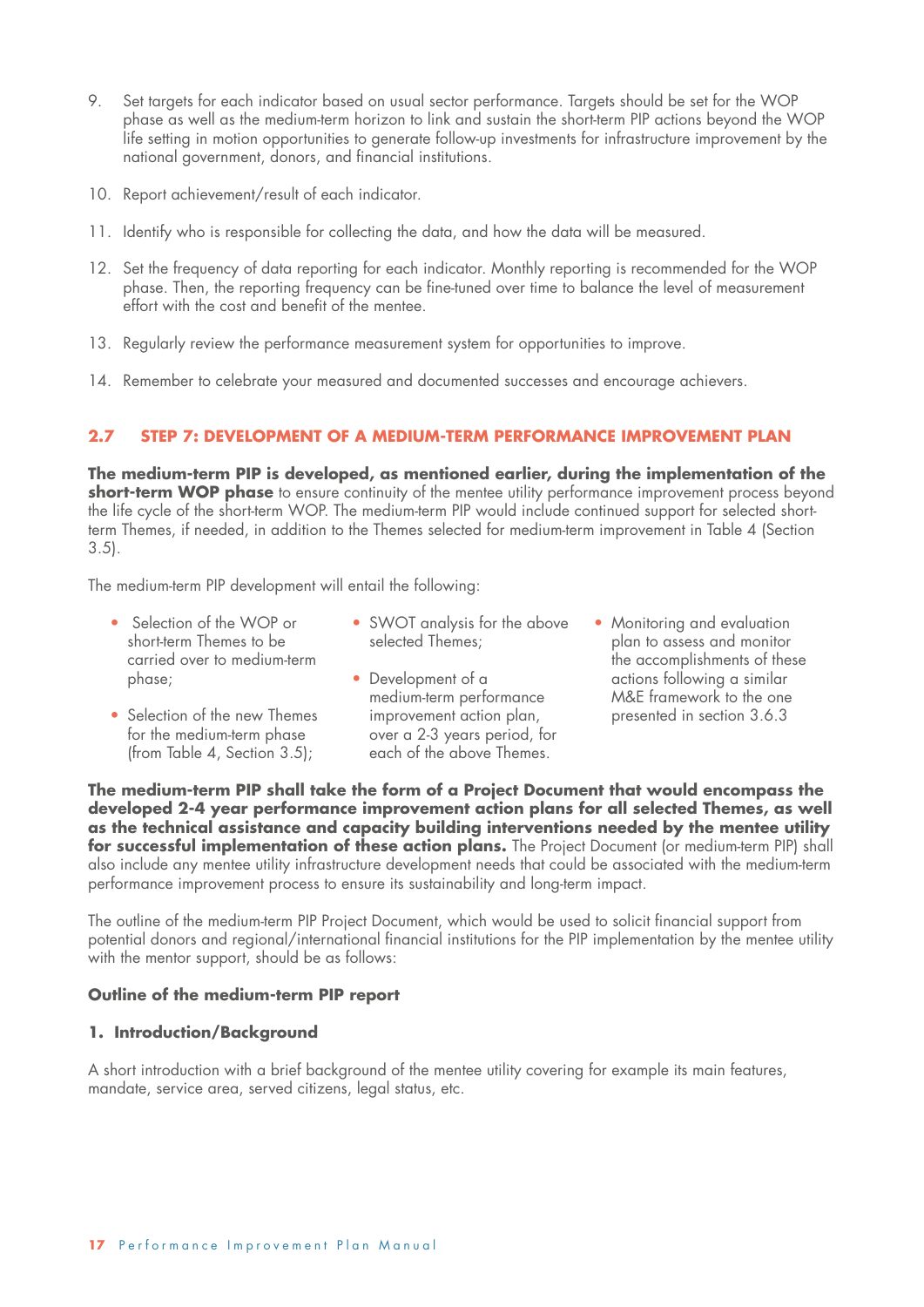### **2. Assessment: Current Status**

- a. A comprehensive description of the mentee utility current status, including the participatory assessment of the utility.
- b. Themes selected for medium-term performance improvement plan based on the participatory assessment (including those that could be carried over from the short-term WOP phase)

NB: The selection process of the Themes (table 4 to table 6) should be included in an annex.

### **3. Performance Improvement Action Plans**

- a. Proposed action plans, with agreed targets, for all selected Themes.
- b. Technical assistance and capacity building interventions needed to help implement these action plans, as well as any infrastructure development needs associated with these action plans.

NB: tables 7 and 8 for each Theme should be included in an annex.

### **4. Project Log-frame and M&E framework**

- a. Log-frame including objectives, activities, outputs, outcomes, and indicators
- b. Monitoring and evaluation framework with clear evaluation criteria including mid-term and final project evaluation

### **5. Project implementation Schedule and estimated budget**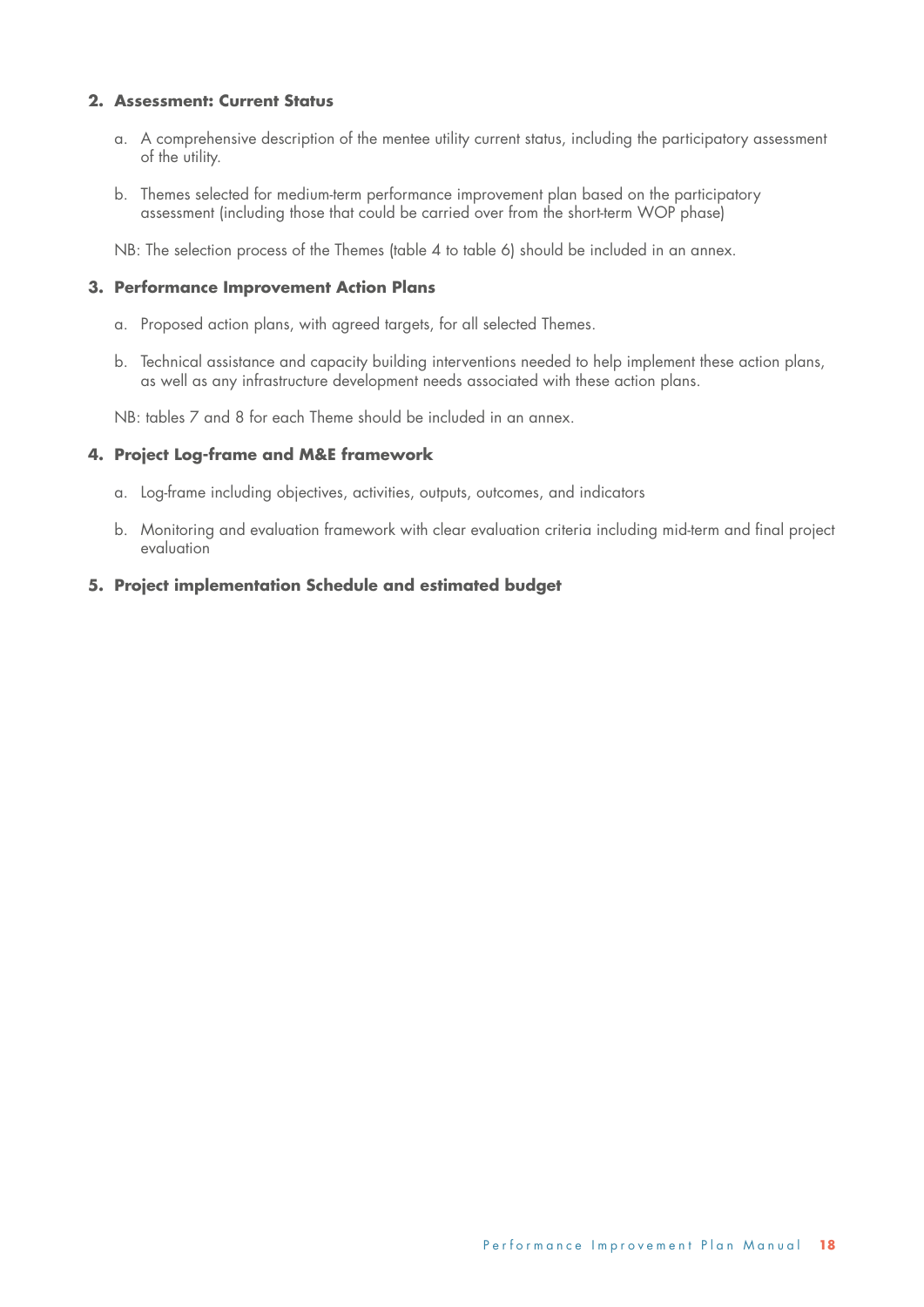## **3. PERFORMANCE IMPROVEMENT PLAN AND PERFORMANCE IMPROVEMENT THEMES**

This guide is an opportunity for water operators to broaden their performance improvement scope. The performance improvement Themes presented herein cover areas related to the regular utility operations such as human resources, financial management, billing and revenue collection, non-revenue water, operation and maintenance, asset management, and customer relations. They also comprise other areas related to the water SDGs such as the sustainable use and development of water resources, and water quality and wastewater management in addition to climate change resilience, efficient water and energy use, governance, policy and regulations, information and communication technology, etc.

The twenty Themes presented hereafter are not listed in a particular order, but rather can be viewed as a comprehensive list of opportunities to select priorities for improvement at the WOP phase and at medium term and long term phases.

- Human Resources Development
- Institutional Strengthening and Governance
- Policy and Legal Support
- Master Planning and Business Planning
- Financial Management
- Communication and Customer Relations
- Billing and Revenue **Collection**
- Non Revenue Water (NRW) Management
- Operation and Maintenance
- Asset Management
- Information Communication **Technology**
- Extension of Water Supply **Services**
- Extension of Sanitation and Hygiene Services
- Expanding Services to Poor Households
- Sustainable Water Resources and Integrated Water Resources Management
- Water Quality Management and water safety
- Wastewater Treatment and Reuse
- Water Demand Management and Water Efficiency
- Energy Efficiency
- Climate Change Resilience

Each Theme is defined below with potential WOPs interventions for performance improvement. Each Theme description includes an illustration of relevant good practices selected from WOPs identified in collaboration with WOPs operators.

### **3.1 HUMAN RESOURCES DEVELOPMENT AND MANAGEMENT**

Water and sanitation operations cannot improve without a qualified staff and an effective working environment. Many utilities in developing countries are facing the challenge of shortage of skilled staff, low wages and lack of incentives to encourage performers, insufficient training and professional development, and inadequate employee evaluation system.

Significant efforts have been made through WOPs to enhance mentees' staff skills through formal and hands on training, improve employees' satisfaction and motivation, and introduce procedures and practices to improve their productivity and human resources management. WOPs' case studies and interviews of mentor utilities revealed that WOPs have also contributed to boosting the moral of mentors' employees and assisted indirectly in attracting new university graduates to their organizations. This win-win situation can be further developed to provide comprehensive and long-term solutions for the improvement of the mentees human resources performance.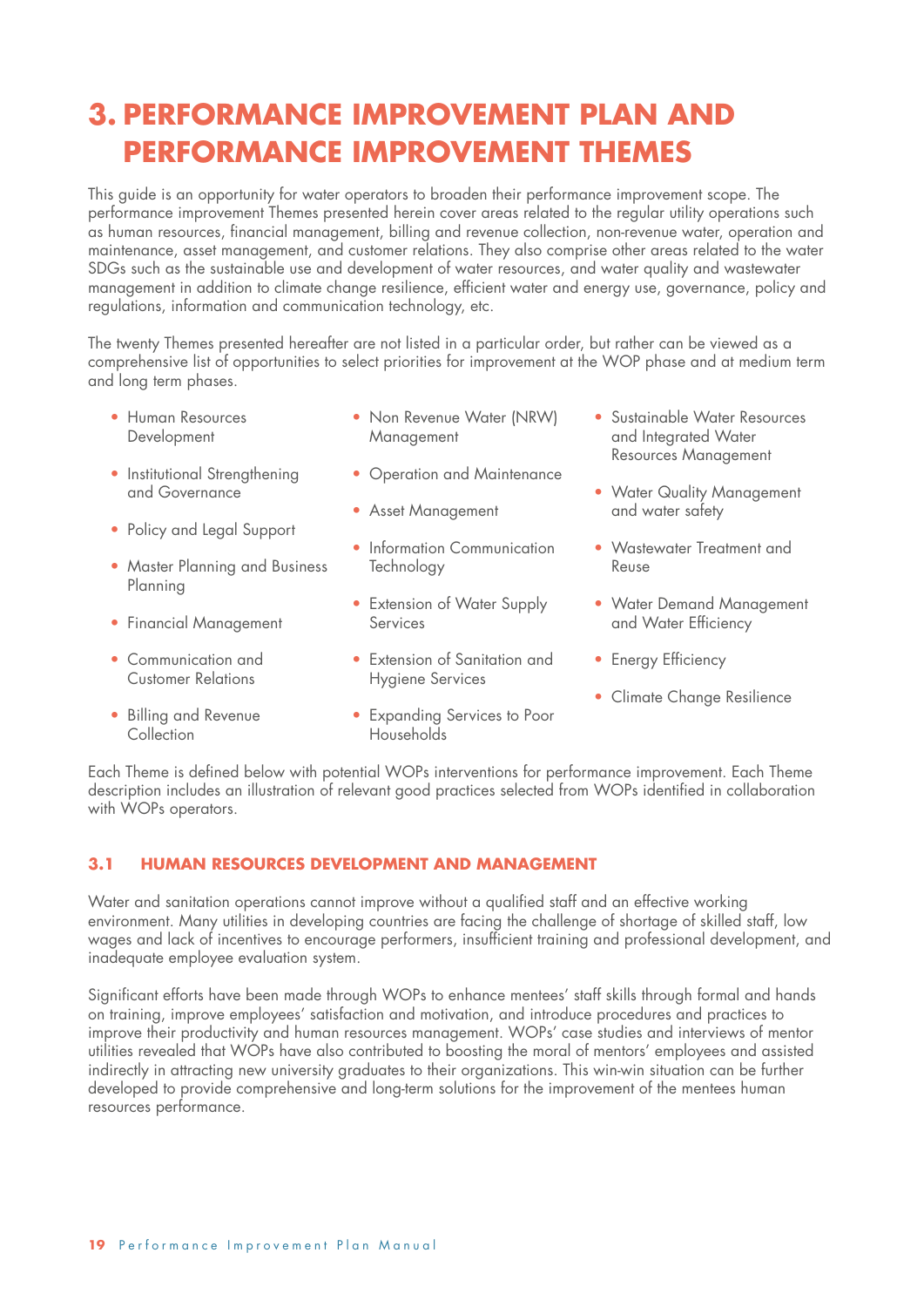### **Improving Human Resources Management**

National Water and Sewerage Corporation (Uganda) –South Nyanza Water Services Ltd, HOMA Bay (Kenya) WOP: NWSC helped SNWSL in streamlining procedures for staff hiring and employees evaluation and promotion. NSWC assessed capacity development needs and assisted SNWSL in developing training programs. They also provided recommendations for improving working conditions.

*http://www.unhabitat.org/downloads/docs/6151\_95682\_UN-HABITAT%20Final%20 Report\_26.09.08.pdf*

### **Mentors' Staff benefits**

WOP is a moral boost for our employees who participate in this program. WOP is also highly appreciated by our customers.

*Jerry Brown, General Manager Contra Costa Water District, California*

#### **Retaining young professionals**

"Our utility is doing very well at the moment. Everyone is busy trying to out-perform his or her previous evaluated score, from the labourers to the managers. It is really amazing. I am looking for a new challenge anywhere because I can see most of the work is becoming routine and staff are getting bored. My high – flyers are beginning to want to change even things that are already working well"

*Peter Bhembe, Managing Director Swaziland Water Services Corporation*

#### **3.2 INSTITUTIONAL STRENGTHENING AND GOVERNANCE**

Streamlined structure where the functions and responsibilities of the utility activities are well defined and where employees are part of the decision making process is vital to the success and growth of water operators. Inadequate organizational structure with overlapping functions and responsibilities and lack of collaborative decision making process are among the major challenges faced by many utilities in developing countries.

Institutional reforms and good governance have helped utilities to move from being mentees within WOPs arrangements to become highly successful mentors in Africa. WOPs have assisted mentees to strengthen their organization structure and improve employees' participation in the decision making process. WOPs can significantly advance and strengthen institutional reforms and participatory governance of water utilities using proven approaches of change management.

### **Employee Satisfaction**

Dunea N.V. (Netherlands)–Mwanza Urban Water and Sewerage Authority, MWAUWASA (Tanzania) WOP: The Employee Satisfaction Survey explored current satisfaction in terms of working time and payment, organization of work tasks, work environment, and health safety. The survey produced recommendations on interventions on how to improve employee satisfaction in MWAUWASA. An evaluation survey will be done by the partners in the last year of the WOP to measure the results of the implementation of the recommended interventions.

*http://gwopa.org/wop-profiles/3600-mwanza-urban-water-and-sewerage-authority-partnership-forfinancial-and-operational-performance-improvement-program-fopip*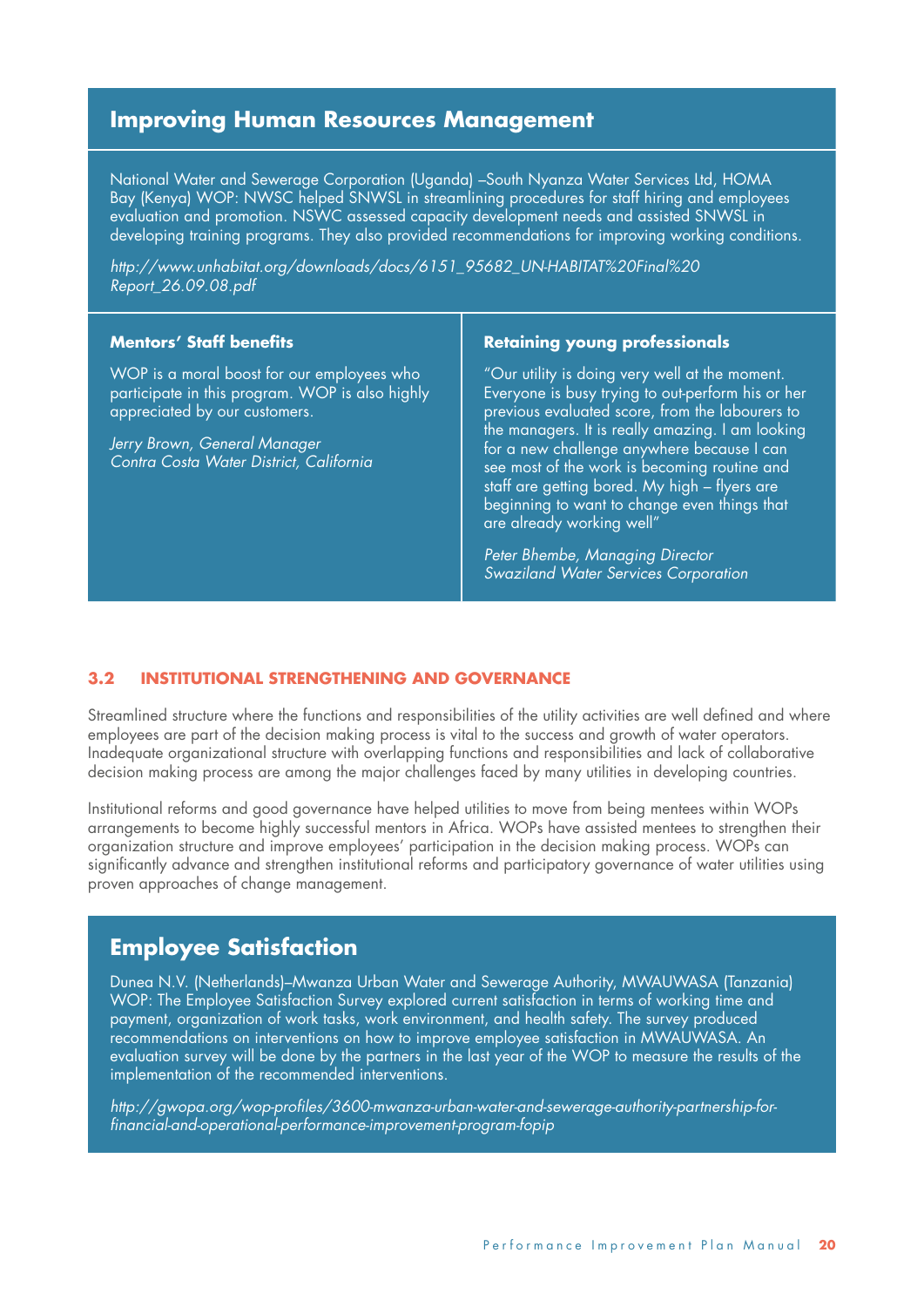### **3.3 POLICY AND LEGAL SUPPORT**

Water utilities need an enabling policy and legal environment that supports and encourages holistic and integrated approaches for sustainable performance improvement. The lack of appropriate policies and regulations can be an obstacle to necessary utilities' activities such as organizational restructuring, tariff reform, revenue collection, and water conservation. WOPs can play a significant role in assisting national institutions and relevant stakeholders to develop policies, regulatory mechanisms and regulatory incentives to support organizational reforms, financial management, collection of revenue<sup>4</sup>, water and energy conservation, and water resources and water quality protection.

Moreover, some national policies and regulations may be an obstacle to knowledge sharing with international water operators. GWOPA is making efforts to promote easing national policies and legislations towards sharing knowledge and experience related to water and sanitation. This is essential to the scaling up of water operators partnerships.

### **Legal Constraints to Institutional Reform**

City West Water, Melbourne (Australia)–Metropolitan Cebu Water District (Philippines) WOP: City Waste Water assisted MCWD in the first stage of organizational restructuring that would lead to the creation of a service department to improve MCWD's performance in customer relationship. Local legal and social factors limited MCWD's ability to implement a large scale organizational reform program. To Resolve this issue MCWD decided to engage stakeholders in the future to increase their involvement in the decision making process to raise awareness of the benefits of an organizational restructuring plan within the utility.

*http://gwopa.org/index.php/wop-profiles/2947-wop-city-west-water-ltd-cww-metro-cebu-water-districtmcwd*

*http://gwopa.org/resources/3227-water-operators-partnerships-in-asia-case-study-i-metro-cebu-waterdistrict-and-city-west-water*

### **3.4 MASTER PLANNING AND BUSINESS PLANNING**

Many utilities in developing countries have limited planning capabilities. Assisting these water utilities in developing their master plans and business plans will help them address today's issues and get ready for the future. Master plans usually include long term water demand forecasts, water storage, treatment, and delivery systems to meet demands, and water and wastewater conveyance and treatment. It also covers the institutional, financial, managerial, and technical requirements for implementation of the planned programs.

WOPs would help operators to adopt a more comprehensive approach for the preparation of master plans to integrate for instance IWRM, climate resilience and options for financing rehabilitation and extension of water supply and sanitation systems. Based on the comprehensive master plan, WOPs can also assist in developing business plans with a clear vision, mission, values, and measurable goals to guide performance improvement and investments for the extension of water and sanitation services. Involving financial institutions and development partners in the preparation of master plans and business plans can pave the way for utilities to access potential funding for follow up investments. GWOPA plays a financial brokering role, linking utilities that have benefited from a WOP with financial institutions able to support follow-up investments.

<sup>4</sup> Including addressing illegal connection and non-payment of water bills.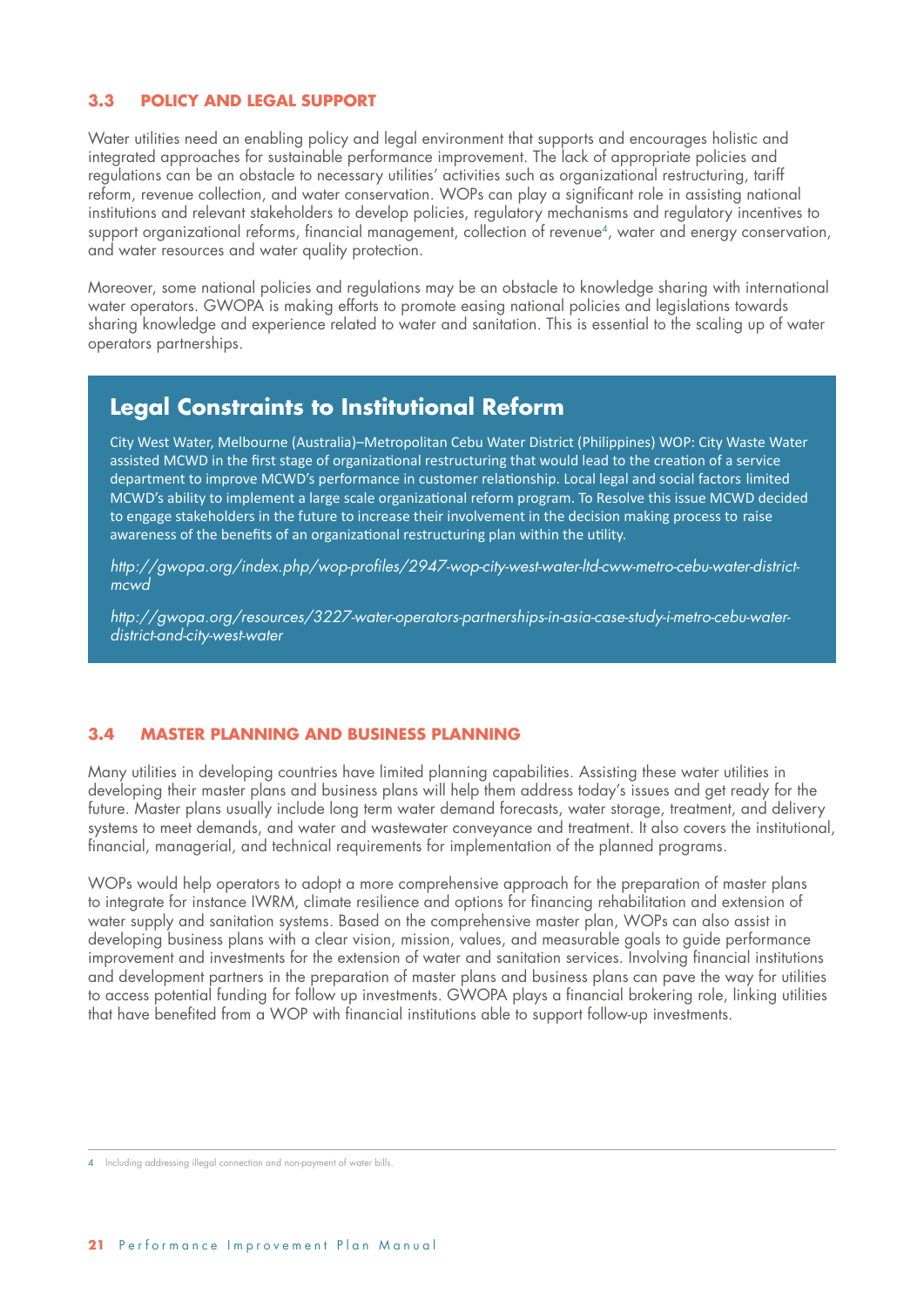### **Comprehensive Master Plan**

eThekwini Water and Sanitation (South Africa)–Bulawayo City Council (Zimbabwe) WOP: eThekwini assisted BCC in guiding, reviewing, and monitoring the development of the City of Bulawayo water and wastewater Master Plan. The Master Plan objective is to provide the City of Bulawayo with a basis for planning, sourcing funding and implementing renewal, remedial upgrading and other interventions aimed at improving the provision of potable water and wastewater conveyance and treatment. The Master Plan includes planning for rehabilitation, renewal and expansion of water and wastewater infrastructure in addition to other topics such as technical guidelines and standards, O&M systems, tariff policy and structures, billing, and recommendations on organization structure, change management, salary review, performance management, gender mainstreaming and staff retention. (Source: interview)

### **3.5 FINANCIAL MANAGEMENT**

Financial resources are central to the operation of a water utility. Water utilities can sink or swim based on their financial standing. A large number of utilities in developing countries are not able to cover even their operation and maintenance costs and are losing money due to poor financial management.

WOPs can assist in improving the management of utilities financial functions such as budgeting, accounting and procurement policies and procedures, payroll management, expenditure procedures, revenuesexpenditures monitoring, tariff adequacy, financial forecasting, internal audits, and debt management.

### **Improved Financial Management**

Vitens Evides International (Netherlands)–Water Supply and Sewerage Authority of Ulaanbaatar City (Mongolia) WOP: Vitens and WSSAUC jointly reviewed and analyzed the Water Supply and Sewerage Authority of Ulaanbaatar City's financial position, accounting systems and procedures and found that revenues were insufficient to cover operational costs and depreciation in 2009 and 2010. Debt repayments to the World Bank and the Spanish Government due in 2009 remained unpaid. Vitens Evides International helped Ulaanbaatar water authority develop a financial forecasting model, design improvements for tariff increases. Vitens-Evides International advised that Ulaanbaatar water authority seek to 1) aim for full cost recovery and increase tariffs annually until their costs are covered and 2) find a solution to deal with debts. Vitens Evides International's financial expert visited the Water Supply and Sewerage Authority of Ulaanbaatar City each half year to review the financial figures, income statements and balance sheet for the preceding six month period. The authority's finance department staff has had sufficient training both in Mongolia and in the Netherlands to make the financial analyses themselves.

*See: http://www.gwopa.org/images/case\_studies\_3.0.pdf*

### **3.6 COMMUNICATION AND CUSTOMER RELATIONS**

Many water utilities are benefiting from improving their communication with customers and from engaging them in their planning and decision making process. Some of these utilities in Northern countries have been able to build on the satisfaction of their customers to convince them to donate funds to finance access to water and sanitation for poor communities in developing countries. On the other hand, many water operators lack the capacity to cope with customers' dissatisfaction. WOPs can assist these operators in developing and implementing communication and outreach programs to achieve higher levels of customer satisfaction, enhance their quality of services, and promote sanitation and hygiene improvement.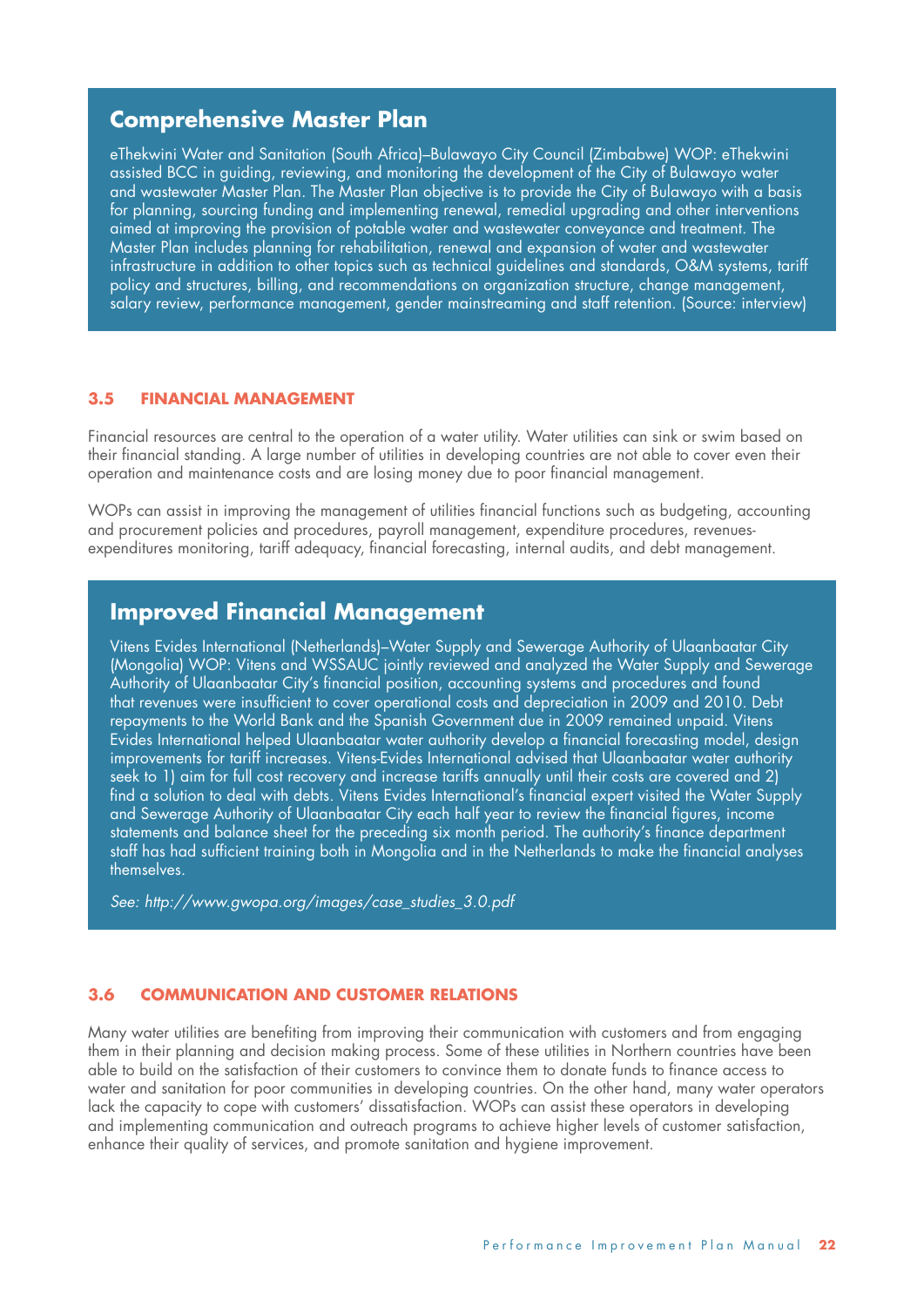### **Call Center-Improving Customer Care Service**

National Water and Sewerage Corporation (Uganda)–Kisumu Water and Sewerage Company (Kenya) WOP: NWSC assisted KIWASCO in establishing a min-call center to address KIWASCO customers' dissatisfaction about the long delays for the repair of water distribution leaks. NWSC also trained KIWASCO staff on the operation of the center. The center helped KIWASCO in reducing the leaks repair response time from 24 hours to 16 hours during its first few months of operation. The center is also helping KIWASCO to promote households' connection to the sewerage system by reaching out directly to customers with the objective of increasing connections from 35% to 65%.

*http://gwopa.org/index.php/wop-profiles/3240-kiwasco-nwsc*

### **3.7 BILLING AND REVENUE COLLECTION**

Effective billing and revenue collection has an immediate impact on the financial health of a utility. Many utilities in developing countries have inadequate billing and revenue collection systems.

WOPs have been successful in making effective and low cost interventions to improve billing and revenue collection by bringing proven and up-to-date practices to enhance billing accuracy, streamline customer database management, solve customers' billing queries, modernize billing payment systems, repair malfunctioning meters, train and incentivize water meter readers, and develop specific strategies to address illegal connection and non-payment of water use by government agencies.

### **Effective and Low cost improvement**

Dunea N.V. (Netherlands)–Mwanza Urban Water and Sewerage Authority (Tanzania) WOP: Prior to the WOP commercial losses were estimated at about 30% of the billable production. The main causes included unread and faulty (non-functional and slow-running) water meters, illegal connections, and undelivered bills. Dunea N.V. assisted MWAUWASA in replacing the manual recording of water reading with electronic recording via hand-held units, cleaning and updating the customers database, adjusting meter readers' routes, introducing Smart Billing Manager software , constructing an effective and low-cost meter repair workshop, and addressing the issue of the 3,000 customers that are not allowing access to premises for meter-reading. These interventions have significantly improved revenue collection.

*http://gwopa.org/wop-profiles/3600-mwanza-urban-water-and-sewerage-authority-partnership-forfinancial-and-operational-performance-improvement-program-fopip*

### **3.8 NON-REVENUE WATER MANAGEMENT**

Non-Revenue Water (NRW) is defined as the difference between the amount of water put into the distribution system and the amount of water billed to consumers. NRW is comprised of the following three components<sup>5</sup>:

Physical (or real) losses resulting from leakage from all parts of the water network systems that are located before the customers' meters and overflows at the utility's reservoirs. They are caused by poor operations and maintenance, the lack of active leakage control, and poor quality or aging water infrastructure.

5 The issues and challenges of reducing non-revenue water, Asian Development Bank, 2010.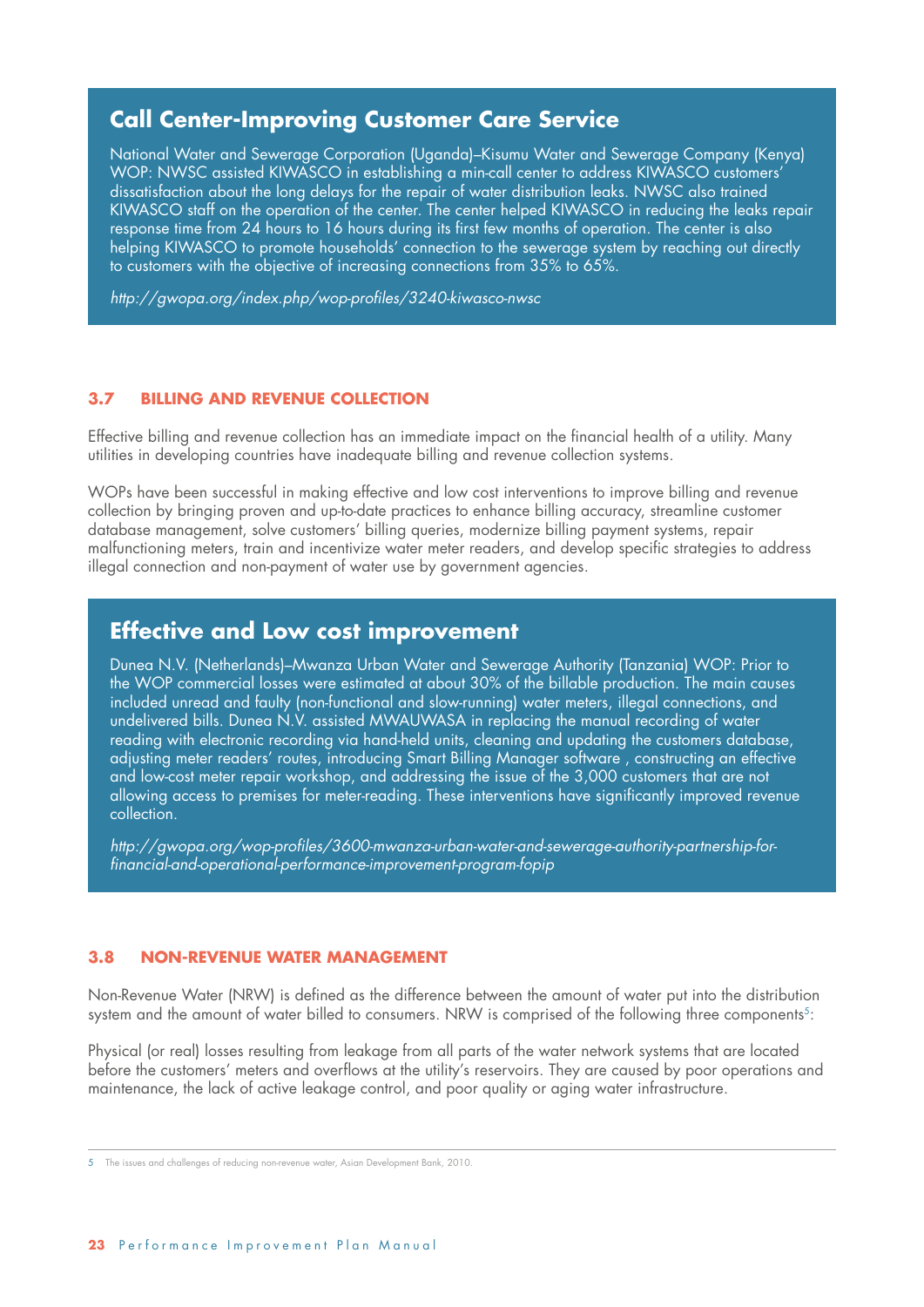Commercial (or apparent) losses are caused by customer meter under-registration, data handling errors, and theft of water in various forms.

Unbilled authorized consumption includes water used by the utility for operational purposes, water used for firefighting, and water provided for free to certain consumer groups<sup>6</sup>.

One of the major challenges facing water utilities in many developing countries is the high level of NRW that can exceed 50% of the supplied water. High levels of NRW lead to low levels of efficiency. When a large part of the utility's water is lost, water sales decrease and substantial capital expenditure programs are needed to meet the ever-increasing demand. Funding of these programs requires viability of financial investment, which is not the case for utilities with low level of performance. In short, this is a vicious cycle that does not address the core problem.

In fact, NRW management is not a one-off activity, but one requiring a long-term commitment and involvement of all water utility departments<sup>7</sup>. Reducing NRW is not about solving an isolated technical problem<sup>8</sup>, but is instead tied to several activities including human resources skills and management, governance, planning and financial management, billing and revenue collection, asset management, operations and maintenance, network information, communication and customer support, financial allocations.

This integrated approach can support WOPs in advancing management of NWR by preparing and implementing short-term, medium-term, and long-term programs to reduce NRW. Water saved through reduction of physical water losses would serve additional customers, postpone the need for investing in new sources, lower operating costs, and generate more revenue.

### **Non-Revenue Water Reduction**

Vitens Evides International (Netherlands)–Water Services Providers Association (Kenya) WOP: Vitens assisted WSPA in improving key performance indicators to reduce their current NRW (45%) through implementation of best practices. Best practices were demonstrated in a pilot District Metering Area to reduce NRW to 20%.

*See:http://gwopa.org/index.php/wop-profiles/3662-partnership-for-performance-enhancement-ofwater-and-sanitation-utilities-in-kenya-through-benchmarking-and-collective-learning*

### **3.9 OPERATION AND MAINTENANCE**

Operation and maintenance (O&M) is one of the most challenging tasks for water operators. Aging infrastructure requires increased budget for their maintenance and repairs. Customer demand, for immediate service / response, impacts staffing and equipment costs and allocations. O&M of water and wastewater systems requires expenditure, technical and management skills, and technical and safety procedures.

WOPs can assist water operators to improve planning and scheduling maintenance, emergency planning and operating procedures, water distribution SCADA systems, operators and employees' safety, O&M efficiency in water and wastewater treatment, and support certification of operators.

<sup>6</sup> Contrary to physical and commercial losses, unbilled authorized consumption does not reflect operational inefficiencies but a public policy decision to allocate water without monetary compensation.

<sup>7</sup> The Manager's Non-Revenue Water Handbook.

<sup>8</sup> A Guide to Understanding Water Losses, USAID, 2008.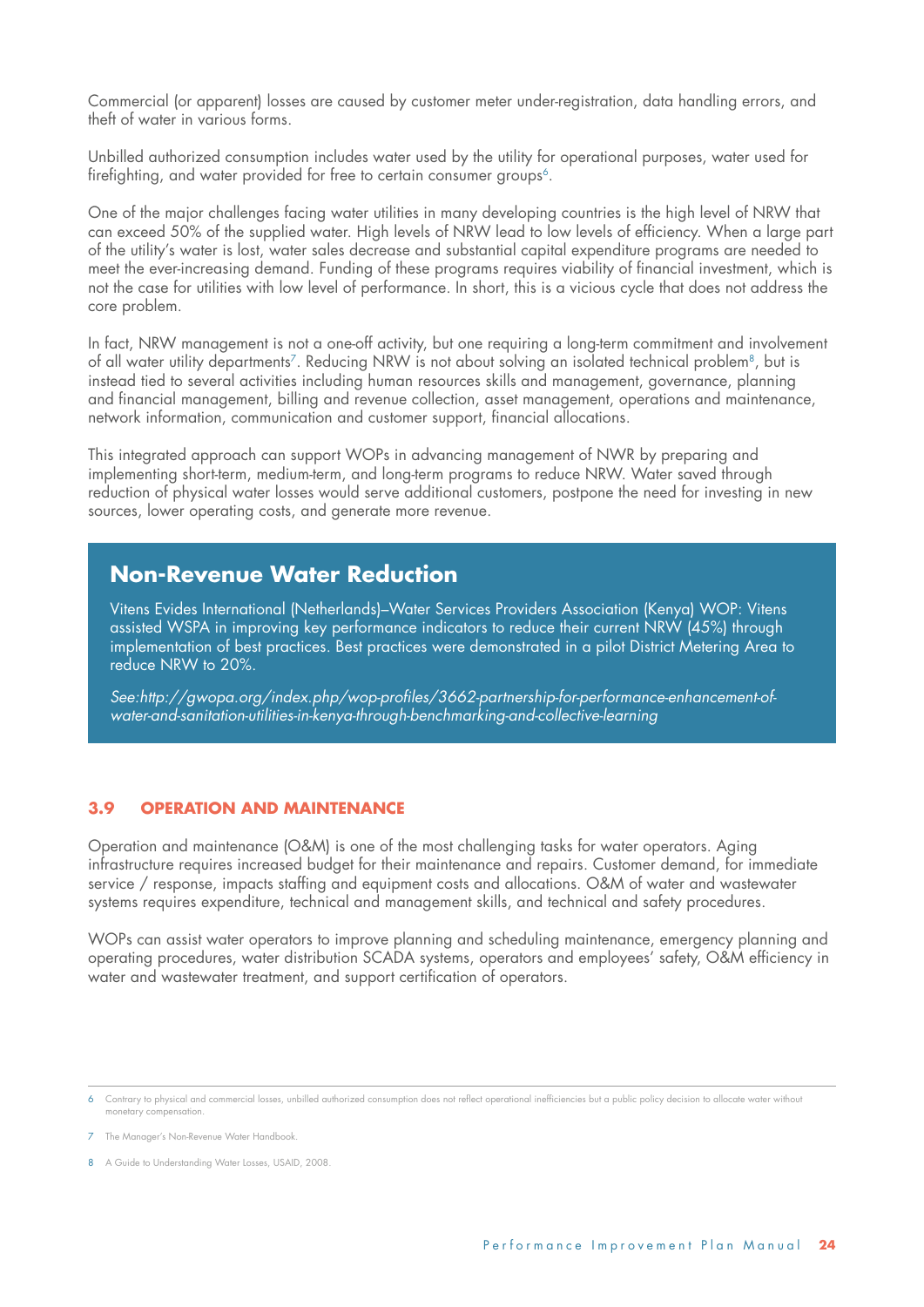### **Operators Training and Certification**

Contra Costa Water District (USA)–Belize Water Services (Belize) WOP: BWS has set a goal to have all fresh water treatment operators certified through programs equivalent to that provided by American Water Works Association (AWWA). BWS is pursuing options for water treatment operator training, including offering assessment testing to existing staff to determine additional training needs. CCWD provided resources and contacts to assist in training of current BWS staff and training program development. Additional development of this element to establish a complete training program is recommended. CCWD can continue to contribute to this program through recommendation and review of training materials. Additional training visits to BWS by CCWD water treatment staff could also benefit this program as it develops.

*http://gwopa.org/wop-profiles/3593-international-water-partnership-between-belize-water-services-andccwd*

*http://gwopa.org/images/congress\_PDF/WOP\_between\_Belize\_Water\_Services\_and\_Contra\_Costa\_ Water\_District.pdf*

#### **3.10 ASSET MANAGEMENT**

Efficient asset management can bring several short – and long-term benefits to the utility including: 1) increased knowledge of the location of the assets, 2) better decisions on when to repair, replace, or rehabilitate particular assets, 3) prolonged asset life, improved emergency response, 4) improved operation efficiency, 5) improved security and safety of assets, 6) better communication with customers to increase acceptance of tariffs based on sound operational information, 7) informed capital improvement projects that meet the true needs of the system, 8) reduced overall costs for both operations and capital expenditures, and 9) long-term funding strategy for sustained water and sanitation services. Most water operators in developing countries lack the capacity to manage their assets appropriately. WOPs can assist them to improve the management of their assets and benefit from the above merits.

### **Streamlining Asset Management**

Contra Costa Water District (USA)–Belize Water Services (Belize) WOP: Using the CCWD asset management as a model, the BWS Operations Department, with advice from CCWD, is taking steps to streamline efficiency in its own asset management. Can you give some examples?

*http://gwopa.org/wop-profiles/3593-international-water-partnership-between-belize-water-services-andccwd*

*http://gwopa.org/images/congress\_PDF/WOP\_between\_Belize\_Water\_Services\_and\_Contra\_Costa\_ Water\_District.pdf*

#### **3.11 INFORMATION AND COMMUNICATION TECHNOLOGY**

Water utilities are progressively taking advantage of advances in Information and Communication Technology (ICT) to develop smart solutions to improve payroll and human resources management, streamline contract processing and asset management, speed up billing and water collection using smart water meter reading and online payment, improve leak detection and enhance operation and maintenance, foster communication with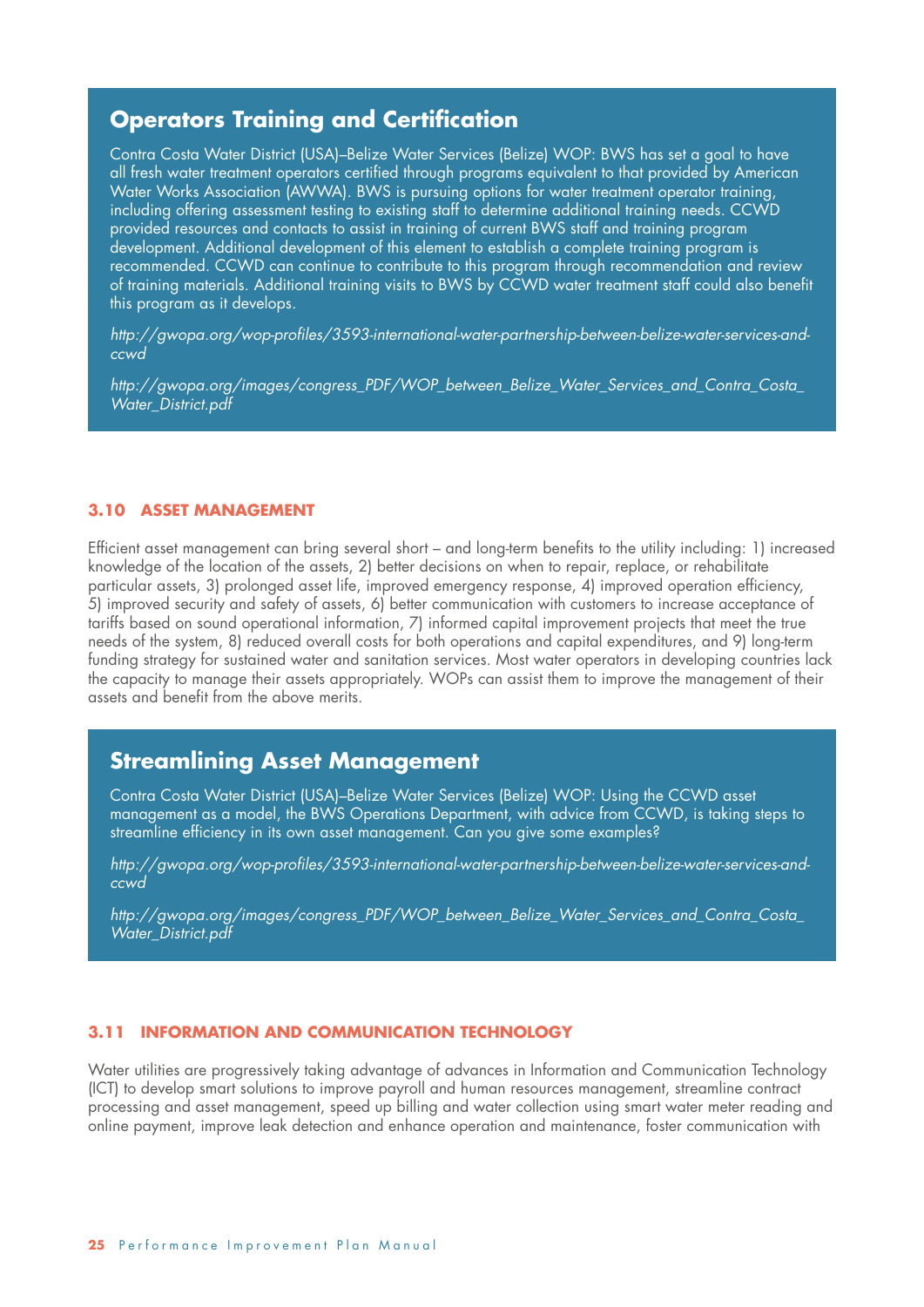customers, gather real time data about water supply and demand to increase water efficiency, and advance e-governance and e-learning. WOPs can help in sharing proven ICT solutions between water utilities.

### **Several ICT Solutions in one WOP**

Contra Costa Water District (USA)–Belize Water Services (Belize) WOP: CCWD assisted BWS to adopt the following IT solutions:

Internal Customer Service Improvements – Inspired by the CCWD IT service catalog, the BWS IT Department has developed a "help desk" with web interface to receive and track BWS staff requests for service.

WEB-Based Meter Reading System–Based on visits to CCWD, BWS implemented a new meter reading system that is Web-based.

Virtualization Project for Servers–Being at CCWD allowed the IT Manager to see a detailed example of virtualization in action.

*http://gwopa.org/wop-profiles/3593-international-water-partnership-between-belize-water-services-andccwd*

*http://gwopa.org/images/congress\_PDF/WOP\_between\_Belize\_Water\_Services\_and\_Contra\_Costa\_ Water\_District.pdf*

#### **3.12 EXTENSION OF WATER SUPPLY SERVICES**

Many water operators in developing countries are facing challenges to meet the MDGs for water supply. This PIP guide will assist mentees to take advantage of short-term WOPs to be institutionally prepared for water service extension and to pave the way towards generating follow-up financing by the government, donors, and financial institutions for rehabilitation and expansion of infrastructure to extend water supply services. Familiarity with the government water sector strategy and strategies of donors and financial institutions in water and sanitation prior to the planning of the WOP and the involvement of these actors and partners at the development stage of the WOP would increase opportunities for follow up investments.

### **Supporting extension of water services**

eThekwini Water and Sanitation (South Africa)–Bulawayo City Council (Zimbabwe) WOP: eThekwini assisted BCC in guiding, reviewing, and monitoring the development of the City of Bulawayo water and wastewater Master Plan that includes rehabilitation and expansion of water supply infrastructure.

Vitens Evides International (Netherlands)–FIPAG (Mozambique) WOP: Vitens assisted FIPAG in the management and planning of the construction and other work for the extension of water supply services financed by the AfDB investments.

*See: http://gwopa.org/index.php/resource-library/3742-water-operators-partnerships-in-africa-casestudy-3-bulawayo-city-council-ethekwini-water-and-sanitation-city-of-durban*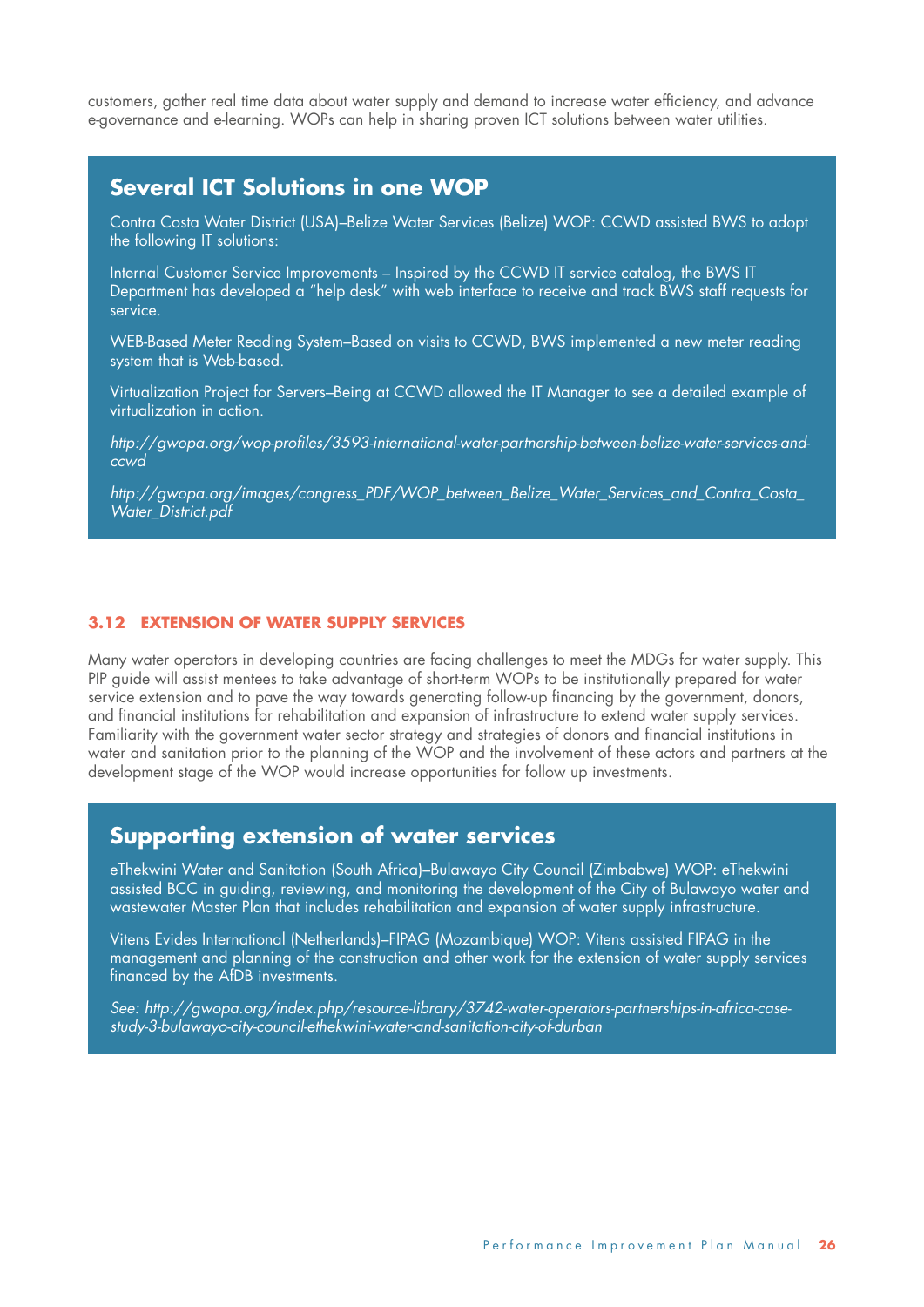#### **3.13 EXTENSION OF SANITATION AND HYGIENE SERVICES**

Many water/sanitation operators in developing countries will not meet the MDGs for sanitation by 2015. Donors are gearing up for making substantial funding for sanitation and hygiene. This PIP guide will assist mentees to use short-term WOPs to get the needed institutional capacity for sanitation service extension, and to identify funding opportunities to extend and sustain sanitation and hygiene services for all.

### **WOPs paving the way for increased access to sanitation**

eThekwini Water and Sanitation (South Africa)–Bulawayo City Council (Zimbabwe) WOP: eThekwini assisted BCC in guiding, reviewing, and monitoring the development of the City of Bulawayo water and wastewater Master Plan that includes rehabilitation and expansion of sanitation infrastructure.

*See: http://gwopa.org/index.php/resource-library/3742-water-operators-partnerships-in-africa-casestudy-3-bulawayo-city-council-ethekwini-water-and-sanitation-city-of-durban*

Indha Water Konsortium (Malaysia) –PDAM Tirtanadi-Medan (Indonesia) WOP: IWK helped PDAM develop a sewer connection outreach program facilitated by USAID. Within five months (Aug-Dec 2009) of launching the sewer connection outreach program 750 households connected to the sewerage system, well above the target of 300. By 2011 PDAM Tirtanadi reached their target of 3000 sewerage connections. This has encouraged the local and central government to be more engaged in supporting sewerage development. The City Government of Medan has provided increased funds to raise awareness and demand for household connections to the sewerage system.

*http://www.gwopa.org/images/case\_studies\_2.0.pdf*

#### **3.14 EXPANDING SERVICES TO POOR HOUSEHOLDS**

Some mentor utilities have established special funds from donations of their customers or through international solidarity funds to expand water, sanitation, and hygiene service for poor households. WOPs can assist in scaling up poor household services via national programs and international solidarity programs taking stock of donor funds earmarked to this sector.

### **Scaling up services to poor households**

Vitens Evides International (Netherlands)–Nakuru Water & Sanitation Services Company Ltd (Kenya) WOP: Vitens assisted NWSSC in developing and implementing a strategy for expanding water and sanitation access to the (peri) urban poor in Nakuru. Vitens Carried out a similar program in Kisumu, Kenya. Around 25000 people from the urban poor areas of both Nakuru and Kisumu benefited from increased access to water supply and sanitation services.

*http://gwopa.org/index.php/operator-profiles/2379-nakuru-water-sanitation-services-company-ltd*

#### **3.15 SUSTAINABLE WATER RESOURCES AND INTEGRATED WATER RESOURCES MANAGEMENT**

Several countries are currently under water stress and are facing the challenge of over-abstraction of groundwater resources and the risk of unsustainable access to water supply. By 2025 two thirds of the world's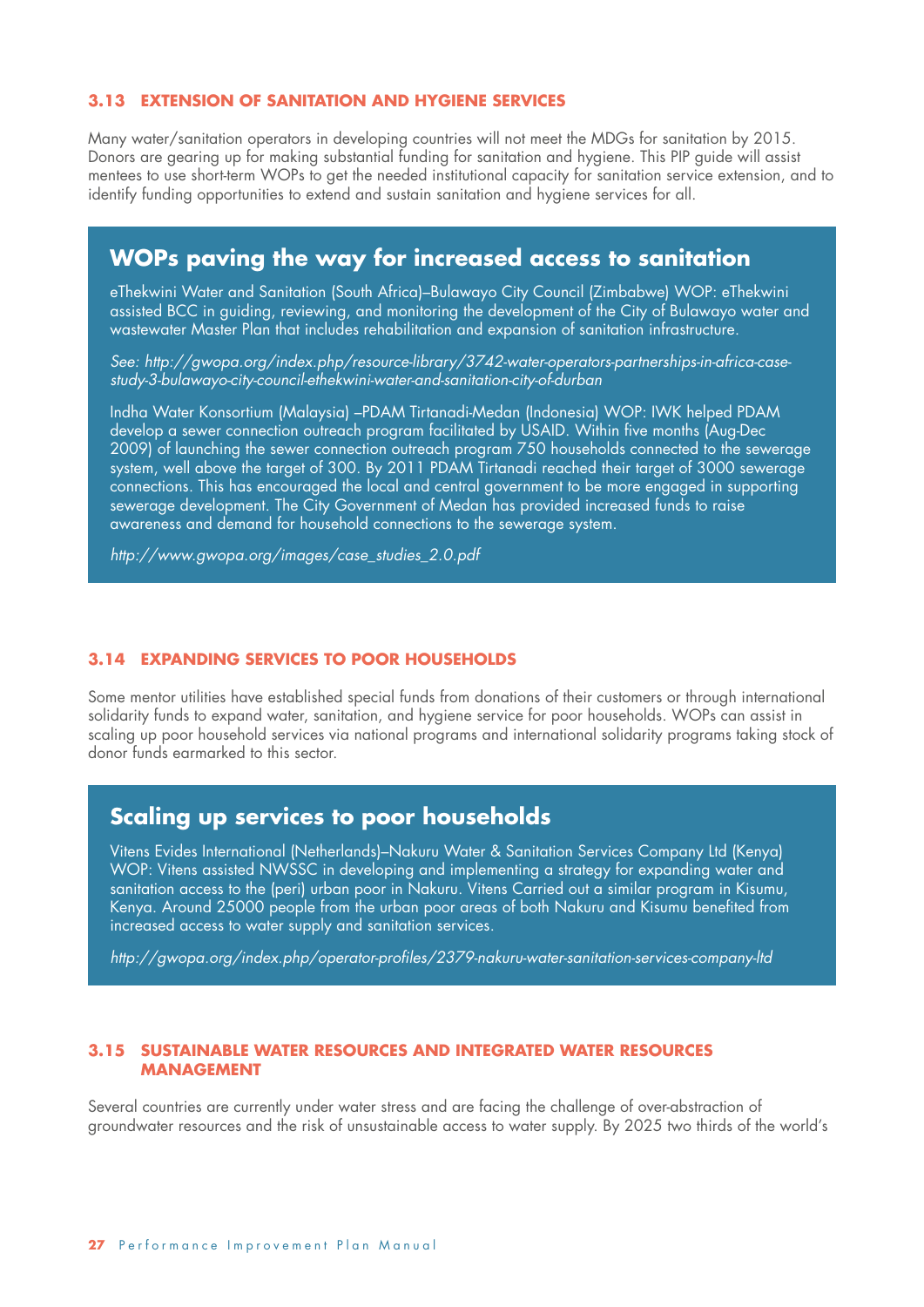population could be living in water-stressed countries if current consumption patterns continue<sup>9</sup>. Without the required attention to the potential decline of water resources and the ecosystems which serve to provide them, the challenge of balancing water supply between multiple users can be expected to accelerate. The proposed SDG "sustainable water for all" calls for managing the water cycle in a holistic and sustainable way<sup>10</sup>.

Integrated water resources management (IWRM) holds promise as an approach to better manage this critical resource, and while it has not yet become the standard of practice, growing numbers of organizations are adopting IWRM principles as the approach that will be used to address their water resource challenges. According to the SDG on water, integrated management systems for freshwater and sanitation would be in place in all countries in accordance with national targets by 2030. This guide will help WOPs in taking into consideration sustainable water resources and IWRM as key factors in the mentees performance improvement.

### **Promoting IWRM and sustainable water use in Suriname**

Worldwaternet-Amesterdam (Netherlands)– Surinaamse Waterleiding Maatschappij, Surinamese Water Company (Suriname) WOP: Worlwaternet is working with SWM, farmers water boards, Ministries of Agriculture, Animal Husbandry and Fisheries; Public Works; and Regional Development, and ADRON research institute to create a platform for integrated water resources management to promote sustainable water use.

*http://gwopa.org/wop-profiles/3022-partnership-between-water-boards-from-suriname-and-thenetherlands*

### **3.16 WATER QUALITY MANAGEMENT AND WATER SAFETY**

Water quality can be affected at the water source from untreated wastewater pollution and agriculture nutrient pollution. Water contamination can also occur in the water supply systems from infiltration of wastewater from septic tanks and leaky wastewater networks into the water supply pipes. Contamination can also take place after the meter inside the household water storage systems. Water quality should be given a high priority to ensure safe water supply and improved sanitation and hygiene. Improved water quality is one of the main themes of the proposed SDG on water.

WOPs are assisting water operators in the development and implementation of water safety plans (WSP) based on the WHO approach and WSP Manual<sup>11</sup> that provides water utilities with a comprehensive step by step risk assessment and risk management approach ensuring the safety of drinking water supply from the water source all the way to the consumer.

9 UN-Water Recommendations for a Potential Global Goal on Water, Prepared by the UN-Water SDG Working Group for discussion at the 19th UN-Water SPM meeting.

10 Emerging advice on a potential SDG on water, UN water, October 2013.

11 Bartram J, Corrales L, Davison A, Deere D, Drury D, Gordon B, Howard G, Rinehold A, Stevens M. Water safety plan manual: step-by-step risk management for drinking-water suppliers. World Health Organization. Geneva, 2009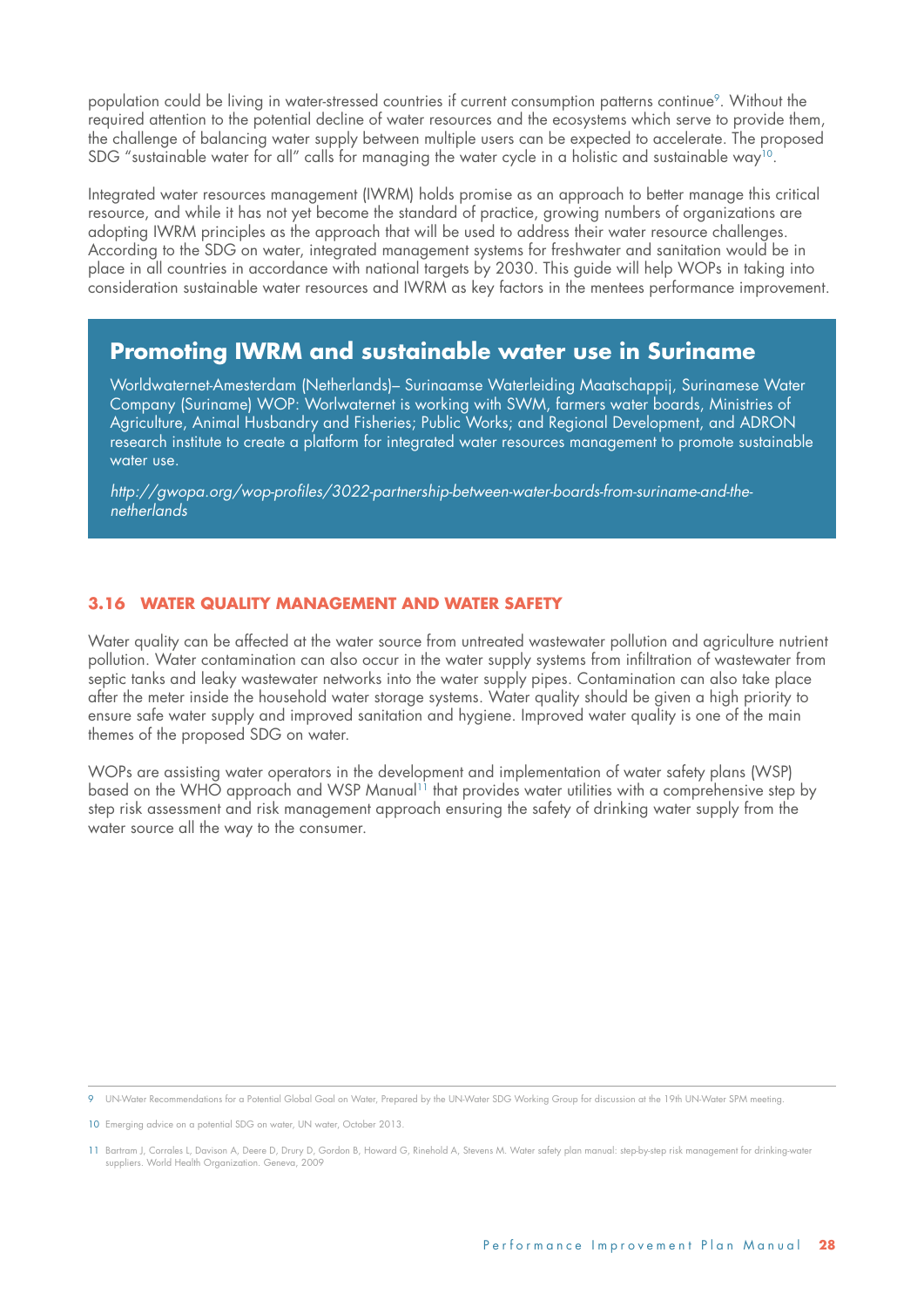### **Water Safety Plan Support**

Office National de l'Eau et de L'Energie (Morocco)–Bethlehem Water Supply and Sewerage Authority (Palestine) WOP: ONEE trained WSSA staff on development and implementation of a Water Safety Plan with emphasis on regulations and standards, water quality monitoring, operators' qualification requirements, enhancement of the transparency and efficiency of data transfer mechanism, and improvement of communication with citizens and the Department of Public Health. ONEE and WSSP developed short term actions for 2013-2014 and longer term actions for 2015-2020 based on diagnosis of the water supply chain, from the water sources all the way to end users, and diagnosis of the water quality monitoring and testing systems.

For more information on this WOP, please refer to:

*http://gwopa.org/index.php/engage-with-us/the-pipeline/groups/viewbulletin/87-wsp-focused-wopbetween-onee-ex-onep-morocco-and-bethlehem-palestine?groupid=12*

#### **3.17 WASTEWATER TREATMENT AND REUSE**

Around 80% of global wastewater is discharged without treatment. Many developing countries do not treat their wastewater. This has impacts on the deterioration of water resources quality and therefore on drinking water supply and the health of ecosystems. Without proper wastewater collection and treatment, progress in drinking water coverage won't achieve its full impact on people's heath and dignity. Wastewater treatment will not only improve the quality of water supply and environment, it is also an additional source of water that can be made available for various uses such as landscape, industry, and agriculture. Treated wastewater reuse represents a part of the national water use in water scarce areas such as MENA, Southwest USA, Australia, and South Africa. This PIP guide will help WOPs in taking into consideration wastewater treatment and reuse for improvement of the mentees performance.

### **Improving Wastewater Treatment**

Dunea N.V. (Netherlands)–Mwanza Urban Water and Sewerage Authority (Tanzania) WOP: The main Mwanza Wastewater Treatment Plant at Butuja is in good condition but the lack of "field suitable and specific" manuals for operation and maintenance of both the sewerage collection system and the wastewater treatment plant is holding back efficiency. Proper manuals and guidelines are also necessary for the improvement of engineering standards and practices. The wastewater manuals will be developed during the WOP phase with assistance from the Water Board of Rijnland. MWAUWASA's capacity to write its own manuals will also be developed. On the water supply side MWAUWASA is in the process of certification under ISO 9001. Dunea will support MWAUWASA though the process on the basis of its own ISO experience.

*See: http://gwopa.org/index.php/wop-profiles/3600-mwanza-urban-water-and-sewerage-authoritypartnership-on-affordable-and-sustainable-water-and-wastewater-services*

#### **3.18 WATER DEMAND MANAGEMENT AND WATER EFFICIENCY**

Supply-side solutions alone are not adequate to address the ever increasing demands from demographic pressure and socio-economic development. Demand management has been introduced to counter the challenges of inadequate supply. Water Demand Management is a set of regulatory, institutional, technological, educational, economical, environmental, and policy measures to achieve water efficiency.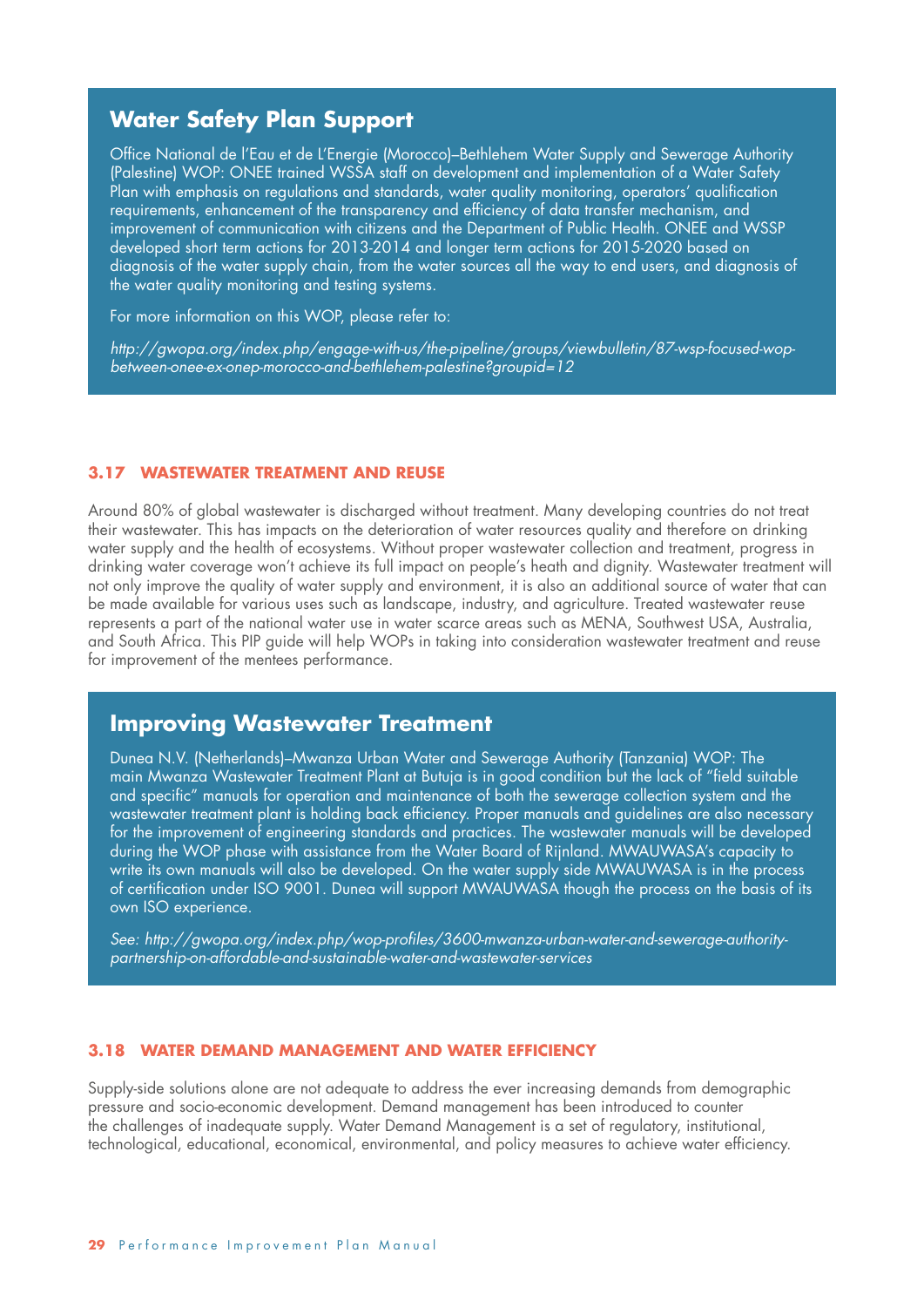Water demand management can sometimes lead to around 20% to 30% of water saving and could postpone investment in new water supply infrastructure for few years. WOPs can assist water operators in promoting water demand management and water efficiency.

### **3.19 ENERGY EFFICIENCY**

Energy commonly represents more than 30% of a water utility total operation and maintenance costs. Many water operators in developing countries lack the capacity to conduct energy audits.

WOPs can assist operators in conducting energy use audits to identify opportunities for energy saving across the water supply and wastewater systems and support the development and implementation of energy use efficiency interventions.

### **Supporting Energy Efficiency**

Companhia de Saneamento Ambiental do Distrito Federal (Brazil)–Compañía Salteña de Agua y Saneamiento S.A. (Argentina) WOP: CSADF assisted CSAC in Establishment of Department of Energy Management for energy conservation.

*http://gwopa-org.upande.com/wop-profiles/3671-wop-between-aguas-del-norte-caesb-segunda-etapa*

Contra Costa Water District (USA)–Belize Water Services (Belize) WOP: Using contacts introduced by CCWD, BWS is looking into importing solar panels for use on BWS facilities to save energy.

*http://gwopa.org/wop-profiles/3593-international-water-partnership-between-belize-water-services-andccwd*

Vitens Evides International (Netherlands)–Water and Energy Company Bonaire, Caribbean (Netherlands) WOP: Vitens assisted WECB in the optimization of drinking water production and energy conservation.

*http://gwopa.org/wop-profiles/3647-improvement-of-operational-and-financial-performance-of-waterand-energy-company-bonaire*

### **Water Saving Devices for Water efficiency**

Contra Costa Water District (USA)–Belize Water Services (Belize): While at CCWD, the BWS Customer Service teams observed residential water conservation surveys performed by CCWD and learned of water saving devices such as colored tablets to detect toilet leaks and flow restrictor aerators for water efficient faucets and showerheads to reduce residential water use. The BWS Customer Service Department is very interested in using these water saving technologies to promote water conservation efforts in Belize.

*http://gwopa.org/wop-profiles/3593-international-water-partnership-between-belize-water-services-andccwd*

*http://gwopa.org/images/congress\_PDF/WOP\_between\_Belize\_Water\_Services\_and\_Contra\_Costa\_ Water\_District.pdf*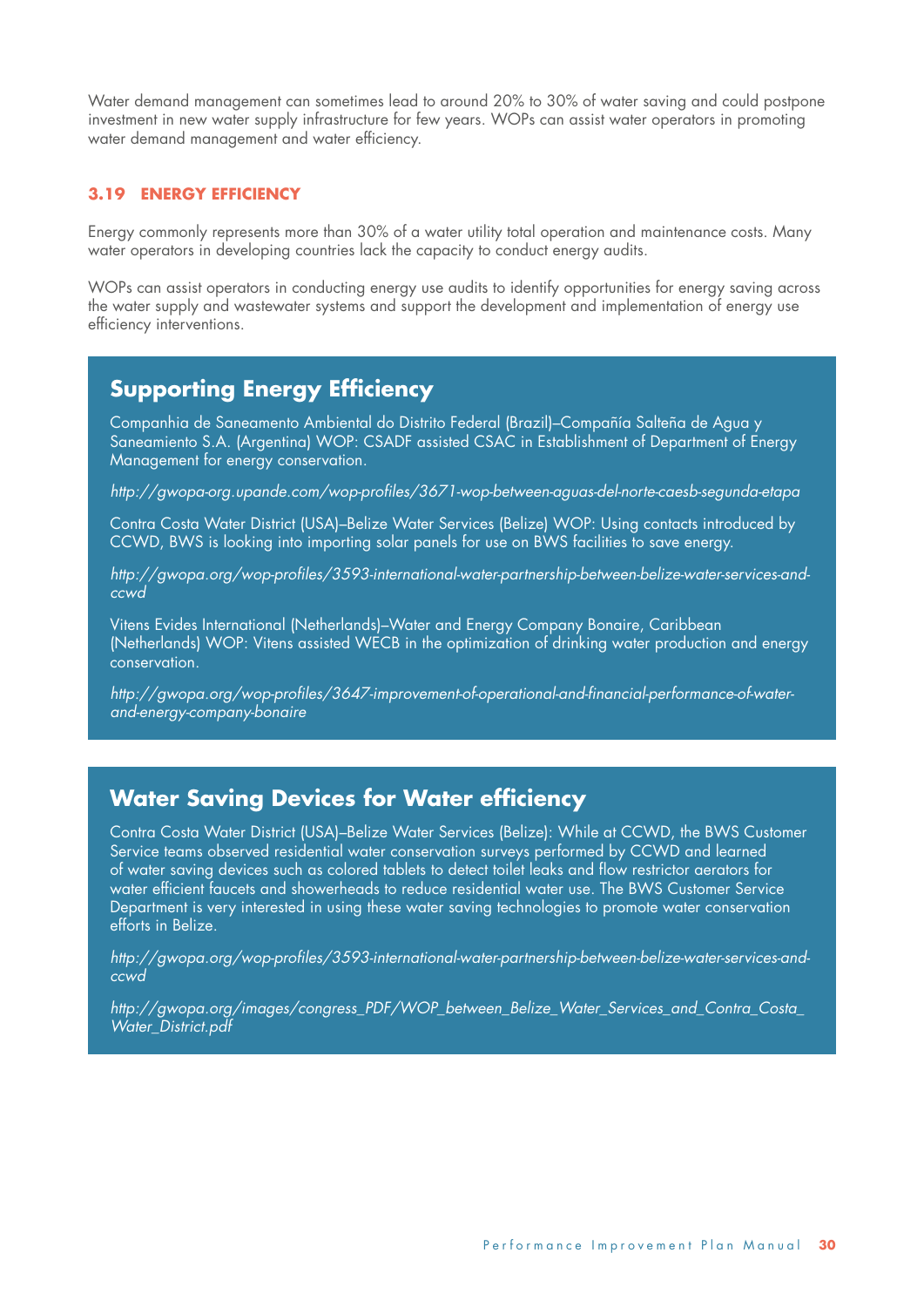### **3.20 CLIMATE CHANGE RESILIENCE**

Climate change can cause water shortage due to reduced precipitation, as well as service disruption and damage to utility assets as a result of severe floods. Many water operators in developing countries lack the capacity to deal with such impacts as water shortage and extreme floods.

WOPs can support utilities to conduct climate change adaptation studies to examine future possible impacts of shifts of weather patterns on the utility assets and water supply. WOPs can also support adoption of integrated approaches for climate change adaptation and risk assessment to protect assets and sustain water supply and sanitation services.

### **Climate Change Adaptation for Sustainable Water Supply**

Vitens Evides International ( Netherlands)–Saigon Water Supply Company (Vietnam) WOP (2013- 3017): In the face of looming climate change and groundwater over-abstraction that has led to increased salinity and land subsidence, VEI is assisting SWSC and other utilities in the Mekong Delta area to develop and implement climate adaptation plans to sustain drinking water supply. The WOP program is helping the utilities to replace groundwater supply by sustainable and climate resilient surface water supply and by promoting more efficient use of water. The program will also reduce the water and energy footprint of the water companies and industries.

*http://www.gwopa.org/index.php/operator-profiles/2994-saigon-water-supply-company*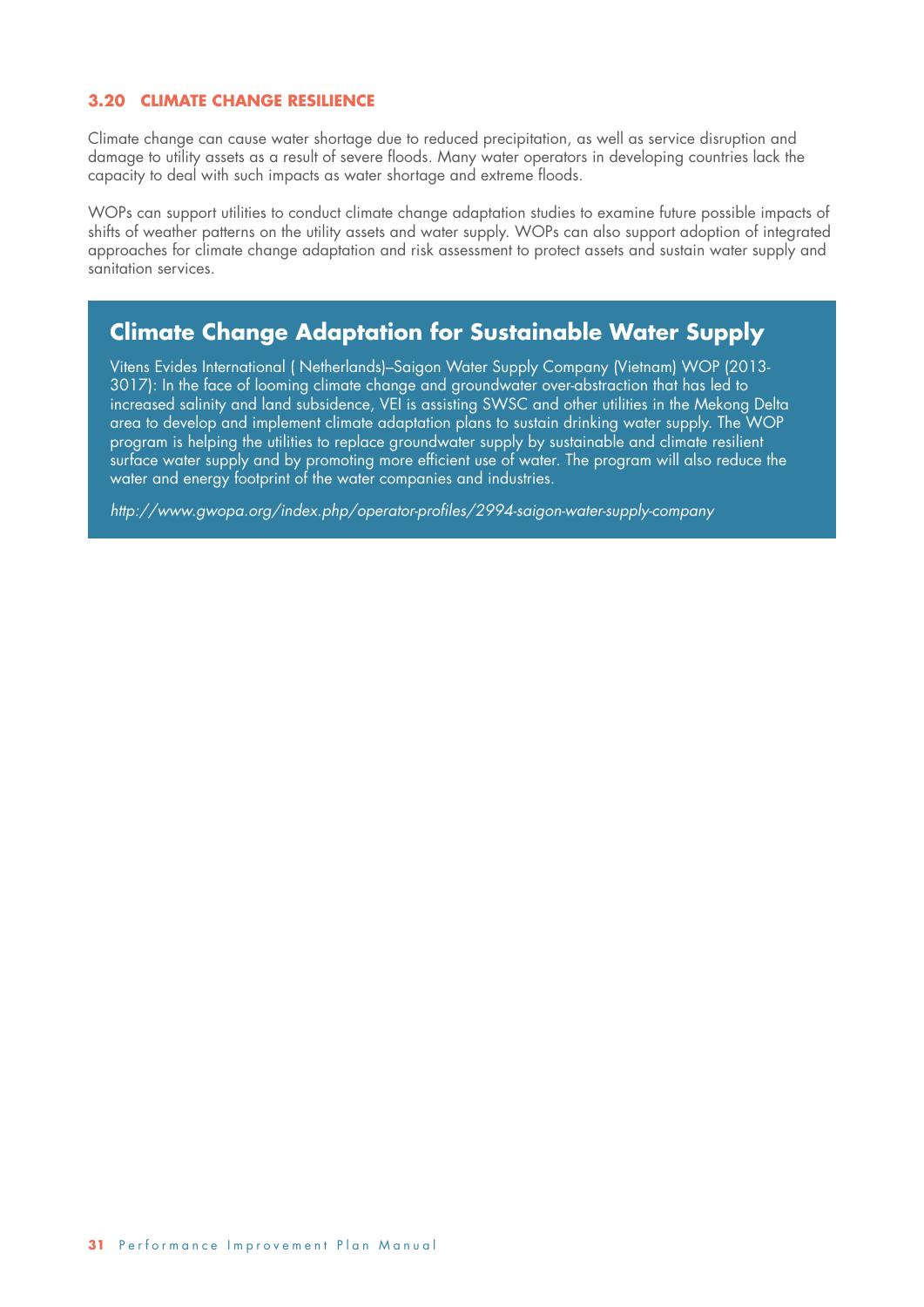## **4. PRACTICAL GUIDELINES FOR THE DEVELOPMENT AND IMPLEMENTATION OF SHORT-TERM PIP AND DEVELOPMENT OF A MEDIUM-TERM PIP DURING A (SHORT-TERM) WOP**

### **Preamble:**

**This chapter has been developed on the basis of the material collected from several African utilities for the elaboration of the PIP manual. Amongst them, we would like to acknowledge particularly the contribution of National Water and Sanitation Corporation from Uganda, which has largely inspired the process described in the present document.**

This chapter relates to the proposed seven step process described in the Manual and aims at providing additional practical guidance for the utilities involved in WOPs, on how to lead the steps and the tasks described in the Manual – in a participatory manner – throughout the duration of a short WOP.

The Guide presents in detail the 7 necessary steps as follows:

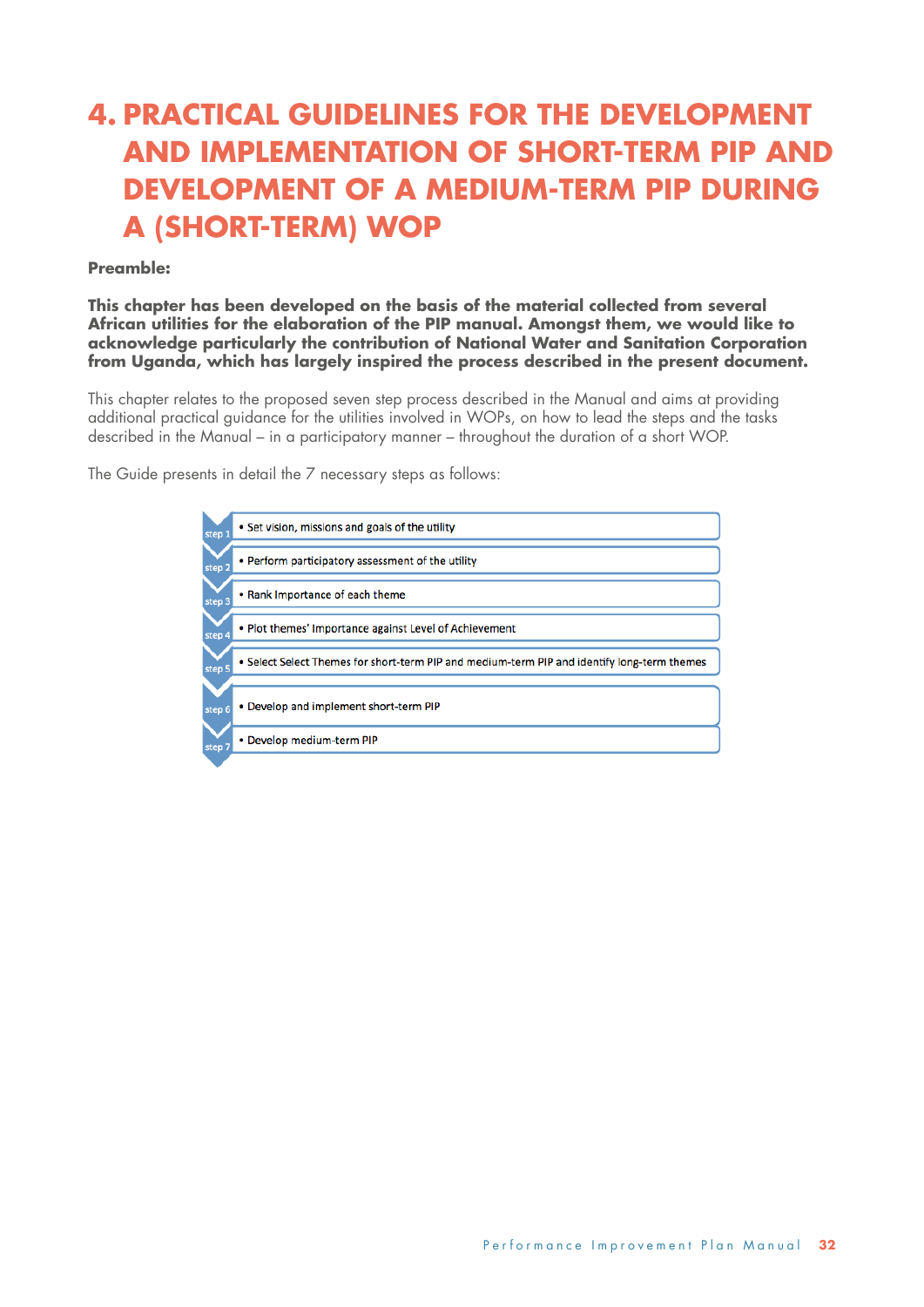

#### Diagnostic visit (1 week) 1" draft after diagnosis visit<br>+ finalization of STEP 1: Set Vision, Mission, For each 'short term PIP theme: ror each<br>- Stort analysis<br>- short term OB program through WOP-<br>echors/measures proposed with corresponding measurable<br>bipictives and indicators + investment needed (low-cost,<br>landable by the member itself)<br>landable by the and Goals short term PIP **STEP 2: Participative** assessment STEP 3: Rank importance of Visits by the mentor to the menter<br>denotes to the menter denotes to the mentor Training clusteroom training<br>Training clusters of the mentor state of the poster state of the poster<br>Distance follow up by the mentor each theme STEP 4: Plot theme importance against level of achievement STEP 7: Development of medium-term PIP STEP 5: Select themes for

short-term PIP and mediumterm PIP and identify long term themes

Medium term PIP themes: metatum terrim Prix Enesines.<br>
3 MOT analysis.<br>
4 medium term CB program through WOP. AND other CB approaches:<br>
actions/meatures.proposed with corresponding measurable objectives<br>
and indicators: *4 medium term investment*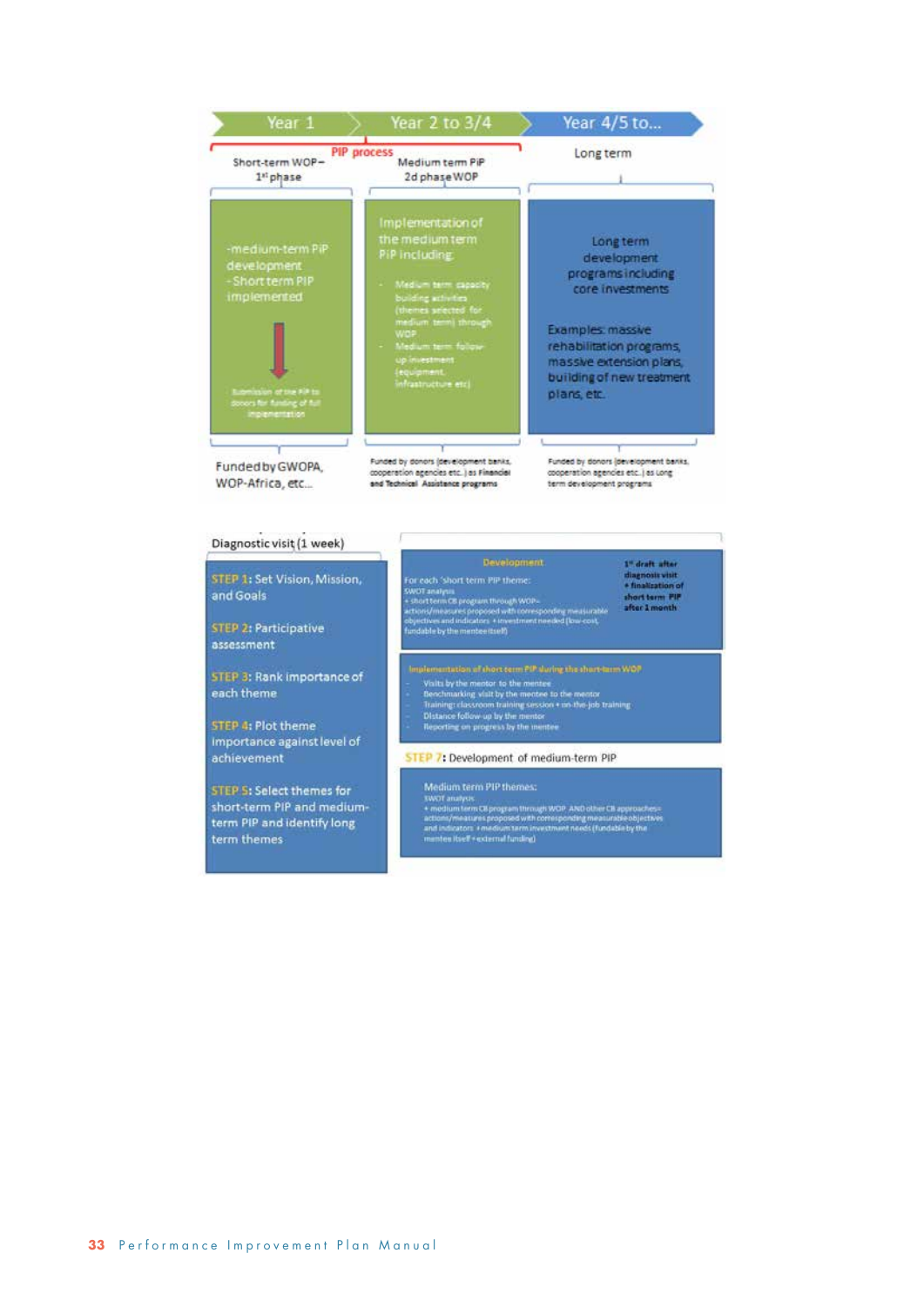### **1. PREPARATORY PHASE (2 MONTHS) – STEP 1 – PRIOR TO THE BEGINNING OF THE WOP**

| <b>Preparatory phase: Baseline Evaluation/Desk</b><br><b>Evaluation - step 1</b><br>The mentor familiarizes itself with the mentee's<br>situation                                                                                                                                                                                                                                                                                                                                                                                                                                                                                                                                                                                                                                                                                                                                                                                                                                                                                                                                                                                                                                                                                                                                                                                                                                                                                                                                                                                                                                                                           | Ex. Of<br>documents/<br>material needed                                                                                                                                                                                                                                                                                  | <b>Outputs</b>                                                                        |
|-----------------------------------------------------------------------------------------------------------------------------------------------------------------------------------------------------------------------------------------------------------------------------------------------------------------------------------------------------------------------------------------------------------------------------------------------------------------------------------------------------------------------------------------------------------------------------------------------------------------------------------------------------------------------------------------------------------------------------------------------------------------------------------------------------------------------------------------------------------------------------------------------------------------------------------------------------------------------------------------------------------------------------------------------------------------------------------------------------------------------------------------------------------------------------------------------------------------------------------------------------------------------------------------------------------------------------------------------------------------------------------------------------------------------------------------------------------------------------------------------------------------------------------------------------------------------------------------------------------------------------|--------------------------------------------------------------------------------------------------------------------------------------------------------------------------------------------------------------------------------------------------------------------------------------------------------------------------|---------------------------------------------------------------------------------------|
| A desk evaluation on the mentee's performance will be based<br>on the performance data submitted by the mentee to the<br>mentor and an evaluation report will be prepared. This will<br>serve as a preparatory work before the first visit of the mentor<br>to the mentee. This will help the mentor to have a better<br>understanding of the mentee's situation.<br>This covers also step 1 (vision, missions and goals).<br>Defining a utility's vision, mission and goals is not a self-<br>contained process. Every utility operates in a national (policy<br>and political) Water Supply and Sanitation (WSS) sector<br>setting that sets the boundaries for the discussion. That needs<br>to be described. So the process requires, in this first "getting<br>to know you" step, a national/WSS sector statement. N.B.<br>That policy and political environment – and how "enabling" it<br>is – is a strong factor in the eventual PIP and WOP success.<br>Many mentee utilities, especially if they have been involved<br>with donors, will already have a vision and mission statement,<br>general goals etc. If so, the partners will need to revisit<br>the existing statement(s) and re-assess their validity going<br>forward.<br>All goals, to have value, need to be based on real data. A<br>goal of 20% physical water losses by 2020 for example,<br>requires that we know what the losses are today. Most poorly<br>performing utilities have very weak data on such indicators.<br>This immediately flags up the key problem of data collection<br>and quality which all PIPs need to take into account. | • National water<br>policy<br>• National water<br>strategy<br>• Charter of the<br>utility<br>• Strategy of the<br>utility<br>• Last 2 year activity<br>reports<br>• Last 2 year<br>financial reports<br>• Organogram of the<br>utility<br>• Report sent to the<br>regulator (if any)<br>• any other relevant<br>document | Pre-<br>assessment<br>report<br>Operator's<br>profile on<br><b>GWOPA's</b><br>website |

### **2. ASSESSMENT WORKSHOPS AT THE MENTEE'S PREMISES – STEP 2 TO STEP 6**

The assessment workshops will serve as a basis for collecting a first round of information and data that will feed the diagnosis of the situation of the mentee. These workshops will be prepared and facilitated by the mentee with the help of the mentor in a participatory manner, having a balanced mix of bottom-up and topdown approaches using the following guiding principles:

a) Mentee's Management's most important role is to provide leadership and support. Management does not have to know all the technical details of operation etc. but rather must have a clear vision and systematically guide all to share and contribute to the vision.

b) There is a lot of un-tapped wisdom and knowledge among the lower cadre staff

c) Participation by all staff in planning greatly contributes to staff ownership and commitment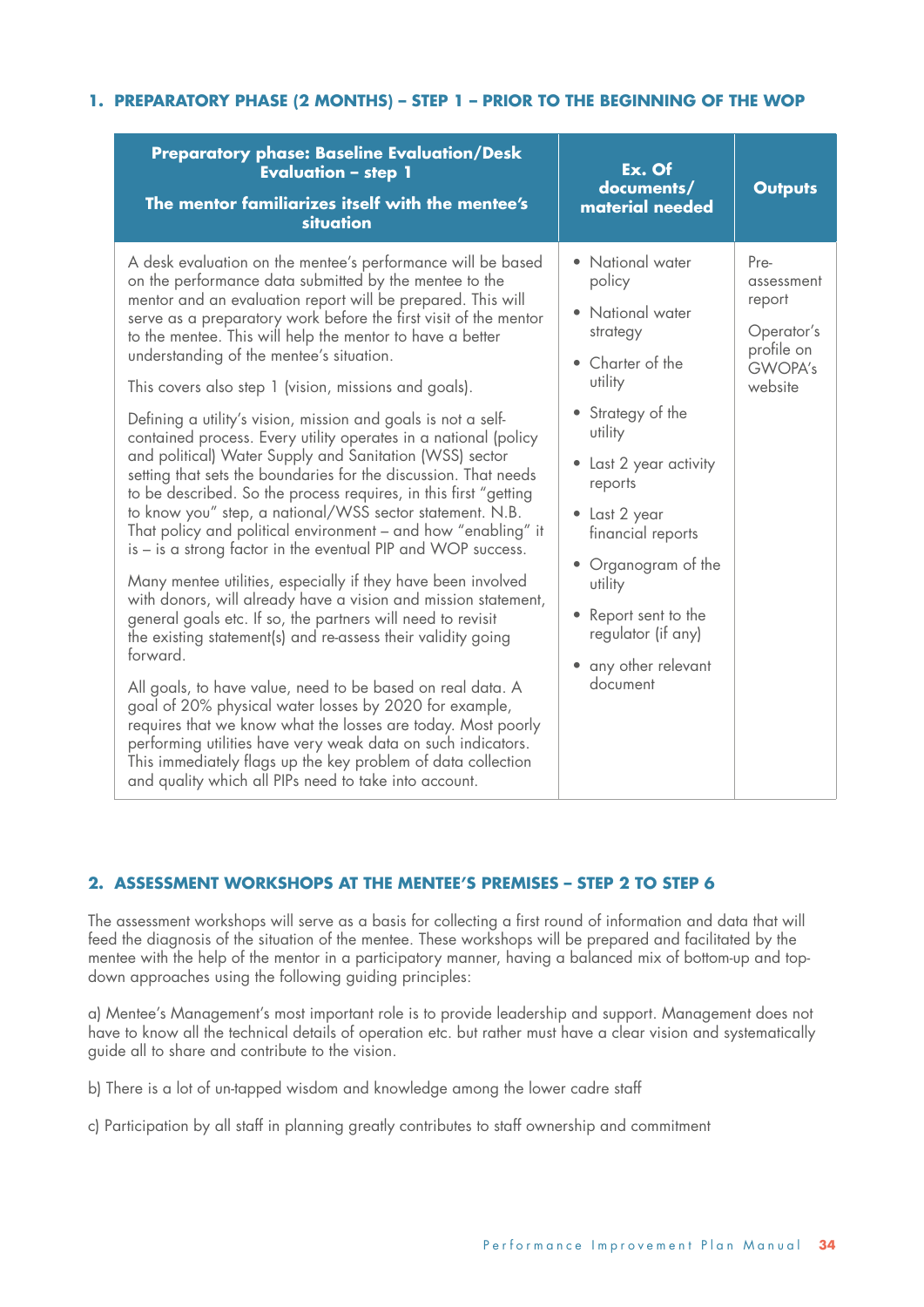d) Specificity of plans is the starting point in their effective implementation.

e) The mentors' Teams' role is one of facilitation and moderation while the actual analysis of problems and generation of ideas and solutions is the role of mentee's staff and management.

The typical assessment workshops usually run for four or five days:

| Perform participatory assessment of the utility -<br>step 2 to step 5                                                                                                                                                                                                                                                                                                                                                                                                                                                                                                                                                                                                                                                         | Documents/<br>material<br>needed                                                                                                                                                                        | <b>Outputs</b>                                                                       |
|-------------------------------------------------------------------------------------------------------------------------------------------------------------------------------------------------------------------------------------------------------------------------------------------------------------------------------------------------------------------------------------------------------------------------------------------------------------------------------------------------------------------------------------------------------------------------------------------------------------------------------------------------------------------------------------------------------------------------------|---------------------------------------------------------------------------------------------------------------------------------------------------------------------------------------------------------|--------------------------------------------------------------------------------------|
| Day 1: Management Workshop - step 2<br>The mentor Team will conduct an inception meeting with the<br>mentee's Management.<br>This will enable the mentor Team appreciate more definitively the<br>expectations of the mentee, agree on the entire PIP preparatory<br>process as well as provision of the requisite background<br>documentation.<br>It is important that the mentor presents the concept of the PIP to<br>the management and gets the buy in of its partner regarding the<br>expected outcome of the exercise.<br>- Constitution of the team within the mentee responsible for the<br>coordination and M&E of the short-term PIP<br>- Constitution of a mentee's coordination group for the PIP<br>development | • presentation<br>of the<br>mentee<br>utility by<br>management<br>• presentation<br>of the<br>mentor utility<br>by mentor's<br>staff<br>presentation<br>$\bullet$<br>of the PIP<br>concept by<br>mentor | Operator's<br>profile<br>(to be put<br>online<br>on the<br><b>GWOPA</b><br>database) |
| Day 2: Field Excursion - step 2 ctnd<br>One day field excursion to be organized by the mentee to get<br>a reconnaissance of the water and sewerage installation and<br>systems. The field excursion is vital in enabling the mentor to<br>have a better understanding of the intricacies and challenges of<br>the mentee for more effective facilitation and moderation in the<br>PIP preparation.                                                                                                                                                                                                                                                                                                                            |                                                                                                                                                                                                         | Operator's<br>profile<br>(to be put<br>online<br>on the<br><b>GWOPA</b><br>database) |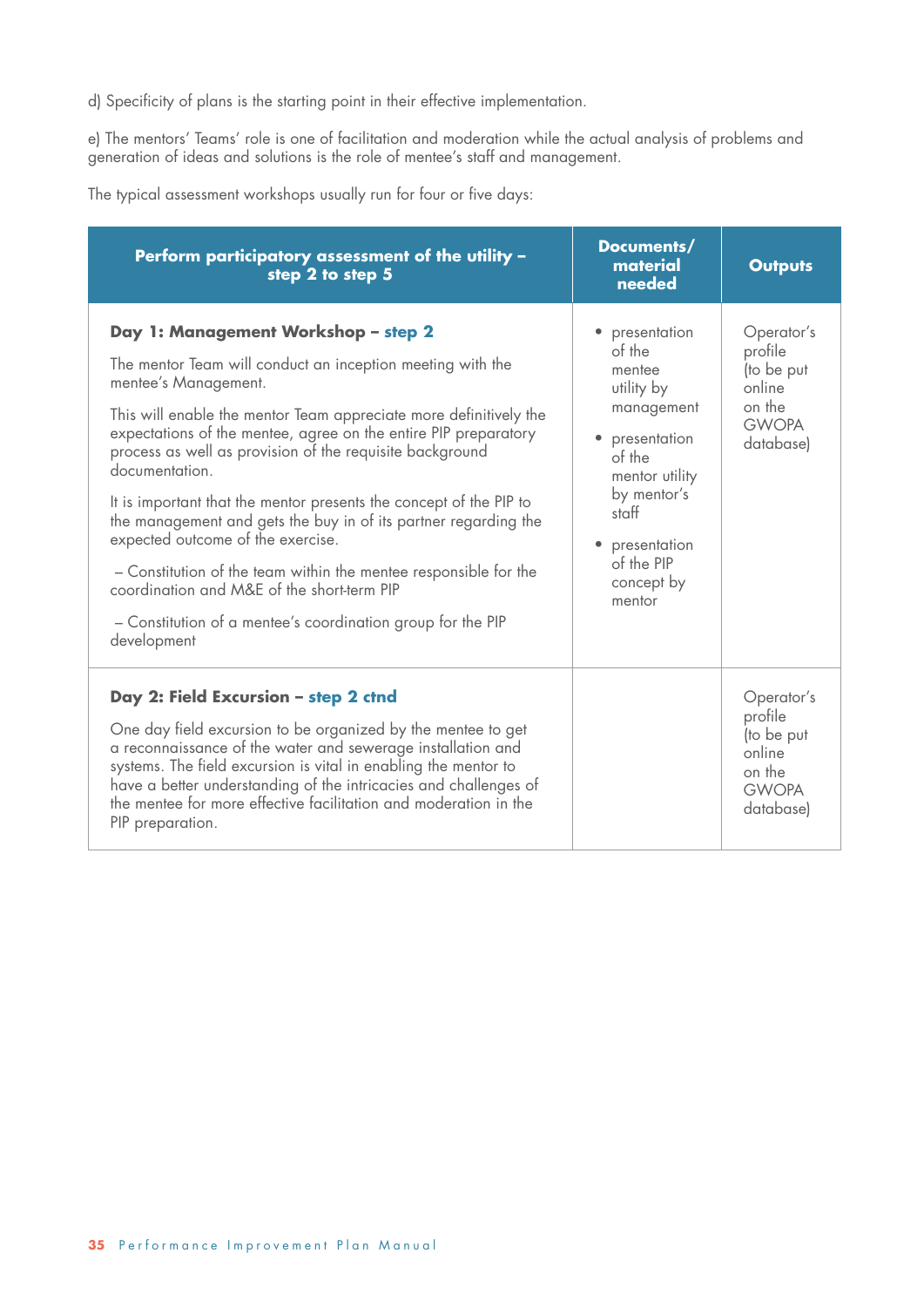| Perform participatory assessment of the utility -<br>step 2 to step 5                                                                                                                                                                                                                                                                                                                                                                                                                                                                                                                                                                                                                                                                                                           | Documents/<br>material<br>needed                                                                                                                        | <b>Outputs</b>                                                           |
|---------------------------------------------------------------------------------------------------------------------------------------------------------------------------------------------------------------------------------------------------------------------------------------------------------------------------------------------------------------------------------------------------------------------------------------------------------------------------------------------------------------------------------------------------------------------------------------------------------------------------------------------------------------------------------------------------------------------------------------------------------------------------------|---------------------------------------------------------------------------------------------------------------------------------------------------------|--------------------------------------------------------------------------|
| Day 3: Staff Workshop 1 - step 2 ctnd<br>It will start with a plenary session aiming at informing the mentee's<br>workforce about the WOP and its objectives. It is expected that a<br>maximum number of staff attend the session and that those who are<br>attending relay the information to the rest of the staff. This could<br>involve the organization of smaller information meetings within<br>the different units of the mentee utility. A short report of the session<br>should be circulated to all staff.<br>The plenary session should start with a presentation of a brief<br>overview and importance of the assignment. This will be followed<br>by brief presentations by the mentor on :<br>• the key elements of top priority challenges and examples of good | • PIP manual<br>and process<br>presentation<br>brief<br>$\bullet$<br>presentation<br>on what WOPs<br>are and who is<br><b>GWOPA</b><br>• cards to write | Analysis<br>based on the<br>inputs of the<br>staff on main<br>challenges |
| practices taken by other utilities to tackle these challenges<br>• the PIP process – presentation of the PIP team (mentee's staff<br>+mentor's staff)                                                                                                                                                                                                                                                                                                                                                                                                                                                                                                                                                                                                                           |                                                                                                                                                         |                                                                          |
| • the short term PIP process – presentation of the team responsible<br>for the coordination of the short term action plans within the<br>mentee's staff                                                                                                                                                                                                                                                                                                                                                                                                                                                                                                                                                                                                                         |                                                                                                                                                         |                                                                          |
| These presentations will be done with the purpose of enabling<br>staff to appreciate the importance of the PIP and the WOP to<br>the mentee.                                                                                                                                                                                                                                                                                                                                                                                                                                                                                                                                                                                                                                    |                                                                                                                                                         |                                                                          |
| The remaining part of the workshop will mainly focused on the<br>generation of issues i.e. challenges, weaknesses etc.                                                                                                                                                                                                                                                                                                                                                                                                                                                                                                                                                                                                                                                          |                                                                                                                                                         |                                                                          |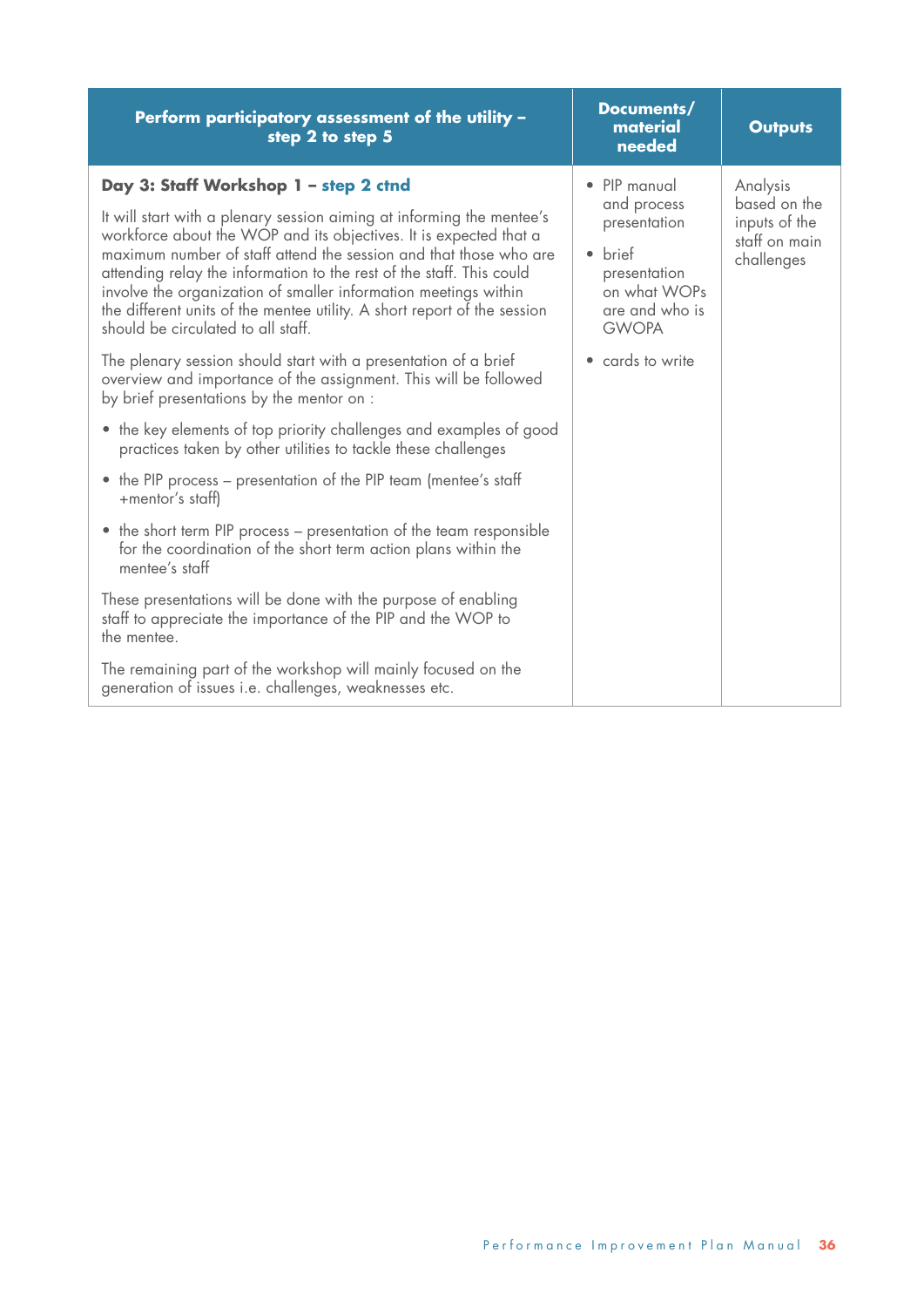| Perform participatory assessment of the utility -<br>step 2 to step 5                                                                                                                                                                          | Documents/<br>material<br>needed | <b>Outputs</b> |
|------------------------------------------------------------------------------------------------------------------------------------------------------------------------------------------------------------------------------------------------|----------------------------------|----------------|
| In an anonymous process, the mentee's staff will write on cards<br>identifying constraints affecting performance in the main themes,<br>including for example:                                                                                 |                                  |                |
| · Human Resources Development                                                                                                                                                                                                                  |                                  |                |
| • Institutional Strengthening and Governance                                                                                                                                                                                                   |                                  |                |
| • Policy and Legal Support                                                                                                                                                                                                                     |                                  |                |
| Master Planning and Business Planning<br>$\bullet$                                                                                                                                                                                             |                                  |                |
| <b>Financial Management</b><br>$\bullet$                                                                                                                                                                                                       |                                  |                |
| <b>Communication and Customer Relations</b>                                                                                                                                                                                                    |                                  |                |
| <b>Billing and Revenue Collection</b><br>$\bullet$                                                                                                                                                                                             |                                  |                |
| • Non-Revenue Water (NRW) Management                                                                                                                                                                                                           |                                  |                |
| • Operation and Maintenance                                                                                                                                                                                                                    |                                  |                |
| • Asset Management                                                                                                                                                                                                                             |                                  |                |
| • Information Communication Technology                                                                                                                                                                                                         |                                  |                |
| <b>Extension of Water Supply Services</b><br>$\bullet$                                                                                                                                                                                         |                                  |                |
| • Extension of Sanitation and Hygiene Services                                                                                                                                                                                                 |                                  |                |
| • Expanding Services to Poor Households                                                                                                                                                                                                        |                                  |                |
| • Sustainable Water Resources and Integrated Water Resources<br>Management                                                                                                                                                                     |                                  |                |
| • Water Quality Management and water safety                                                                                                                                                                                                    |                                  |                |
| • Wastewater Treatment and Reuse                                                                                                                                                                                                               |                                  |                |
| • Water Demand Management and Water Efficiency                                                                                                                                                                                                 |                                  |                |
| <b>Energy Efficiency</b><br>$\bullet$                                                                                                                                                                                                          |                                  |                |
| Climate Change Resilience                                                                                                                                                                                                                      |                                  |                |
| The anonymous process will enable the staff to freely outline issues<br>and factors they strongly feel are hindering performance.                                                                                                              |                                  |                |
| At the end all issues raised will be compiled by the organizing team<br>(composed of both mentor's and mentee's staff) under the respective<br>thematic performance categories and regrouped to enable group<br>discussions the following day. |                                  |                |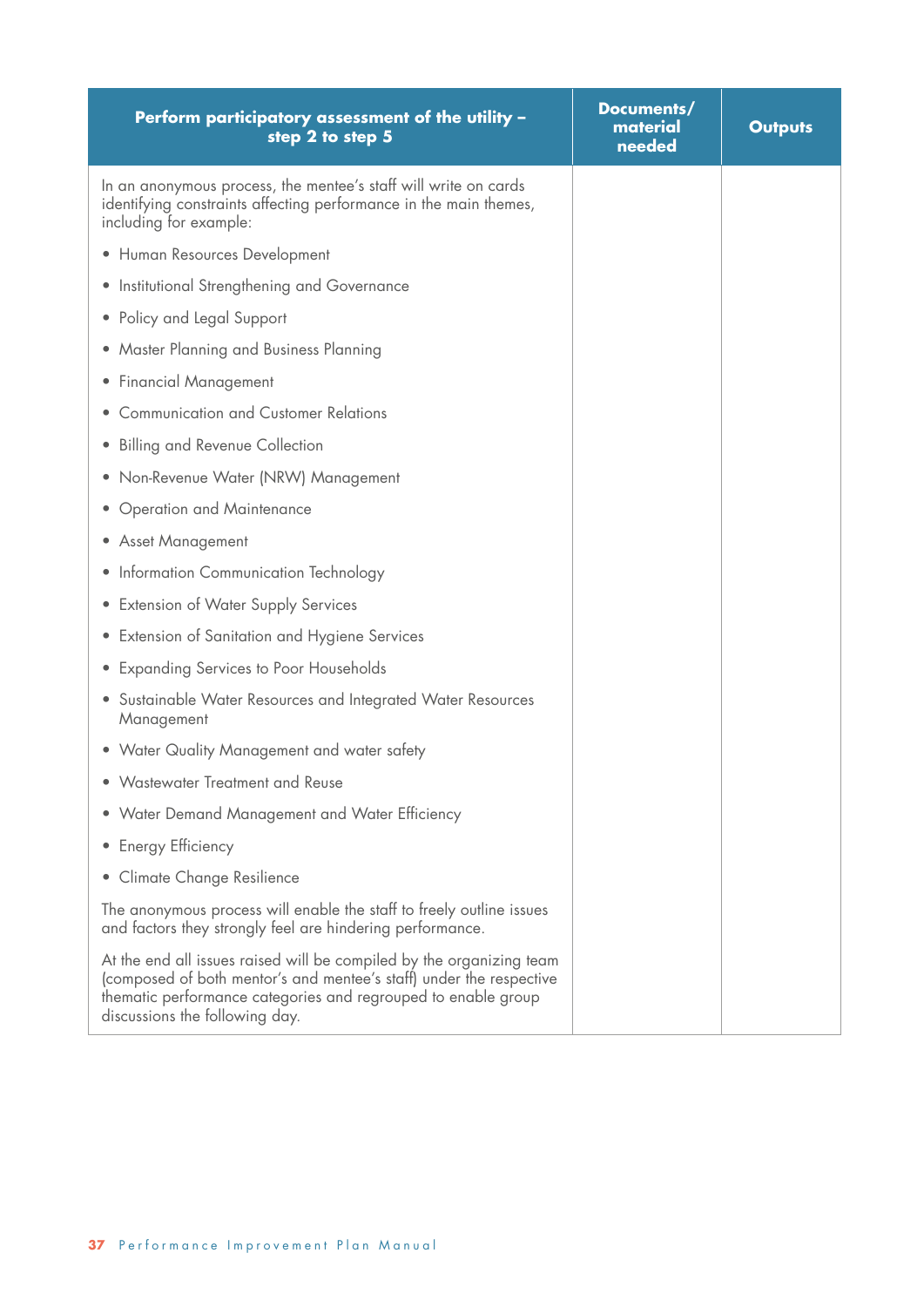| Perform participatory assessment of the utility -<br>step 2 to step 5                                                                                                                                                                                                                                                                                                                                                                                                                                                                                                                                                                                                                                                                                                                                                                                                                                                            | Documents/<br>material<br>needed                                                                                                                                                                                     | <b>Outputs</b>                                                                          |
|----------------------------------------------------------------------------------------------------------------------------------------------------------------------------------------------------------------------------------------------------------------------------------------------------------------------------------------------------------------------------------------------------------------------------------------------------------------------------------------------------------------------------------------------------------------------------------------------------------------------------------------------------------------------------------------------------------------------------------------------------------------------------------------------------------------------------------------------------------------------------------------------------------------------------------|----------------------------------------------------------------------------------------------------------------------------------------------------------------------------------------------------------------------|-----------------------------------------------------------------------------------------|
| Day 4: Group discussions - steps 3, 4 and 5<br>Three groups will be formed including for example the Technical<br>Operations Group, the Commercial Operations Group and the<br>Finance and Administration Group. Each group will discuss the<br>issues regarded to be most relevant to that group and will draw<br>from all the themes identified. This approach will enable all to<br>appreciate that most of the theme categories are multi-disciplinary<br>in nature and require multi-disciplinary teams for effective solutions.<br>The formation of each group will ensure that all functions are<br>adequately represented.<br>The groups will rank the importance of each of theme and will plot<br>the theme's importance against the level of Achievement. Then they<br>will select the WOP themes for the short-term PIP and medium-term<br>themes for the medium-term PIP and also identify the long-term<br>themes. | $\bullet$ Mentor's staff<br>together with<br>one staff from<br>the mentee for<br>each group<br>to guide the<br>discussions.<br>• Thematic<br>assessment<br>table (PIP<br>manual)<br>• Ranking matrix<br>(PIP manual) | Tables filled<br>out<br>Themes<br>selected both<br>for short term<br>and medium<br>term |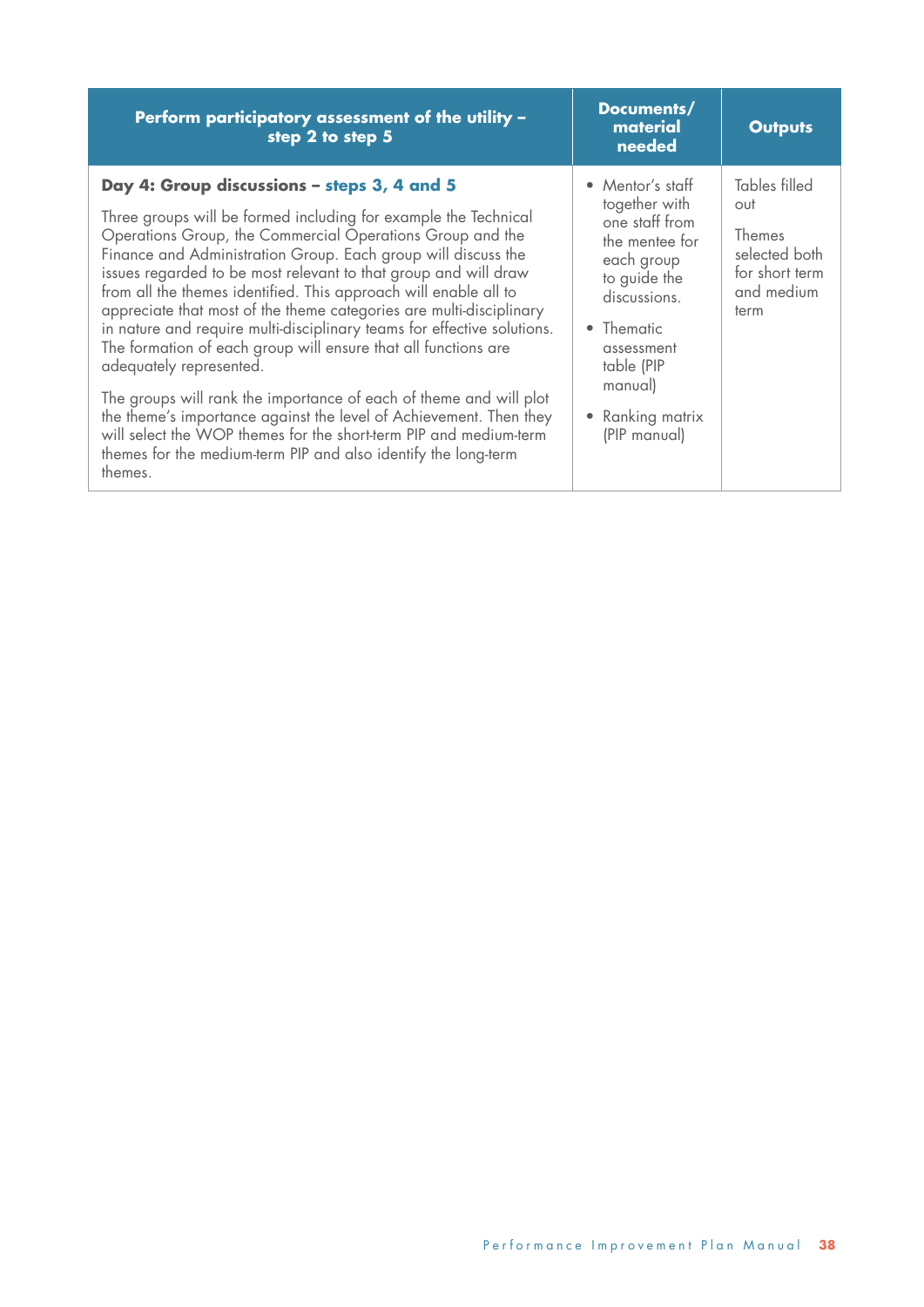| Perform participatory assessment of the utility -<br>step 2 to step 5                                                                                                                                                                                                                                                                                                                                                                                                                                                                                                                                                                                                                                                                                                                                                                                                                                                                                                                     | Documents/<br>material<br>needed                                                                   | <b>Outputs</b>                                                                                                                                                               |
|-------------------------------------------------------------------------------------------------------------------------------------------------------------------------------------------------------------------------------------------------------------------------------------------------------------------------------------------------------------------------------------------------------------------------------------------------------------------------------------------------------------------------------------------------------------------------------------------------------------------------------------------------------------------------------------------------------------------------------------------------------------------------------------------------------------------------------------------------------------------------------------------------------------------------------------------------------------------------------------------|----------------------------------------------------------------------------------------------------|------------------------------------------------------------------------------------------------------------------------------------------------------------------------------|
| Day 5: Group discussion – step 5 ctnd, step 6 and step 7<br><b>Morning:</b><br>The groups will be required to formulate short term thematic action<br>plans for each of the themes selected for the short term, including<br>assignment of responsibility and implementation time as well as<br>the respective cost estimates where applicable. Targets and goals<br>should also be clearly defined. A SWOT analysis should be done<br>for each of the selected theme (see box no1).<br>The short-term PIP (for the duration of the WOP) will be formulated<br>taking into account the mentee's Strategic Business Plan Targets<br>(if any) and Annual Budget for the year. A table will present the<br>outlines of the key performance targets to be achieved during the<br>WOP.                                                                                                                                                                                                         | short term PIP<br>structure (PIP<br>manual)<br>• SWOT<br>presentation<br>performance<br>area table | Short term PIP<br>developed<br>and<br>validated by<br>management<br>and staff<br>Themes for<br>medium<br>term PIP<br>selected and<br>validated by<br>management<br>and staff |
| <b>Performance</b><br><b>Goal Description</b><br><b>Base</b><br><b>PIP</b><br><b>Unit</b><br>- Indicator<br><b>Performance</b><br><b>Targets</b><br>areas<br>1. XXXXX<br>2. XXXX<br>Etc                                                                                                                                                                                                                                                                                                                                                                                                                                                                                                                                                                                                                                                                                                                                                                                                   |                                                                                                    |                                                                                                                                                                              |
| The short-term PIP will provide implementation timeframes and<br>responsible officers or parties respective to each strategy and<br>action plan as well as cost implications where applicable.<br><b>Afternoon:</b><br>In the afternoon the groups will reconvene in plenary to present the<br>outputs of each group discussion.<br>These will be discussed in the presence of the Managing Director<br>and will set the scene for addressing communication gaps and<br>problems of interpersonal relations and misguided perceptions.<br>Members will be encouraged to react freely to issues through<br>clarifying, appreciating the perceptions and committing to change<br>for the better.<br>The final prioritization of the themes for the short-term PIP and<br>for the medium-term PIP should be done during this plenary. The<br>proposed short-term PIP should be validated by the plenary. The<br>selection of the themes for the medium-term PIP should also be<br>validated. |                                                                                                    |                                                                                                                                                                              |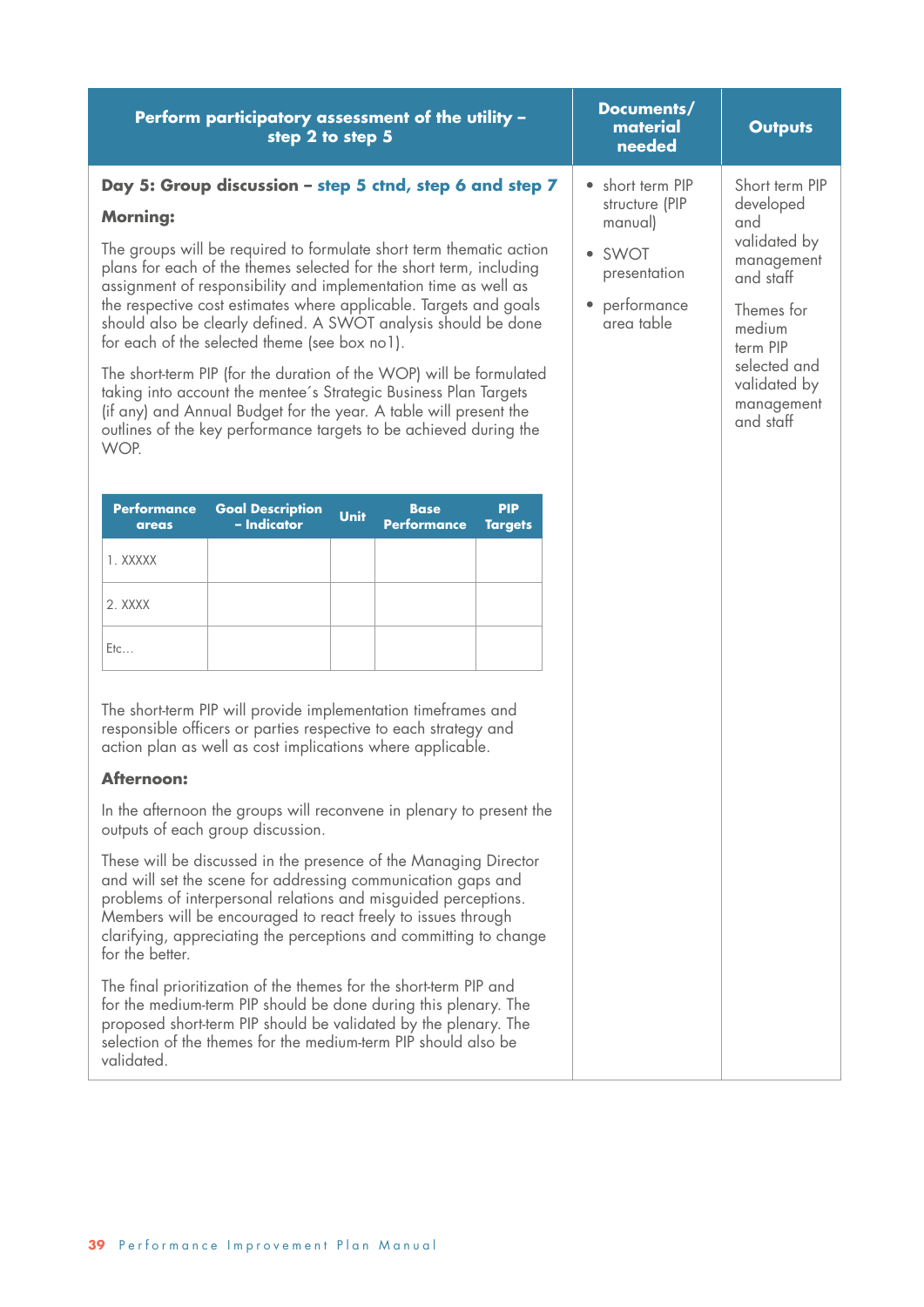### **Box no1 – SWOT**

Based on the records and reports provided by the mentee, a performance table will be designed.

This table should include the baseline data, the indicators and the objectives to be reached at the end of the PIP for each of the medium-term theme selected.

#### SWOT Analysis

In order to establish the basis for developing the PIP, a detailed SWOT analysis of the situation will be carried out to identify the strengths, weaknesses, opportunities and threats of the mentee. The issues discussed will be categorized in a certain number of performance areas (for example, water production, supply reliability, Non-Revenue Water, sewerage services, revenue generation, business growth & customer relations, cost optimization, staff motivation & productivity, administration and logistics etc.)

The SWOT analysis will present the strengths, weaknesses, opportunities and threats under each of the performance area.

#### **3. TRAINING AND BENCHMARKING VISIT(S) – IMPLEMENTATION OF THE SHORT TERM THEMATIC PIP – STEP 6 CTD**

According to the need assessments done during the previous steps, on the basis of the short term PIP, the mentor will organize specific classroom or/and hands-on training and/or on-the-job training, either at its own premises or at the mentee's premises.

The training at the mentor's premises will be combined with a benchmarking visit of the different units of the mentor utility.

Both training and benchmarking visit should not take more than 7 working days.

#### **4. MONITORING AND EVALUATION FRAMEWORK – STEP 6 CTD**

#### **Monitoring mechanism**

The purpose of the M&E Framework is to provide a systematic mechanism for both the mentor and the mentee to effectively monitor and evaluate the mentee performance in respect to the targets and milestones stipulated in the short term PIP thematic action plans. The monitoring and evaluation of the short term PIP thematic action plans will be carried out by a multi-disciplinary Team composed of members from different departments of the mentee utility. This implies that the mentee's management shall structure itself into a monitoring and evaluation team. The team shall be composed of members from the different departments and will have a Chairperson and Secretary.

#### **Modus Operandi of M&E Team**

The M&E team will meet every two weeks to discuss the implementation progress, emphasizing exceptionally disquieting issues and striving to find solutions. The meetings will be informed by regular field inspections to be carried out by the team (at an interval to be determined by management) to physically check and assess implementation progress of planned activities.

M&E Team shall prepare and present the short term PIP thematic action plans' progress reports including the agreed way forward on the constraints and achievements to the executive committee meeting.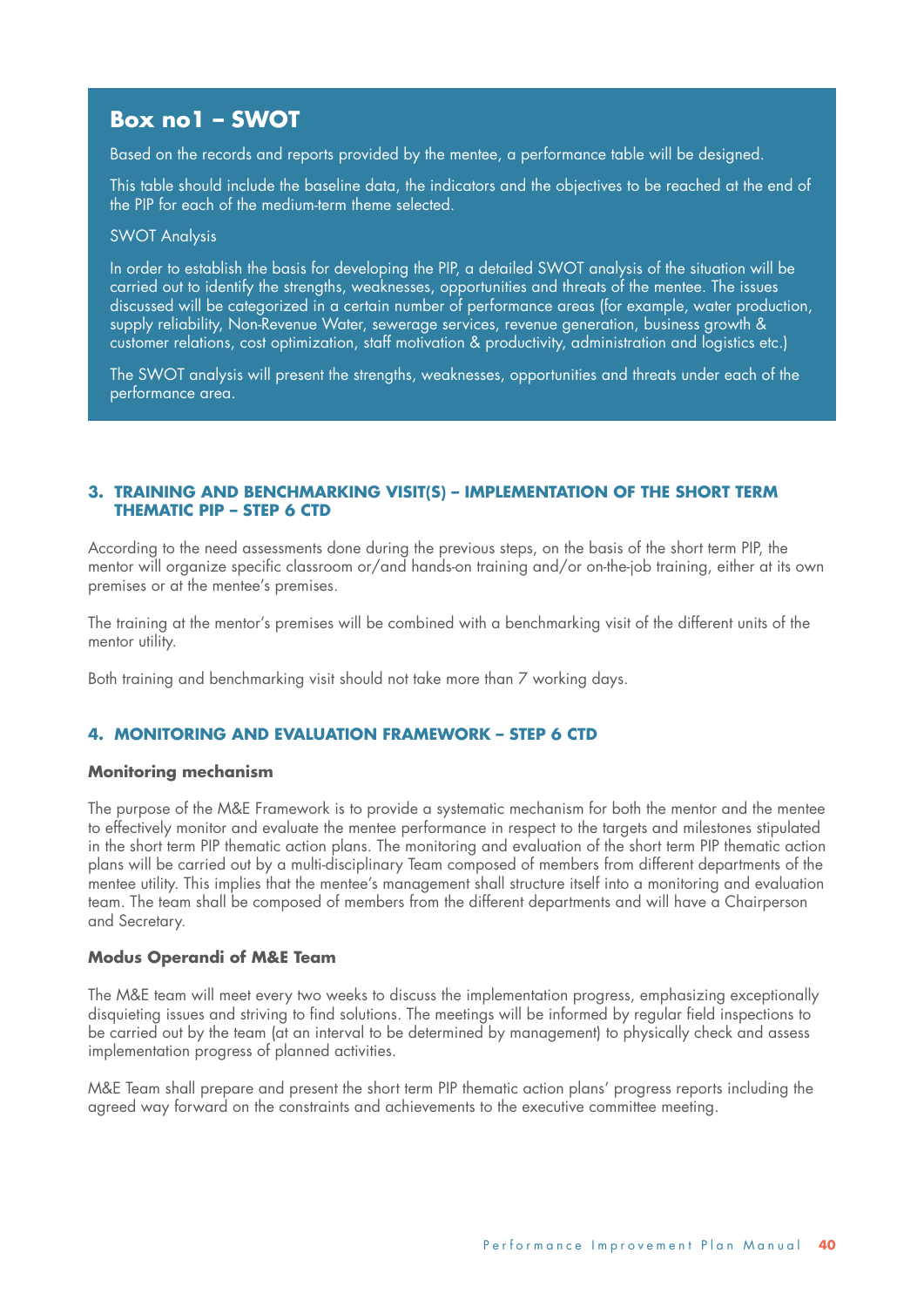At the end of every month, the M&E Team shall collect all the relevant information and prepare a monthly report in line with the reporting format to be determined by the mentee's management. This report should be sent to the mentor.

The reports shall include:

- a comprehensive performance evaluation in respect to the plans, highlighting the achievements, incentives earned, constraints
- and way forward.

The results of the evaluation shall be discussed and communicate to management and staff. These reports should be communicated and discussed with the mentor.

In order to build capacity within the mentee to continuously and effectively monitor and evaluate the plans, the mentor's team will support the mentee's management in planning the monthly evaluations.

Quarterly (after the first three months) and final (after 1 year) plans consolidated performance evaluations shall also be carried out, highlighting the objectives of the PIP, achievements, constraints and way forward. The quarterly and final plans evaluations shall be conducted using a workshop methodology involving a representative number of staff.

The quarterly reports should be sent to GWOPA.

### **5 DEVELOPMENT OF THE MEDIUM-TERM PIP – STEP 7**

On the basis of the outputs of the assessment workshops, the mentor will help the mentee to develop a medium term PIP. This will be done in collaboration with the PIP focal point team from the mentee utility (identified at the beginning and endorsed by Management). This team will facilitate the data gathering necessary for the development of the PIP. Each mission of the mentor's staff to the mentee utility should be an opportunity to gather more information, to develop further and to discuss the PIP. The development of the PIP will be done throughout the duration of the WOP itself. The final PIP report is expected only at the end of the WOP, as one of the products of the WOP.

### **1– SWOT analysis and performance overview (see box no1)**

### **2 – Performance targets**

The PIP will set performance targets on the medium term (2/3 years). The short term action plans will be included in the PIP as the short term phase (1 year – or 10 months according to the duration of the WOP). The final report on the short term action plans will present the achievements and the remaining steps to be taken.

### **Strategic Goals**

If the mentee has already identified strategic goals over a certain period of time (for example a 5 year plan) then the targets of the PIP should necessarily be aligned with those goals.

### **PIP Performance Targets**

The medium term PIP targets will be formulated taking into account the mentee´s Strategic Business Plan Targets (if any) and pluri – Annual Budget or business plan (if any). A table will present the outlines of the key performance targets to be achieved during the PIP.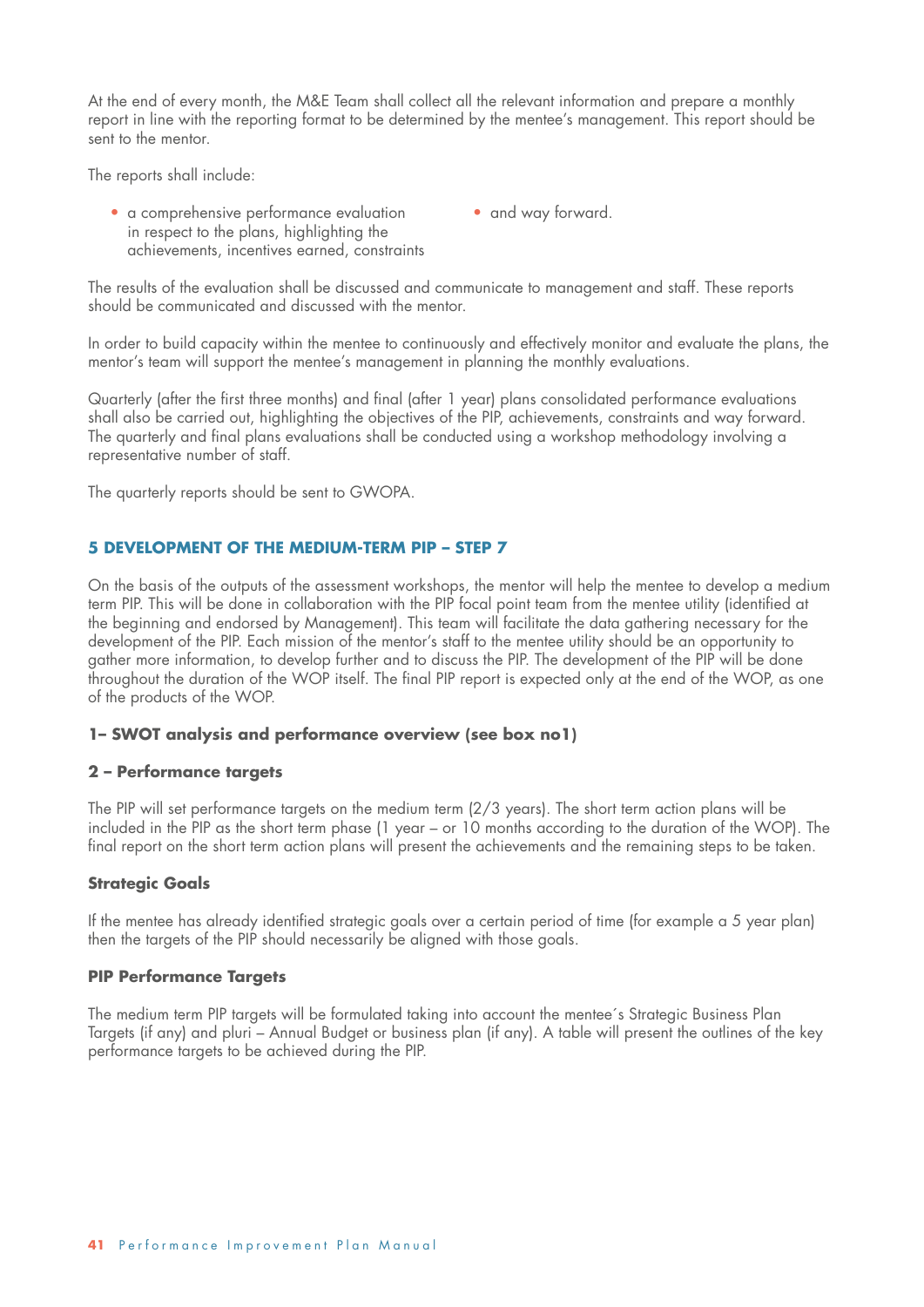| <b>Performance areas</b> | <b>Goal Description -<br/>Indicator</b> | <b>Unit</b> | <b>Base</b><br><b>Performance</b> | <b>PIP</b><br><b>Targets</b> |
|--------------------------|-----------------------------------------|-------------|-----------------------------------|------------------------------|
| 1. XXXXX                 |                                         |             |                                   |                              |
| 2. XXXX                  |                                         |             |                                   |                              |
| $E$ tc                   |                                         |             |                                   |                              |

The PIP will outline the strategies and/or actions to be implemented after the WOP itself on the medium term. The strategies and actions will be formulated and agreed upon in a participatory manner by the management and staff of the mentee as described previously. The strategies are well linked and anchored to the challenges and constraints faced by the mentee. The strategies and actions form the attainment of the Performance Targets should be presented under the identified performance categories. The PIP will provide implementation timeframes and responsible officers or parties respective to each strategy and action as well as cost implications where applicable. It will also distinguish between capacity building needs and infrastructure/ investment needs.

| <b>Performance area 1</b> |                                                                                                              |                |                           |            |  |  |  |  |  |  |
|---------------------------|--------------------------------------------------------------------------------------------------------------|----------------|---------------------------|------------|--|--|--|--|--|--|
| <i>ssue</i>               | Improvement Strategy/action<br>• capacity building<br>· infrastructure development<br>equipment<br>$\bullet$ | By whom        | By when                   | Cost       |  |  |  |  |  |  |
| Description               | Description + indicators and targets                                                                         | Names of staff | Deadline and<br>landmarks | Estimation |  |  |  |  |  |  |

It is expected that the PIP will be developed during the total duration of the WOP, by the PIP team assisted and guided by the mentor. The different drafts of the PIP should be circulated amongst the different units of the mentee utility, as well as within the top management team, to make sure to collect sufficient and valuable feedback from the staff.

### **5. FINAL EVALUATION AND VALIDATION WORKSHOP – STEPS 6 AND 7 CTD**

• Desk Evaluation (preparatory phase) • Field Evaluation Workshop

The 2/3 day evaluation workshop will take place at the mentee's premises.

The management and staff will assess the performance over the period based on key indicators under Technical, Commercial and Financial operations. During the evaluation workshop, the heads of sections will present the performance of their respective sections, a process that was aimed at increasing process ownership. Each area of performance will be discussed by the adequate groups.

In line with the key constraints identified, each of the groups will formulate key undertakings to deliver performance for the next six months.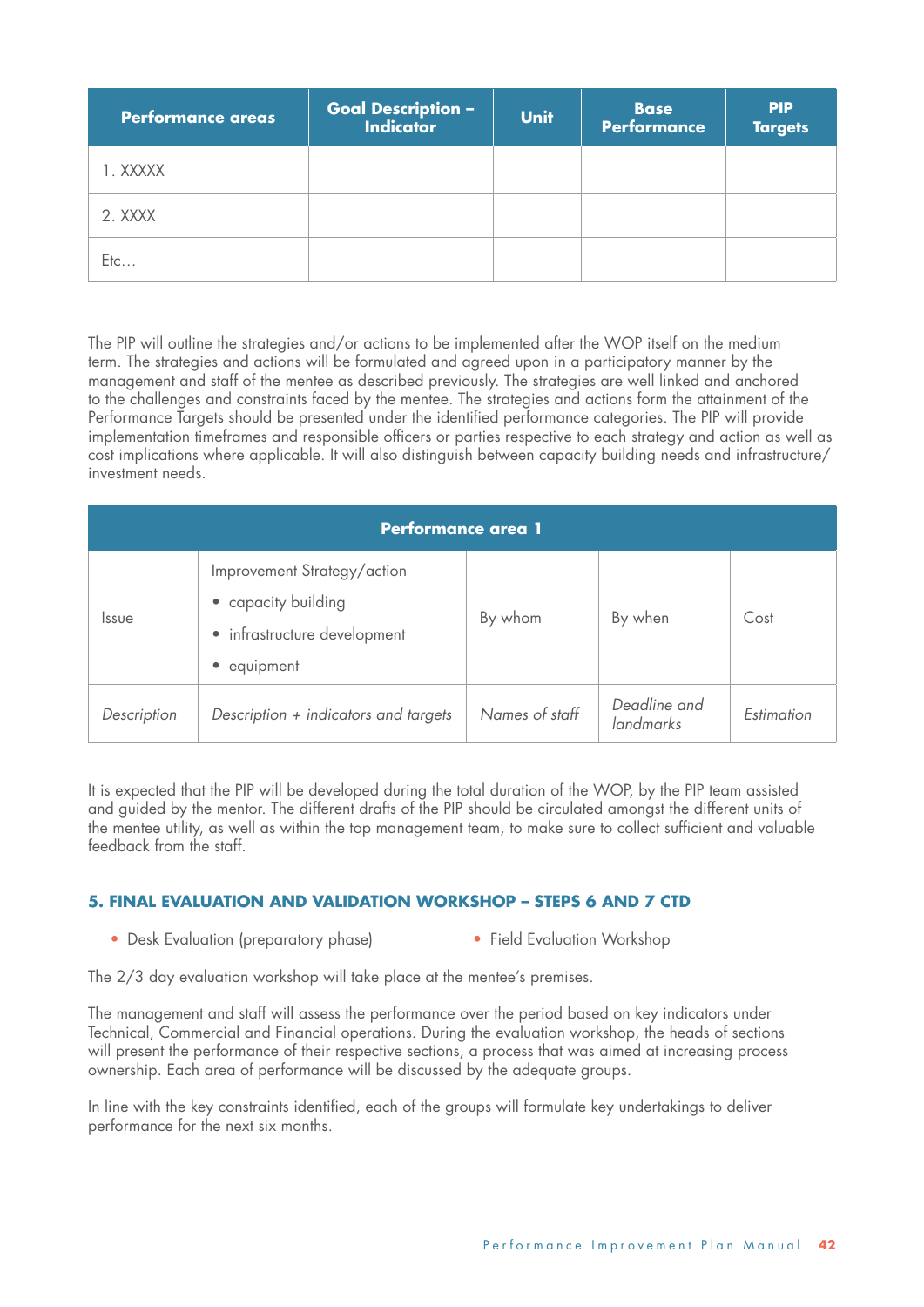There will be also a field evaluation at the different premises of the mentee to assess also the progress and the challenges met on the ground. The workshop will end with a plenary session in which the groups' undertakings will be presented and discussed.

• Medium-term PIP validation workshop

This workshop will be organized back to back with the evaluation workshop. The same groups will be gathered again and the PIP team will present in a plenary the draft PIP report.

Then each relevant group will discuss separately the recommendations presented and will finalize the different components of the PIP.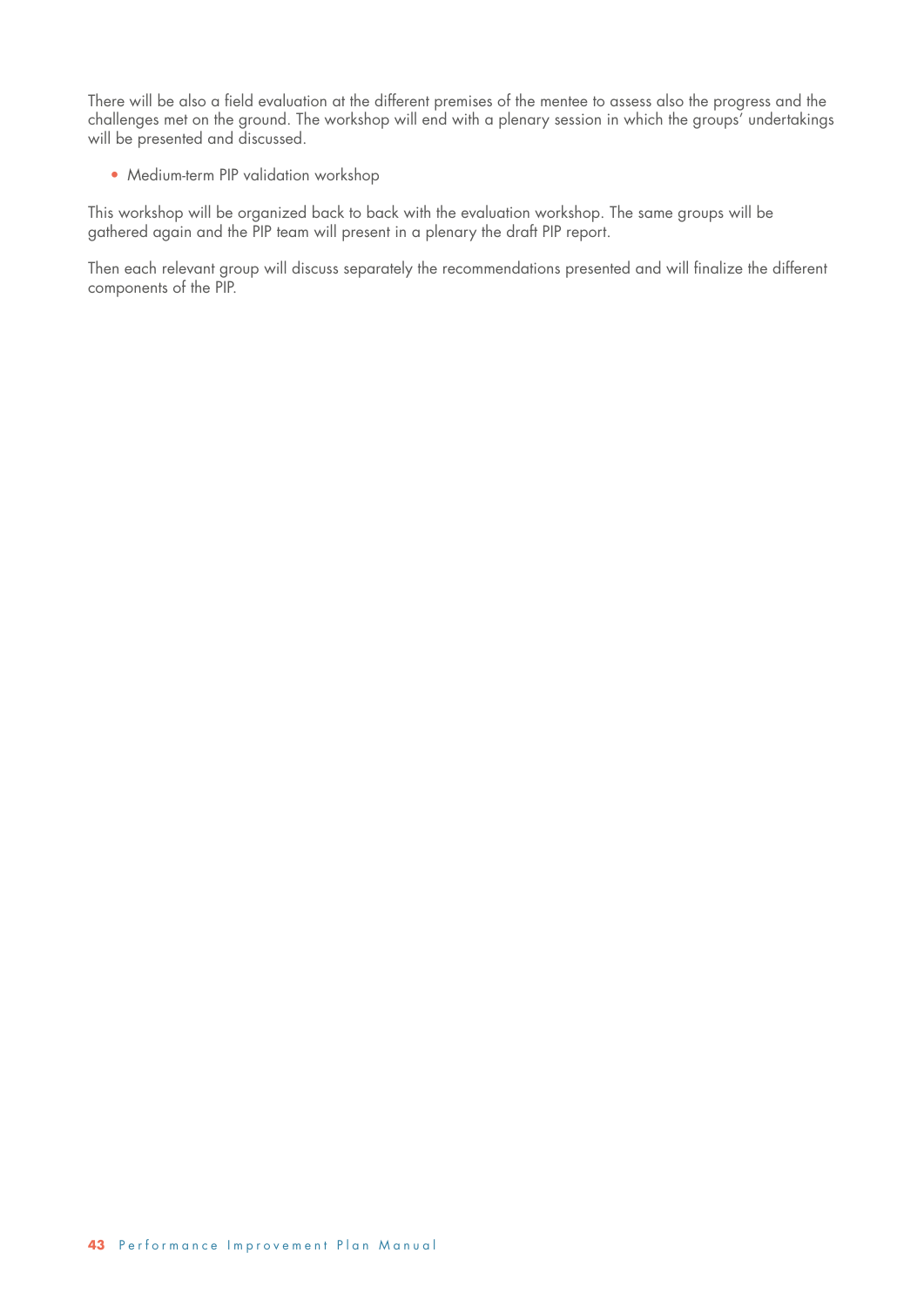### **Example of Implementation Schedule (example for a 10 month WOP)**

|                                                                                                                                                           | year      |           |   |                         |                         |   |   |                  |                         |   |   |    |
|-----------------------------------------------------------------------------------------------------------------------------------------------------------|-----------|-----------|---|-------------------------|-------------------------|---|---|------------------|-------------------------|---|---|----|
| <b>Task</b>                                                                                                                                               | $\bullet$ | $\bullet$ | 1 | $\overline{\mathbf{2}}$ | $\overline{\mathbf{3}}$ | 4 | 5 | $\boldsymbol{6}$ | $\overline{\mathbf{z}}$ | 8 | 9 | 10 |
| Finalization of MOU                                                                                                                                       |           |           |   |                         |                         |   |   |                  |                         |   |   |    |
| Preparatory study -<br>baseline evaluation                                                                                                                |           |           |   |                         |                         |   |   |                  |                         |   |   |    |
| Participatory<br>assessment workshop<br>= design of the<br>short-term PIP +<br>identification of<br>themes for medium-<br>term PIP                        |           |           |   |                         |                         |   |   |                  |                         |   |   |    |
| Dev.'t of M & E<br>framework (short-<br>term PIP to run for 10<br>months)                                                                                 |           |           |   |                         |                         |   |   |                  |                         |   |   |    |
| Dev.'t of the medium-<br>term PIP                                                                                                                         |           |           |   |                         |                         |   |   |                  |                         |   |   |    |
| Report to GWOPA                                                                                                                                           |           |           |   |                         |                         |   |   |                  |                         |   |   |    |
| Capacity building<br>activity in relation<br>with the short-term PIP                                                                                      |           |           |   |                         |                         |   |   |                  |                         |   |   |    |
| Circulation of the 1st<br>draft of the medium-<br>term PIP                                                                                                |           |           |   |                         |                         |   |   |                  |                         |   |   |    |
| Monthly M&E of short-<br>term PIP                                                                                                                         |           |           |   |                         |                         |   |   |                  |                         |   |   |    |
| Training Course on<br>specific relevant<br>issues identified<br>in the short-term<br>PIP, combined with<br>benchmarking visit<br>from mentee to<br>mentor |           |           |   |                         |                         |   |   |                  |                         |   |   |    |
| Circulation of the 2nd<br>draft of the medium-<br>term PIP                                                                                                |           |           |   |                         |                         |   |   |                  |                         |   |   |    |
| Assessment of<br>the short-term PIP<br>workshops                                                                                                          |           |           |   |                         |                         |   |   |                  |                         |   |   |    |
| Medium-term PIP<br>Validation workshop                                                                                                                    |           |           |   |                         |                         |   |   |                  |                         |   |   |    |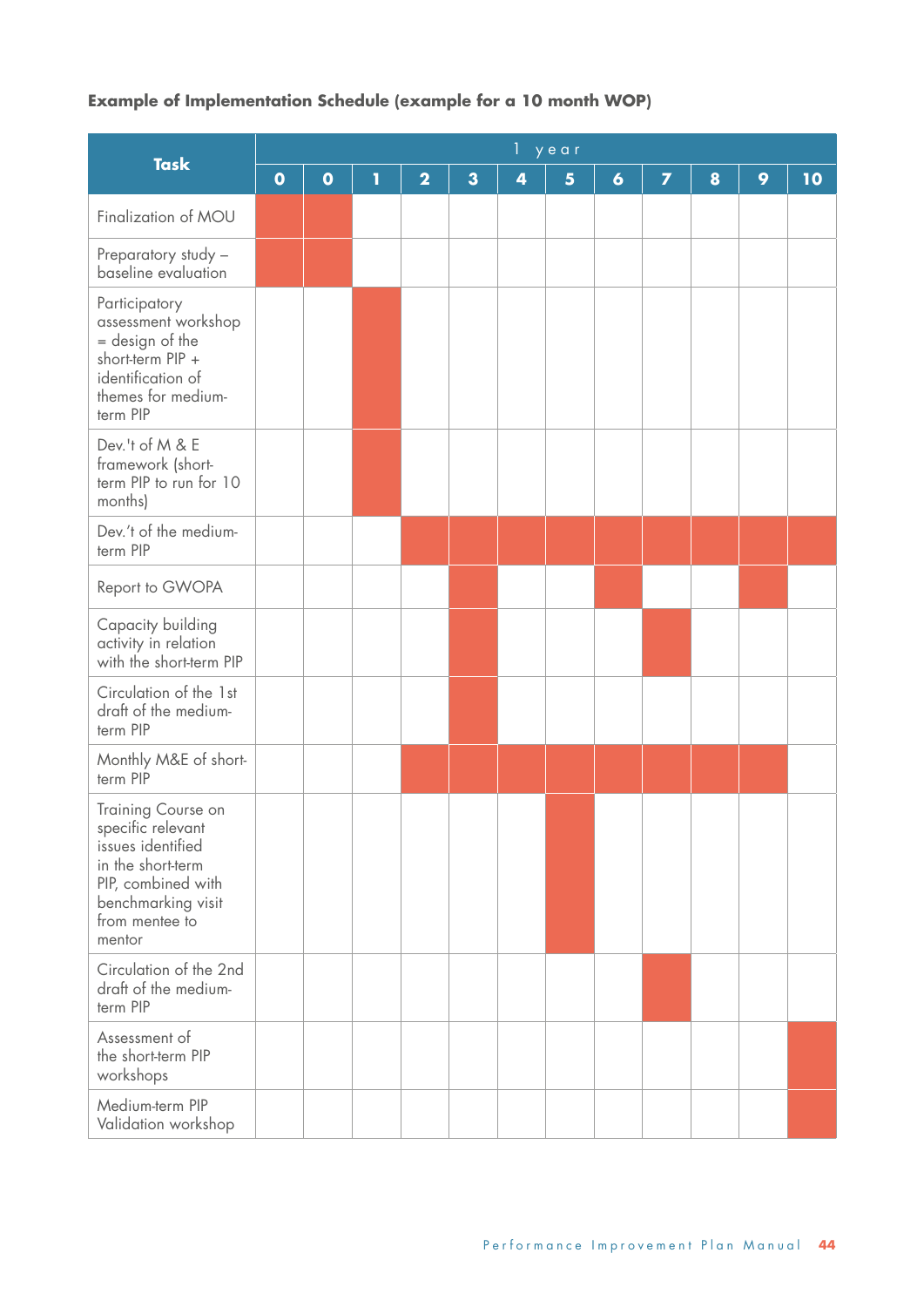## **REFERENCES**

- 1. Action Plan and Results Report, Belize Water Services, Belize, and Contra Costa Water District, USA, Water Operators Partnership Program, August 2012.
- 2. Alegre, H., Baptista, J.M., Cabrera, E. Jr., Cubillo, F., Duarte, P., Hirner, W., Merkel, W., Parena, R., Performance Indicators for Water Supply Services, 2nd ed., IWAp, 2006.
- 3. A Primer for Water and Wastewater Utilities, Effective Utility Management, American Public Works Association, American Water Works Association, National Association of Water Companies , National Association of Clean Water Agencies, U.S. Environmental Protection Agency, Water Environment Federation, Association of Metropolitan Water Agencies, June 2008.
- 4. BUWASA Performance Improvement Plan, Bukoba Water and Sewerage Authority, Tanzania, and National Water and Sewerage Corporation, Uganda, 2007-2008.
- 5. Cox, Anthony, Emerging Advice on a Potential SDG on Water, 2nd Global WOPs Congress , Barcelona, November 27-29, 2013.
- 6. Davies, D. African Water Operators' Partnerships, Case Study 1, Vitens-Evides International, Netherlands, and FIPAG, Mozambique, GWOPA, UN-HABITAT, 2013.
- 7. Davies, D. African Water Operators' Partnerships, Case Study 2, Dunea N.V., Netherlands– Mwanza Urban Water and Sewerage Authority (MWAUWASA), Tanzania, GWOPA, UN-HABITAT, 2013.
- 8. Davies, D., African Water Operators' Partnerships, Case Study 3, EThekwini Water and Sanitation, South Africa and Bulawayo City Council, Zimbabwe, GWOPA, UN-HABITAT, 2013.
- 9. Diagnostic des Fonctions de la SNDE &Plan D'Action Rapport de Synthèse, Projet de Renforcement des Capacités de la SNDE. September 24, 2010.
- 10. Farley, M. Wyeth, G. Ghazali, ZB, Istandar, A. Singh, S. The Manager's Non-Revenue Water Handbook: A Guide to Understanding Losses, USAID, 2008.
- 11. GWASCO-KISII Performance Improvement Plan, Gusii Water and Sanitation Company-Kisii and National Water and Sewerage Corporation, Uganda, 2007-2008.
- 12. KIWASCO Performance Improvement Plan and NRW Action Plan, Final Evaluation Report, Kisumu Water and Sewerage Company, Kenya, National Water and Sewerage Corporation, Uganda, July 2011.
- 13. MLUWASA Performance Improvement Plan, Muleba Urban Water Supply and Sewerage Authority, Tanzania, and National Water and Sewerage Corporation, Uganda, 2007-2008.
- 14. Mugabi, J., Castro, V., Water Operators Partnerships-Africa Utility Performance Assessment Final Report, Water Operators Partnerships, 2009
- 15. Pearson, Jenny. Learning Approaches in Water Operator Partnerships: A Framework. 2nd Global WOPs Congress , Barcelona, November 27-29, 2013.
- 16. SIBO-BONDO Performance Improvement Plan, Siaya-Bondo Water and Sanitation Company Limited, Kenya, and National Water and Sewerage Corporation, Uganda, July 2009.